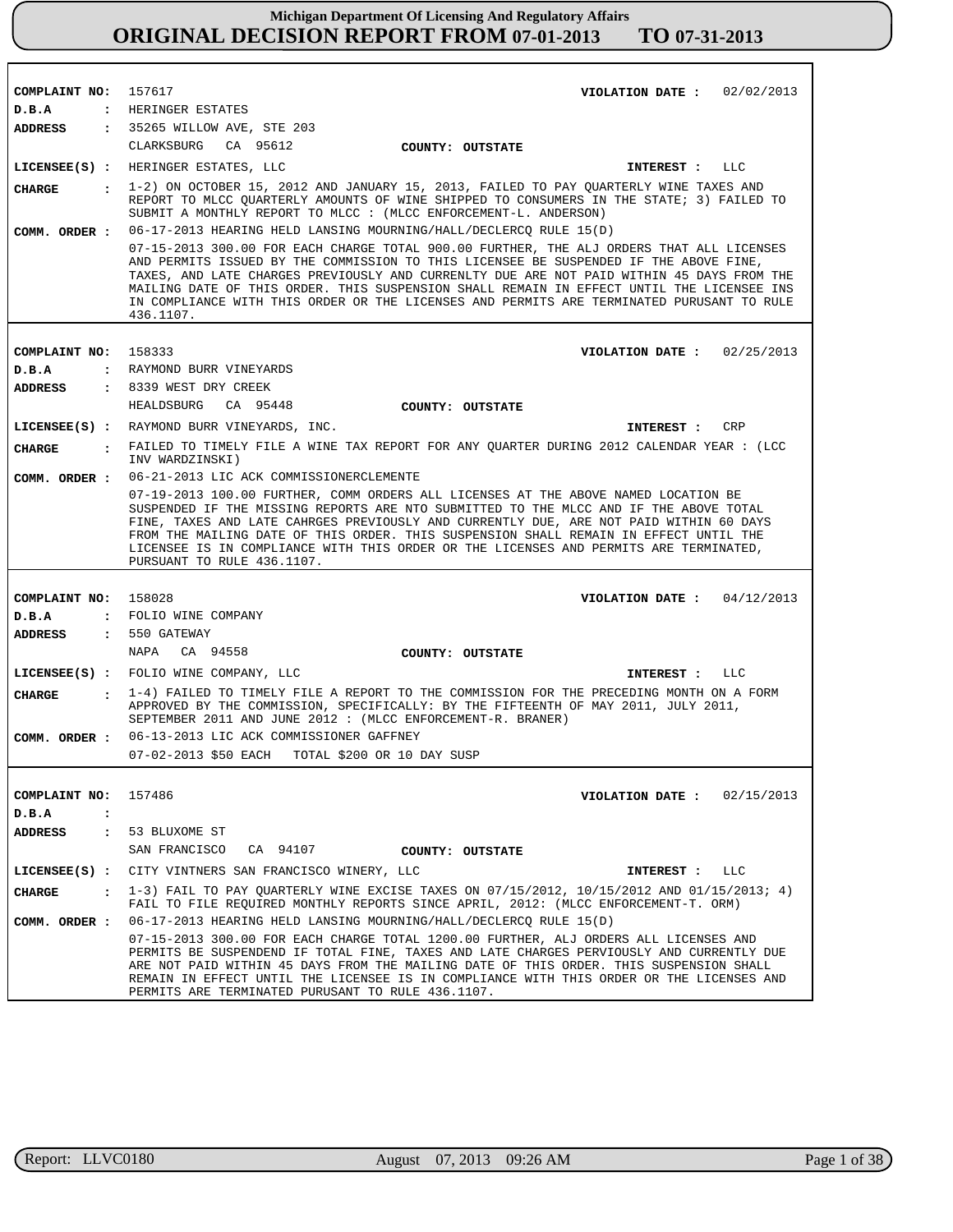| COMPLAINT NO: 158624   | VIOLATION DATE: $02/25/2013$                                                                                                                                                                                                                                                                                                                                                             |
|------------------------|------------------------------------------------------------------------------------------------------------------------------------------------------------------------------------------------------------------------------------------------------------------------------------------------------------------------------------------------------------------------------------------|
| D.B.A                  | : VINUM WINE IMPORTERS & DISTRIBUTORS                                                                                                                                                                                                                                                                                                                                                    |
| ADDRESS                | : 1938-D OCCIDENTAL AVE S                                                                                                                                                                                                                                                                                                                                                                |
|                        | SEATTLE WA 98134<br>COUNTY: OUTSTATE                                                                                                                                                                                                                                                                                                                                                     |
|                        | LICENSEE(S) : VINUM WINE IMPORTERS AND DISTRIBUTORS, LLC<br>INTEREST : LLC                                                                                                                                                                                                                                                                                                               |
| CHARGE                 | : 1,3,5) A WINE MAKER, FAILED TO TIMELY FILE A REPORT TO THE COMMISSION FOR THE PRECEDING<br>MONTH ON A FORM APPROVED BY THE COMMISSION, BY THE 15TH OF NOVEMBER, 2012, DECEMBER 2012<br>AND JANUARY 2013; 2,4,6) A WINE MAKER, FAILED TO PAY THE PROPER TAX WITH THE REPORT TO THE<br>COMMISSION, DUE BY THE 15TH OF NOVEMBER, 2012, DECEMBER 2012 AND JANUARY 2013 : (INV<br>HARDAWAY) |
|                        | COMM. ORDER : 06-05-2013 LIC ACK COMMISSIONER GAFFNEY                                                                                                                                                                                                                                                                                                                                    |
|                        | 07-02-2013 \$50 EACH TOTAL \$300 OR 15 DAY SUSP                                                                                                                                                                                                                                                                                                                                          |
|                        |                                                                                                                                                                                                                                                                                                                                                                                          |
| COMPLAINT NO: 159256   | VIOLATION DATE : $05/30/2013$                                                                                                                                                                                                                                                                                                                                                            |
| D.B.A                  | : LEN AND LAYNE'S PARTY STORE                                                                                                                                                                                                                                                                                                                                                            |
| <b>ADDRESS</b>         | : 3585 N WOODLAWN                                                                                                                                                                                                                                                                                                                                                                        |
|                        | SPRUCE<br>MI 48762<br>COUNTY: ALCONA                                                                                                                                                                                                                                                                                                                                                     |
|                        | LICENSEE(S) : BARRACO, BARBARA E<br>GPI<br>INTEREST :                                                                                                                                                                                                                                                                                                                                    |
|                        | GPI                                                                                                                                                                                                                                                                                                                                                                                      |
|                        | BARRACO, LEONARD<br>INTEREST :                                                                                                                                                                                                                                                                                                                                                           |
| CHARGE                 | . NSF CHECK \$289.32 ** NSF PAID 6/26/13**                                                                                                                                                                                                                                                                                                                                               |
|                        | COMM. ORDER : 07-15-2013 LIC ACK COMMISSIONER GAFFNEY                                                                                                                                                                                                                                                                                                                                    |
|                        | 07-29-2013 \$300 OR 15 DAY SUSP ALSO LICENSEE PAY FOR PURCHASES OF ALCOHOL FROM THE MLCC<br>BY CERTIFIED CHECK CASHIERS CHECK OR MONEY ORDER FOR 6 MONTHS FROM DATE OF THIS ORDER                                                                                                                                                                                                        |
|                        |                                                                                                                                                                                                                                                                                                                                                                                          |
| COMPLAINT NO: 158330   | VIOLATION DATE: $09/01/2011$                                                                                                                                                                                                                                                                                                                                                             |
| D.B.A                  | : SPORTSMANS RESTAURANT                                                                                                                                                                                                                                                                                                                                                                  |
| <b>ADDRESS</b>         | : N 14260 LAKE                                                                                                                                                                                                                                                                                                                                                                           |
|                        | GRAND MARAIS MI 49839                                                                                                                                                                                                                                                                                                                                                                    |
|                        | COUNTY: ALGER                                                                                                                                                                                                                                                                                                                                                                            |
|                        | LICENSEE(S) : SPORTSMANS' MAIN STOP RESTAURANT, LLC<br>INTEREST : LLC                                                                                                                                                                                                                                                                                                                    |
| CHARGE<br>$\mathbf{r}$ | DENNIS HASSENZAHL, A MEMBER OR MANAGER OF AN LLC, WAS FOUND GUILTY OF A CRIME INVOLVING<br>GAMBLING, PROSTITION, WEAPONS, VIOLENCE, TAX EVASION, FRAUDULENT ACTIVITY, OR CONTROLLED<br>SUBSTANCES, SPEICFICALLY: ATTEMPTED RESISTING AND OBSTRUCTING : (LCC INV RADEMACHER)                                                                                                              |
| COMM. ORDER :          | 06-11-2013 LIC ACK COMMISSIONERCLEMENTE                                                                                                                                                                                                                                                                                                                                                  |
|                        | 07-02-2013 \$200 OR 10 DAYS SUSP.                                                                                                                                                                                                                                                                                                                                                        |
|                        |                                                                                                                                                                                                                                                                                                                                                                                          |
| COMPLAINT NO: 156837   | VIOLATION DATE: $01/28/2013$                                                                                                                                                                                                                                                                                                                                                             |
| D.B.A                  | : M-89 SPORTS BAR & GRILL                                                                                                                                                                                                                                                                                                                                                                |
| <b>ADDRESS</b>         | $: 129$ E ALLEGAN                                                                                                                                                                                                                                                                                                                                                                        |
|                        | MI 49078<br>OTSEGO<br>COUNTY: ALLEGAN                                                                                                                                                                                                                                                                                                                                                    |
|                        | LICENSEE(S) : GLADYSZ ENTERPRISES, INC.<br>CRP<br><b>INTEREST :</b>                                                                                                                                                                                                                                                                                                                      |
| CHARGE                 | . NSF CHECK \$180.51 ***NSF PAID 2/15/13***                                                                                                                                                                                                                                                                                                                                              |
|                        |                                                                                                                                                                                                                                                                                                                                                                                          |
|                        | COMM. ORDER : 06-26-2013 HEARING HELD GRAND RAPIDS GAFFNEY/GEISSLER/DECLERCQ RULE 15(E)                                                                                                                                                                                                                                                                                                  |
|                        | 07-02-2013 \$100 OR 5 DAYS SUSP. RULE 15(E)                                                                                                                                                                                                                                                                                                                                              |
|                        |                                                                                                                                                                                                                                                                                                                                                                                          |
| COMPLAINT NO:          | 158139<br>VIOLATION DATE :<br>04/11/2013                                                                                                                                                                                                                                                                                                                                                 |
| D.B.A                  | : LAKE DOSTER COUNTRY CLUB                                                                                                                                                                                                                                                                                                                                                               |
| <b>ADDRESS</b>         | : 116 COUNTRY CLUB                                                                                                                                                                                                                                                                                                                                                                       |
|                        | PLAINWELL MI 49080<br>COUNTY: ALLEGAN                                                                                                                                                                                                                                                                                                                                                    |
|                        | LICENSEE(S) : L.D.L.P. MANAGEMENT, INC.<br>INTEREST :<br>CRP                                                                                                                                                                                                                                                                                                                             |
| <b>CHARGE</b>          | : NSF CHECK \$197.44 ***NSF PAID 5/10/13***                                                                                                                                                                                                                                                                                                                                              |
|                        | COMM. ORDER : 07-11-2013 HEARING HELD GRAND RAPIDS GAFFNEY/GEISSLER/DECLERCQ RULE 15(E)                                                                                                                                                                                                                                                                                                  |
|                        | 07-18-2013 \$100 OR 5 DAYS SUSP. RULE $15(E)$                                                                                                                                                                                                                                                                                                                                            |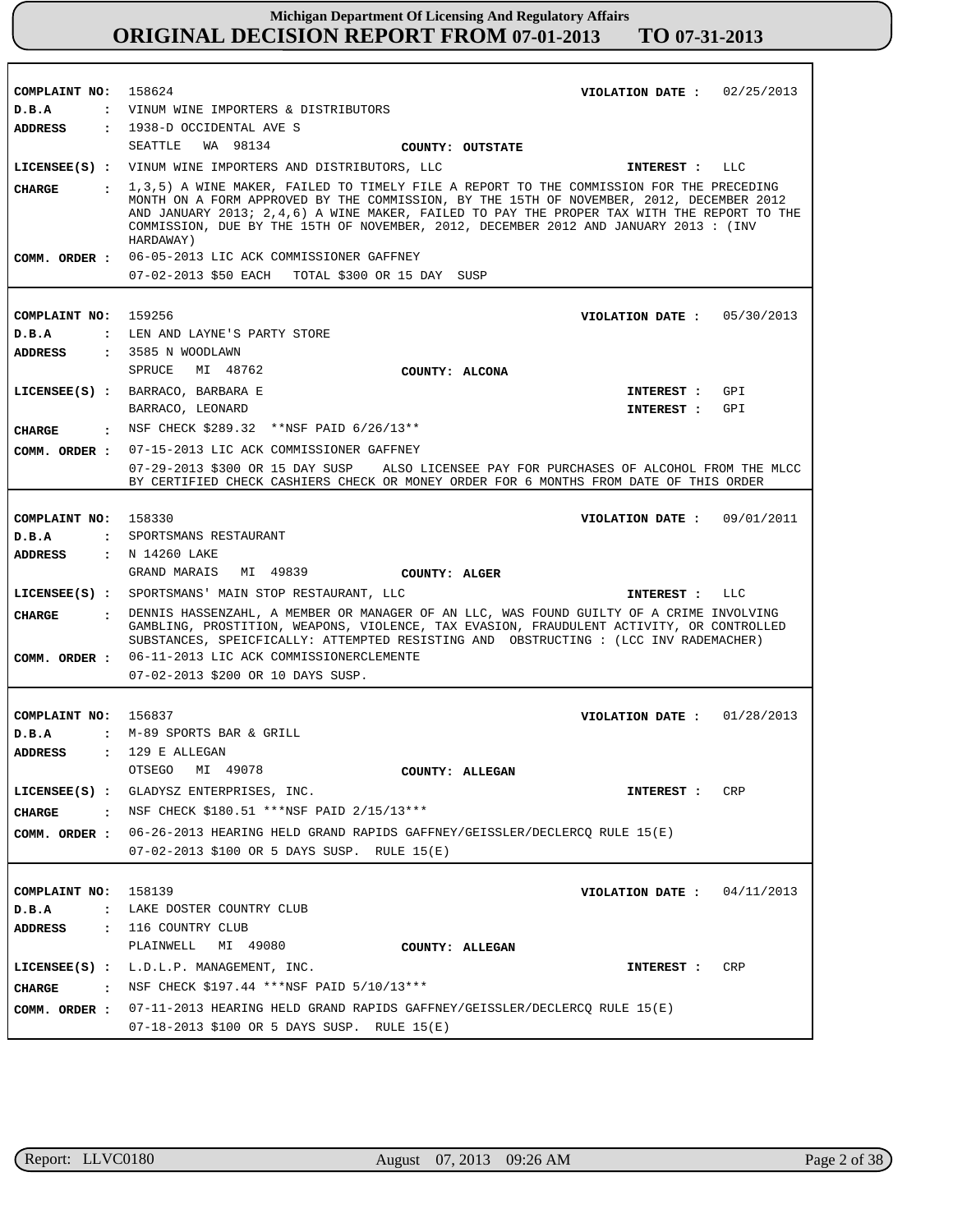| COMPLAINT NO: 159329           | VIOLATION DATE: $06/14/2013$                                                                                                                                                                                                                                                       |
|--------------------------------|------------------------------------------------------------------------------------------------------------------------------------------------------------------------------------------------------------------------------------------------------------------------------------|
| D.B.A                          | : DICK'S PUMP & MUNCH                                                                                                                                                                                                                                                              |
| ADDRESS                        | : 18 US 41                                                                                                                                                                                                                                                                         |
|                                | LANSE<br>MI 49946<br>COUNTY: BARAGA                                                                                                                                                                                                                                                |
|                                | LICENSEE $(S)$ : $K \& M$ BIANCO, INC.<br>CRP<br>INTEREST :                                                                                                                                                                                                                        |
| CHARGE<br>$\ddot{\phantom{a}}$ | SALE TO MINOR DECOY ESC-264 (20) : (LCC INVS RAYMOND AND RADEMACHER/CLERK JAMES JOSEPH<br>FISH/ID NOT CHECKED)                                                                                                                                                                     |
| COMM. ORDER :                  | 07-15-2013 LIC ACK COMMISSIONER GAFFNEY                                                                                                                                                                                                                                            |
|                                | 07-29-2013 \$700 OR 35 DAY SUSP<br>801(2)                                                                                                                                                                                                                                          |
|                                |                                                                                                                                                                                                                                                                                    |
| COMPLAINT NO: 157384           | VIOLATION DATE: $09/04/2012$                                                                                                                                                                                                                                                       |
| D.B.A                          | : PRAIRIEVILLE GENERAL STORE                                                                                                                                                                                                                                                       |
| <b>ADDRESS</b>                 | : R 1 10117 NORRIS                                                                                                                                                                                                                                                                 |
|                                | DELTON MI 49046<br>COUNTY: BARRY                                                                                                                                                                                                                                                   |
|                                | LICENSEE(S) : PRAIRIEVILLE GENERAL STORE INC.<br>CRP<br>INTEREST :                                                                                                                                                                                                                 |
| <b>CHARGE</b><br>$\cdot$ :     | LICENSEE FAILED TO MAKE REQUIRED RECORDS AVAILABLE FOR INSPECTION: (MLCC ENFORCEMENT-D.<br>MULDER)                                                                                                                                                                                 |
| COMM. ORDER :                  | 07-11-2013 HEARING HELD GRAND RAPIDS GAFFNEY/GEISSLER/DECLERCQ ACK                                                                                                                                                                                                                 |
|                                | 07-18-2013 \$50 OR 3 DAYS SUSP.                                                                                                                                                                                                                                                    |
|                                |                                                                                                                                                                                                                                                                                    |
| COMPLAINT NO: 159115           | VIOLATION DATE: $05/13/2013$                                                                                                                                                                                                                                                       |
| D.B.A                          | : MY BROTHER'S BAR                                                                                                                                                                                                                                                                 |
| <b>ADDRESS</b>                 | : R 2 1236 S HURON                                                                                                                                                                                                                                                                 |
|                                | KAWKAWLIN MI 48631<br>COUNTY: BAY                                                                                                                                                                                                                                                  |
|                                | LICENSEE(S) : MY BROTHER'S BAR INC.<br>CRP<br>INTEREST :                                                                                                                                                                                                                           |
| CHARGE<br>$\sim$ $\sim$        | 1) SALE OR FURNISH TO INTOX PERSON, DUSTIN STONE; 2) ALLOW INTOX PERSON TO CONSUME; 3)<br>ALLOW INTOX PERSON TO FREQUENT OR LOITER (BAY COUNTY SD DEP TREICHEL)                                                                                                                    |
| COMM. ORDER :                  | 07-05-2013 LIC ACK COMMISSIONER GAFFNEY                                                                                                                                                                                                                                            |
|                                | 07-24-2013 1)\$400 SEC 801(2), 2-3)\$50 EACH FOR A TOTAL OF \$500 OR 25 DAYS SUSP.                                                                                                                                                                                                 |
|                                |                                                                                                                                                                                                                                                                                    |
| COMPLAINT NO: 156002           | 10/04/2012<br>VIOLATION DATE :                                                                                                                                                                                                                                                     |
| D.B.A                          | : NORM'S COUNTRY PLACE BAR & GRILL                                                                                                                                                                                                                                                 |
| <b>ADDRESS</b>                 | : 201 N MABLE M 13                                                                                                                                                                                                                                                                 |
|                                | PINCONNING<br>MI 48650<br>COUNTY: BAY                                                                                                                                                                                                                                              |
| LICENSEE(S) : KRJ INC.         | CRP<br>INTEREST :                                                                                                                                                                                                                                                                  |
| CHARGE<br>$\ddot{\phantom{a}}$ | 1,4,7) SOLD OR FURNISHED ALCOHOL TO INTOX PERSONS, JARED HOUVINEN, JEFFREY BEAUDIN AND<br>ERIC MCDOUGALL; 2,5,8) ALLOWED INTOX PERSONS TO CONSUME; 3,6,9) ALLOWED INTOX PERSONS TO<br>FREQUENT OR LOITER : (PINCONNING POLICE DEPARTMENT-MAY)                                      |
| COMM. ORDER :                  | 06-27-2013 HEARING HELD SWARTZ CREEK CLEMENTE/HALL/DECLERCO NEG SETTLEMENT COST FROM THIS<br>HEARING \$283.20 PREVIOUS HEARING THAT WAS POSTPONED COSTS \$91.10 TOTAL FROM BOTH HEARINGS                                                                                           |
|                                | \$374.30<br>07-02-2013 1-3)DISMISSED WITH PREJUDICE, 4)\$300, 5)\$100, 6)\$100, 7-9) DISMISSED WITH                                                                                                                                                                                |
|                                | PREJUDICE, FOR A TOTAL OF \$500 & \$374.30 COSTS FOR A GRAND TOTAL OF \$874.30 WHICH IS TO<br>REMAIN INESCROW UNTIL ALL OUTSTANDING FINES, AND FEES ARE PAID IN FULL OR THE LICENSES AND<br>PERMITS ARE TERMINATED PURSUANT TO THE PROVOSIONS OF R 436.1107. NEGOTIATED SETTLEMENT |
|                                |                                                                                                                                                                                                                                                                                    |
| COMPLAINT NO:                  | 158773<br>VIOLATION DATE :<br>05/11/2013                                                                                                                                                                                                                                           |
| D.B.A                          | : BEULAH E-Z MART                                                                                                                                                                                                                                                                  |
| <b>ADDRESS</b>                 | $: 85$ N BENZIE                                                                                                                                                                                                                                                                    |
|                                | BEULAH MI 49617<br>COUNTY: BENZIE                                                                                                                                                                                                                                                  |
|                                | LICENSEE(S) : BLARNEY CASTLE OIL CO.<br>CRP<br>INTEREST :                                                                                                                                                                                                                          |
| CHARGE<br>$\mathbf{r}$         | SALE TO MINOR DECOY GR-314 (19): (LCC INVS OGDEN & KLINGBEIL/CLERK REBECCA L ADAMS/ID<br>CHECKED)                                                                                                                                                                                  |
| COMM. ORDER :                  | 06-21-2013 LIC ACK COMMISSIONER GAFFNEY<br>07-18-2013 \$900 OR 45 DAYS SUSP - SEC 801(2)                                                                                                                                                                                           |

r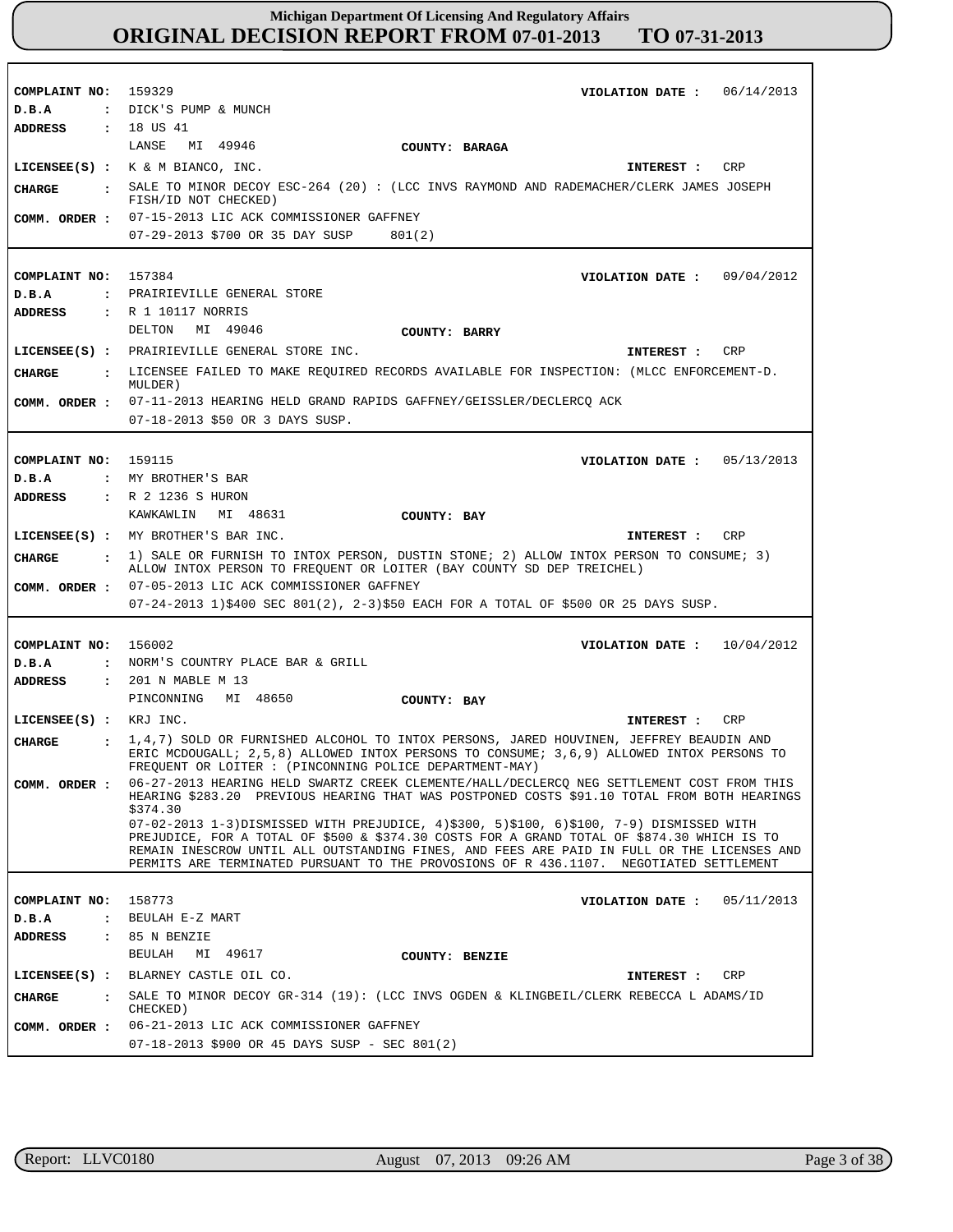| COMPLAINT NO: 159364<br>D.B.A<br><b>ADDRESS</b> | VIOLATION DATE: $06/14/2013$<br>: HARDING'S FRIENDLY MARKET<br>: 3651 SHAWNEE                                                                       |
|-------------------------------------------------|-----------------------------------------------------------------------------------------------------------------------------------------------------|
|                                                 | BRIDGMAN MI 49106<br><b>COUNTY: BERRIEN</b>                                                                                                         |
| LICENSEE $(S)$ : $A.S.A., INC.$                 | CRP<br>INTEREST :                                                                                                                                   |
| <b>CHARGE</b>                                   | . SALE TO MINOR DECOY 2013-A-01-08-95 (18) : (MSP NILES POST - TRP BURTON/CLERK DONNA<br>DAVIS/ID NOT CHECKED)                                      |
|                                                 | COMM. ORDER : 07-17-2013 LIC ACK COMMISSIONERCLEMENTE                                                                                               |
|                                                 | 07-30-2013 \$400 OR 20 DAY SUSP<br>801(2)                                                                                                           |
|                                                 |                                                                                                                                                     |
| COMPLAINT NO:                                   | VIOLATION DATE: 08/06/2012<br>157387                                                                                                                |
| D.B.A                                           | : O'MALLY'S BAR AND GRILL                                                                                                                           |
| ADDRESS                                         | : 8981 RED ARROW                                                                                                                                    |
|                                                 | BRIDGMAN<br>MI 49106<br>COUNTY: BERRIEN                                                                                                             |
|                                                 | LICENSEE(S) : 8981 CORPORATION<br>CRP<br>INTEREST :                                                                                                 |
| CIIARGE                                         | . LICENSEE FAILED TO MAKE REQUIRED RECORDS AVAILABLE FOR INSPECTION : (LCC INV SCHMIDT)                                                             |
|                                                 | COMM. ORDER : 05-06-2013 LIC ACK COMMISSIONER GAFFNEY                                                                                               |
|                                                 | 07-24-2013 \$50 OR 3 DAYS SUSP.                                                                                                                     |
|                                                 |                                                                                                                                                     |
| COMPLAINT NO: 159162                            | VIOLATION DATE: $05/24/2013$                                                                                                                        |
| D.B.A                                           | : BUD & ELSIE'S                                                                                                                                     |
| ADDRESS                                         | : 102 W BUFFALO                                                                                                                                     |
|                                                 | NEW BUFFALO<br>MI 49117<br><b>COUNTY: BERRIEN</b>                                                                                                   |
|                                                 | LICENSEE(S) : BUD & ELSIE'S #7, L.L.C.<br>LLC<br>INTEREST :                                                                                         |
| <b>CHARGE</b>                                   | : NSF \$6379.13 ***EFT PAID 6/20/13***                                                                                                              |
| COMM. ORDER :                                   | 07-15-2013 LIC ACK COMMISSIONER GAFFNEY                                                                                                             |
|                                                 | 07-29-2013 \$150 OR 8 DAY SUSP                                                                                                                      |
|                                                 |                                                                                                                                                     |
| COMPLAINT NO: 159163                            | VIOLATION DATE: $05/24/2013$                                                                                                                        |
| D.B.A                                           | : BUD & ELSIE'S                                                                                                                                     |
| ADDRESS                                         | $: 9805$ TOWNLINE                                                                                                                                   |
|                                                 | UNION PIER MI 49129<br><b>COUNTY: BERRIEN</b>                                                                                                       |
|                                                 | LICENSEE(S) : BUD & ELSIE'S LLC<br>INTEREST : LLC                                                                                                   |
| CIIARGE                                         | : NSF \$2241.06 ***EFT PAID $6/17/13***$                                                                                                            |
|                                                 | 07-15-2013 LIC ACK COMMISSIONER GAFFNEY                                                                                                             |
| COMM. ORDER :                                   | 07-29-2013 \$150 OR 8 DAYS SUSP.                                                                                                                    |
|                                                 |                                                                                                                                                     |
| COMPLAINT NO:                                   | 158898<br>05/21/2013<br>VIOLATION DATE :                                                                                                            |
| D.B.A<br>$\ddot{\cdot}$                         | NORTH SHORE MARKET                                                                                                                                  |
| ADDRESS<br>$\ddot{\phantom{a}}$                 | 12003 W LAKESHORE                                                                                                                                   |
|                                                 | BRIMLEY<br>MI 49715<br>COUNTY: CHIPPEWA                                                                                                             |
| $LICENSEE(S)$ :                                 | WILLIAMS, CHANIN J<br>IND<br>INTEREST :                                                                                                             |
|                                                 |                                                                                                                                                     |
| <b>CHARGE</b><br>$\cdot$ .                      | SOLD OR FURNISHED ALCOHOL BEVERAGES WITHOUT FULLY COMPLYING WITH THE PROVISIONS OF MLCC BY<br>FAILING TO RENEW THEIR LIQUOR LICENSE : (LCC INV ORM) |
| COMM. ORDER :                                   | 06-24-2013 LIC ACK COMMISSIONER GAFFNEY                                                                                                             |
|                                                 | 07-18-2013 \$50 OR 3 DAYS SUSP.                                                                                                                     |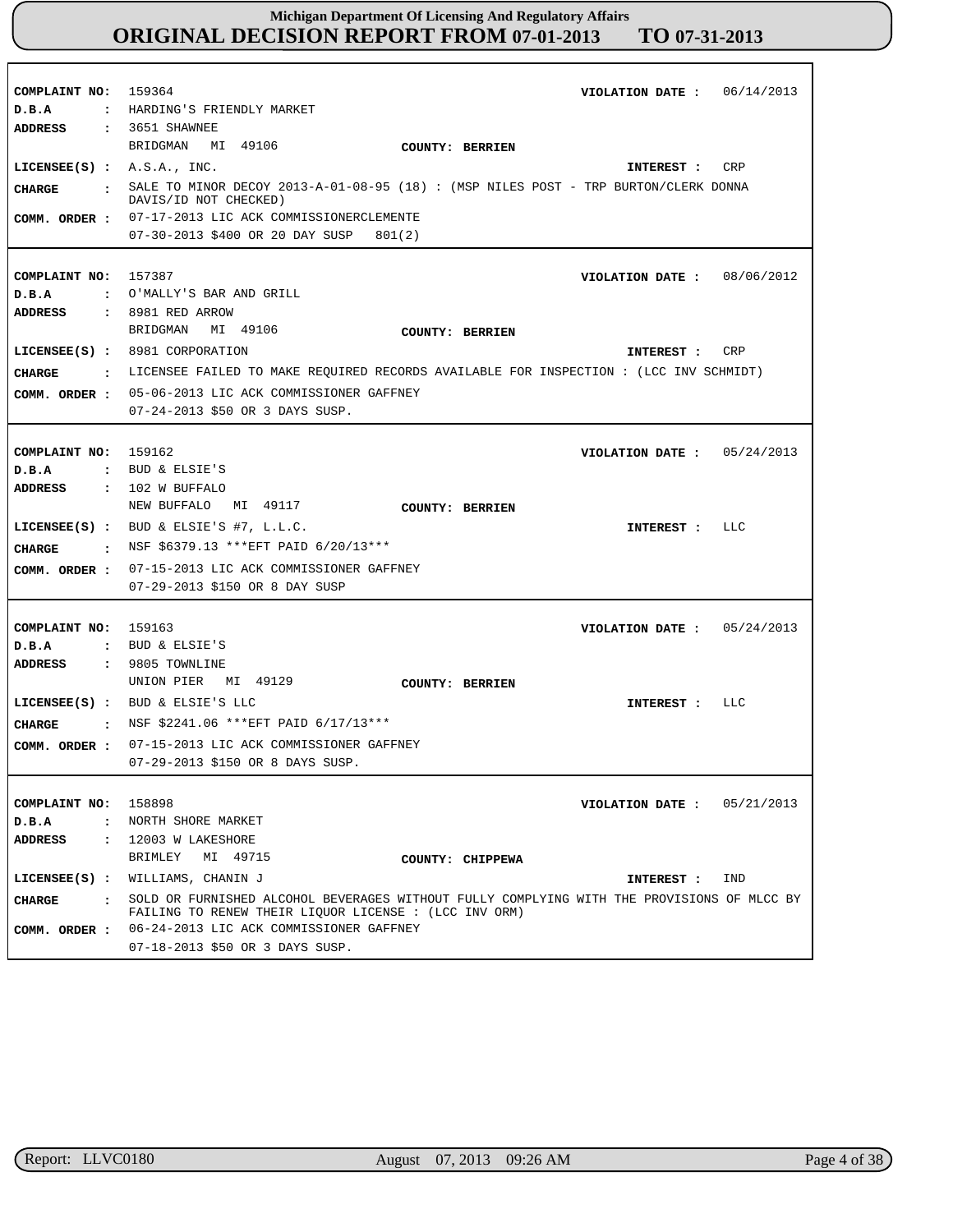| COMPLAINT NO: 159169                  | VIOLATION DATE: $05/30/2013$                                                                                                                                                                                                                                                                                                                                                                                                                                                                                                                                                                                                                                                                                |
|---------------------------------------|-------------------------------------------------------------------------------------------------------------------------------------------------------------------------------------------------------------------------------------------------------------------------------------------------------------------------------------------------------------------------------------------------------------------------------------------------------------------------------------------------------------------------------------------------------------------------------------------------------------------------------------------------------------------------------------------------------------|
| D.B.A                                 | : JOE'S BAR                                                                                                                                                                                                                                                                                                                                                                                                                                                                                                                                                                                                                                                                                                 |
| ADDRESS                               | : 11358 W MAIN                                                                                                                                                                                                                                                                                                                                                                                                                                                                                                                                                                                                                                                                                              |
|                                       | RUDYARD<br>MI 49780<br>COUNTY: CHIPPEWA                                                                                                                                                                                                                                                                                                                                                                                                                                                                                                                                                                                                                                                                     |
|                                       | LICENSEE(S) : JOE'S BAR LTD<br>CRP<br>INTEREST :                                                                                                                                                                                                                                                                                                                                                                                                                                                                                                                                                                                                                                                            |
| CHARGE                                | : FAILED, REFUSED OR NEGLECTED TO OBEY A WRITTEN ORDER OF THE COMMISSION DATED 06-05-2012<br>BY FAILING TO PROVIDE PROOF OF SUCCESSFUL COMPLETION OF AN ALCOHOL SERVER TRAINING PROGRAM<br>APPROVED BY THE COMMISSION WITHIN 180 DAYS OF THE ISSUANCE OF THE LICENSE: 11-29-2012 :<br>(MLCC SERVER TRAINING COORDINATOR)                                                                                                                                                                                                                                                                                                                                                                                    |
| COMM. ORDER :                         | 07-03-2013 LIC ACK COMMISSIONER CLEMENTE                                                                                                                                                                                                                                                                                                                                                                                                                                                                                                                                                                                                                                                                    |
|                                       | 07-30-2013 300.00 OR 15 DAY SUSPENSION FINE TO BE PAID WITHIN 45 DAYS FROM THE MAILING<br>DATE OF THIS ORDER. ADDTL PENALTY COMM ORDERS ALL LICENES AND PERMITS ISSUED BY THE MLCC<br>TO THIS LICENSEE AT THE ABOVE NAMED ADDRESS BE SUSPENDED AS OF SEPTEMBER 30, 2013 WITH<br>SUSPENSION BEING WAIVED IF DOCUMENTARY PROOF OF SERVER TRAINING IS PROVIDED IN ACCORDANCE<br>IWTH THE PROVISIONS OF ADMINISTRATIVE COMMISSIONERS' JUNE 5, 2012 ORDER. THIS SUSPENSION<br>SHALL REMAIN IN EFFECT UNTIL SUCH TIME AS SATISFACTORY DOCUMENARY PROOF OF SERVER TRAINING<br>IS RECEIVED BY THE MLCC, OR THE LICENSES AND PERMITS ARE TERMINATED PURSUANT TO THE<br>PROVISIONS OF ADMINISTRATIVE RULE R 436.1107. |
|                                       |                                                                                                                                                                                                                                                                                                                                                                                                                                                                                                                                                                                                                                                                                                             |
| COMPLAINT NO: 158933                  | VIOLATION DATE: $05/04/2013$                                                                                                                                                                                                                                                                                                                                                                                                                                                                                                                                                                                                                                                                                |
| D.B.A                                 | : JOE'S BAR                                                                                                                                                                                                                                                                                                                                                                                                                                                                                                                                                                                                                                                                                                 |
| ADDRESS : 11358 W MAIN                |                                                                                                                                                                                                                                                                                                                                                                                                                                                                                                                                                                                                                                                                                                             |
|                                       | RUDYARD MI 49780<br><b>COUNTY: CHIPPEWA</b>                                                                                                                                                                                                                                                                                                                                                                                                                                                                                                                                                                                                                                                                 |
| LICENSEE(S) : JOE'S BAR LTD           | CRP<br>INTEREST :                                                                                                                                                                                                                                                                                                                                                                                                                                                                                                                                                                                                                                                                                           |
| CHARGE                                | : 1) ALLOWED AN AGENT, CLERK OR EMPLOYEE RACHEL MCMANUS, TO BE ON LICENSED PREMISES IN INTOX<br>CONDITION; 2) PERMITTED LICENSED PREMISES TO BE OCCUPIED BY PERSONS OTHER THAN THE<br>LICENSEE OR BONA FIDE EMPLOYEESS, CORY BRADLEY AND/OR ERIC KANGAS BETWEEN 2:30 AM AND 7:00<br>AM; 3) PERMITTED CONSUMPTION OF ALCOHOL ON LICENSED PREMISES BY COREY BRADLEY AND/OR ERIC<br>KANGAS BETWEEN 2:30 AM AND 7:00 AM; 4) GAVE AWAY ALCOHOL: (MSP SAULT ST MARIE POST TRPS<br>SLIGER AND BERGSMA)                                                                                                                                                                                                             |
| COMM. ORDER :                         | 07-16-2013 LIC ACK COMMISSIONER GAFFNEY                                                                                                                                                                                                                                                                                                                                                                                                                                                                                                                                                                                                                                                                     |
|                                       | 07-29-2013 1)\$200, 2-4)\$100 EACH FOR A TOTAL OF \$500 OR 25 DAYS SUSP.                                                                                                                                                                                                                                                                                                                                                                                                                                                                                                                                                                                                                                    |
|                                       |                                                                                                                                                                                                                                                                                                                                                                                                                                                                                                                                                                                                                                                                                                             |
| COMPLAINT NO: 158664                  | VIOLATION DATE: $01/01/2012$                                                                                                                                                                                                                                                                                                                                                                                                                                                                                                                                                                                                                                                                                |
| D.B.A                                 | : ROB'S CLUB 61                                                                                                                                                                                                                                                                                                                                                                                                                                                                                                                                                                                                                                                                                             |
| <b>ADDRESS</b>                        | : R 1 501 E DAVIS                                                                                                                                                                                                                                                                                                                                                                                                                                                                                                                                                                                                                                                                                           |
|                                       | HARRISON<br>MI 48625<br>COUNTY: CLARE                                                                                                                                                                                                                                                                                                                                                                                                                                                                                                                                                                                                                                                                       |
|                                       | LICENSEE(S) : ROSE'S CLUB 61, INC.<br>INTEREST :<br>CRP                                                                                                                                                                                                                                                                                                                                                                                                                                                                                                                                                                                                                                                     |
| $\ddot{\phantom{a}}$<br><b>CHARGE</b> | 1) FAILED TO MAINTAIN ACCURATE RECORDS OF ALCOHOL PURCHASES AND SALES; 2) FAILED TO<br>MAINTAIN RECORDS SUFFICIENT TO DETERMINE OWNERSHIP OF LICENSED PREMISES AND TO WHOM THE<br>PROFITS OR LOSSES OF THE BUSINESS ACCRUED; 3) ALLOWED A PERSON, THOMAS MOORE AND/OR DEZERA<br>MOORE, WHOSE NAMES DO NOT APPEAR ON LICENSE TO DERIVE USE AND BENEFIT : (LCC INV SMITH)                                                                                                                                                                                                                                                                                                                                     |
| COMM. ORDER :                         | 07-11-2013 LIC ACK COMMISSIONER GAFFNEY                                                                                                                                                                                                                                                                                                                                                                                                                                                                                                                                                                                                                                                                     |
|                                       | 07-29-2013 100.00 EACH FOR CHARGE 1 AND 2 AND 200.00 FOR CHARGE NO. 3 TOTAL 400.00 OR 20<br>DAY DAY SUSP FINE TO BE PAID WITHIN 45 DAYS FROM THE MAILING DATE OF THIS ORDER. ADDTL<br>PENALTY, THIS COMM ORDERS ALL LICENSES AND PERMITS ISSUED TO THIS LICENSEE AT THE ABOVE<br>NAMED ADDRESS SUSPENDED AS OF OCTOBER 7, 2013, UNLESS THE LICENSEE OF THE SUBJECT<br>ESTABLISHMENT PROVIDES ANY AND ALL REOUESTED RECORDS TO THE MLCC. IF EFFECTUATED, THIS<br>SUSPENSION SHALL REMAIN IN EFFECT UNTIL THE LICENSEE EITHER PROVIDES THE REQUESTED<br>RECORDS, OR UNTIL THE SUBJECT LICENSES AND PERMITS TERMINATE UNDER THE PROVISIONS OF<br>ADMINISTRATIVE RULE R 436.1107.                               |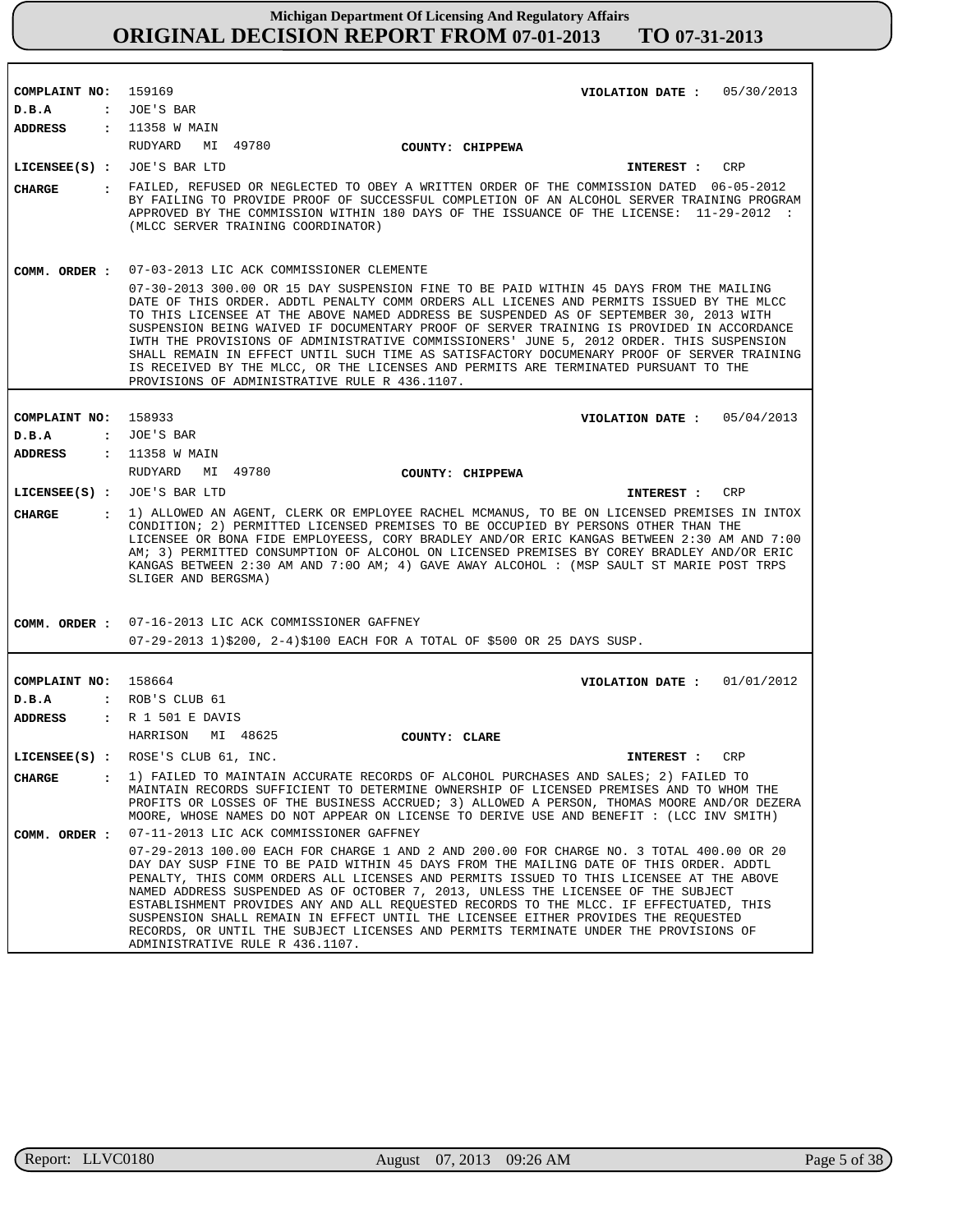| COMPLAINT NO: 157738            | VIOLATION DATE: $03/22/2013$                                                                                                                                                                                                                                                                                                                                                                                                                                                                                                                                                                                                                                                                                                                               |  |
|---------------------------------|------------------------------------------------------------------------------------------------------------------------------------------------------------------------------------------------------------------------------------------------------------------------------------------------------------------------------------------------------------------------------------------------------------------------------------------------------------------------------------------------------------------------------------------------------------------------------------------------------------------------------------------------------------------------------------------------------------------------------------------------------------|--|
| D.B.A                           | : THE VILLAGE MARKETT                                                                                                                                                                                                                                                                                                                                                                                                                                                                                                                                                                                                                                                                                                                                      |  |
| ADDRESS                         | $: 16800$ S CHANDLER SUITE $106$                                                                                                                                                                                                                                                                                                                                                                                                                                                                                                                                                                                                                                                                                                                           |  |
|                                 | EAST LANSING<br>MI 48823<br>COUNTY: CLINTON                                                                                                                                                                                                                                                                                                                                                                                                                                                                                                                                                                                                                                                                                                                |  |
| $LICENSEE(S)$ :                 | CM II, L.L.C.<br>INTEREST : LLC                                                                                                                                                                                                                                                                                                                                                                                                                                                                                                                                                                                                                                                                                                                            |  |
| <b>CHARGE</b><br>$\cdot$        | NSF CHECK \$5237.69 ***NSF OUTSTANDING***                                                                                                                                                                                                                                                                                                                                                                                                                                                                                                                                                                                                                                                                                                                  |  |
| COMM. ORDER :                   | 06-17-2013 HEARING HELD LANSING MOURNING/HALL/DECLERCQ ADVISEMENT                                                                                                                                                                                                                                                                                                                                                                                                                                                                                                                                                                                                                                                                                          |  |
|                                 | 07-15-2013 COMBINED WITH 3-157739, 3-157738, 3-157720 AND 3-157576 300.00 FOR EACH CHARGE<br>TOTAL 1200.00 FURTHER, ALJ ORDERS LICENSES SUSPENDEND IF THE ABOVE DISHONORED CHECKS,<br>SERVICE CHARGES, AND TOTAL FINES PREVIOUSLY AND CURRENTLY DUE ARE NOT PAID WITHIN 45 DAYS<br>FROM THE MAILING DATE OF THIS ORDER. THIS SUSPENSION SHALL REMAIN IN EFFECT UNTIL THE<br>LICENSEE IS IN COMPLIANCE WITH THIS ORDER OR THE LICENSES AND PERMITS ARE TERMINATED<br>PURUSANT TO RULE 436.1107. FURTHER, THE ALJ ORDERS THAT THE LICENSEE AT THE ABOVE NAMED<br>LOCATION PAY FOR PURCHASES OF ALCOHOLIC LIQUOR FORM THE COMMISSION BY CERTIFIED CHECK,<br>CASHIER'S CHECK, OR MONEY ORDER FOR A PERIOD OF 24 MONTHS FROM THE MAILING DATE OF THIS<br>ORDER. |  |
|                                 |                                                                                                                                                                                                                                                                                                                                                                                                                                                                                                                                                                                                                                                                                                                                                            |  |
| COMPLAINT NO: 157720            | VIOLATION DATE: $03/15/2013$                                                                                                                                                                                                                                                                                                                                                                                                                                                                                                                                                                                                                                                                                                                               |  |
| D.B.A                           | : THE VILLAGE MARKETT                                                                                                                                                                                                                                                                                                                                                                                                                                                                                                                                                                                                                                                                                                                                      |  |
| ADDRESS                         | $: 16800$ S CHANDLER SUITE $106$<br>EAST LANSING MI 48823                                                                                                                                                                                                                                                                                                                                                                                                                                                                                                                                                                                                                                                                                                  |  |
|                                 | COUNTY: CLINTON                                                                                                                                                                                                                                                                                                                                                                                                                                                                                                                                                                                                                                                                                                                                            |  |
|                                 | LICENSEE $(S)$ : CM II, L.L.C.<br>INTEREST : LLC                                                                                                                                                                                                                                                                                                                                                                                                                                                                                                                                                                                                                                                                                                           |  |
| CHARGE                          | : NSF CHECK \$8884.40 ***NSF OUTSTANDING***                                                                                                                                                                                                                                                                                                                                                                                                                                                                                                                                                                                                                                                                                                                |  |
| COMM. ORDER :                   | 06-17-2013 HEARING HELD LANSING MOURNING/HALL/DECLERCQ ADVISEMENT                                                                                                                                                                                                                                                                                                                                                                                                                                                                                                                                                                                                                                                                                          |  |
|                                 | 07-15-2013 COMBINED WITH 3-157739, 3-157738, 3-157720 AND 3-157576 300.00 FOR EACH CHARGE<br>TOTAL 1200.00 FURTHER, ALJ ORDERS LICENSES SUSPENDEND IF THE ABOVE DISHONORED CHECKS,<br>SERVICE CHARGES, AND TOTAL FINES PREVIOUSLY AND CURRENTLY DUE ARE NOT PAID WITHIN 45 DAYS<br>FROM THE MAILING DATE OF THIS ORDER. THIS SUSPENSION SHALL REMAIN IN EFFECT UNTIL THE<br>LICENSEE IS IN COMPLIANCE WITH THIS ORDER OR THE LICENSES AND PERMITS ARE TERMINATED<br>PURUSANT TO RULE 436.1107. FURTHER, THE ALJ ORDERS THAT THE LICENSEE AT THE ABOVE NAMED<br>LOCATION PAY FOR PURCHASES OF ALCOHOLIC LIQUOR FORM THE COMMISSION BY CERTIFIED CHECK,<br>CASHIER'S CHECK, OR MONEY ORDER FOR A PERIOD OF 24 MONTHS FROM THE MAILING DATE OF THIS<br>ORDER. |  |
|                                 |                                                                                                                                                                                                                                                                                                                                                                                                                                                                                                                                                                                                                                                                                                                                                            |  |
| COMPLAINT NO: 157576            | VIOLATION DATE: 03/08/2013                                                                                                                                                                                                                                                                                                                                                                                                                                                                                                                                                                                                                                                                                                                                 |  |
| D.B.A<br>$\ddot{\cdot}$         | THE VILLAGE MARKETT<br>: 16800 S CHANDLER SUITE 106                                                                                                                                                                                                                                                                                                                                                                                                                                                                                                                                                                                                                                                                                                        |  |
| <b>ADDRESS</b>                  | EAST LANSING MI 48823                                                                                                                                                                                                                                                                                                                                                                                                                                                                                                                                                                                                                                                                                                                                      |  |
|                                 | COUNTY: CLINTON<br>LICENSEE $(S)$ : CM II, L.L.C.<br>LLC<br>INTEREST :                                                                                                                                                                                                                                                                                                                                                                                                                                                                                                                                                                                                                                                                                     |  |
| <b>CHARGE</b><br>$\ddot{\cdot}$ | NSF CHECK \$4619.97 ***NSF OUTSTANDING***                                                                                                                                                                                                                                                                                                                                                                                                                                                                                                                                                                                                                                                                                                                  |  |
|                                 |                                                                                                                                                                                                                                                                                                                                                                                                                                                                                                                                                                                                                                                                                                                                                            |  |
| COMM. ORDER :                   | 06-17-2013 HEARING HELD LANSING MOURNING/HALL/DECLERCQ ADVISEMENT<br>07-15-2013 COMBINED WITH 3-157739, 3-157738, 3-157720 AND 3-157576 300.00 FOR EACH CHARGE                                                                                                                                                                                                                                                                                                                                                                                                                                                                                                                                                                                             |  |
|                                 | TOTAL 1200.00 FURTHER, ALJ ORDERS LICENSES SUSPENDEND IF THE ABOVE DISHONORED CHECKS,<br>SERVICE CHARGES, AND TOTAL FINES PREVIOUSLY AND CURRENTLY DUE ARE NOT PAID WITHIN 45 DAYS<br>FROM THE MAILING DATE OF THIS ORDER. THIS SUSPENSION SHALL REMAIN IN EFFECT UNTIL THE<br>LICENSEE IS IN COMPLIANCE WITH THIS ORDER OR THE LICENSES AND PERMITS ARE TERMINATED<br>PURUSANT TO RULE 436.1107. FURTHER, THE ALJ ORDERS THAT THE LICENSEE AT THE ABOVE NAMED<br>LOCATION PAY FOR PURCHASES OF ALCOHOLIC LIQUOR FORM THE COMMISSION BY CERTIFIED CHECK,<br>CASHIER'S CHECK, OR MONEY ORDER FOR A PERIOD OF 24 MONTHS FROM THE MAILING DATE OF THIS<br>ORDER.                                                                                              |  |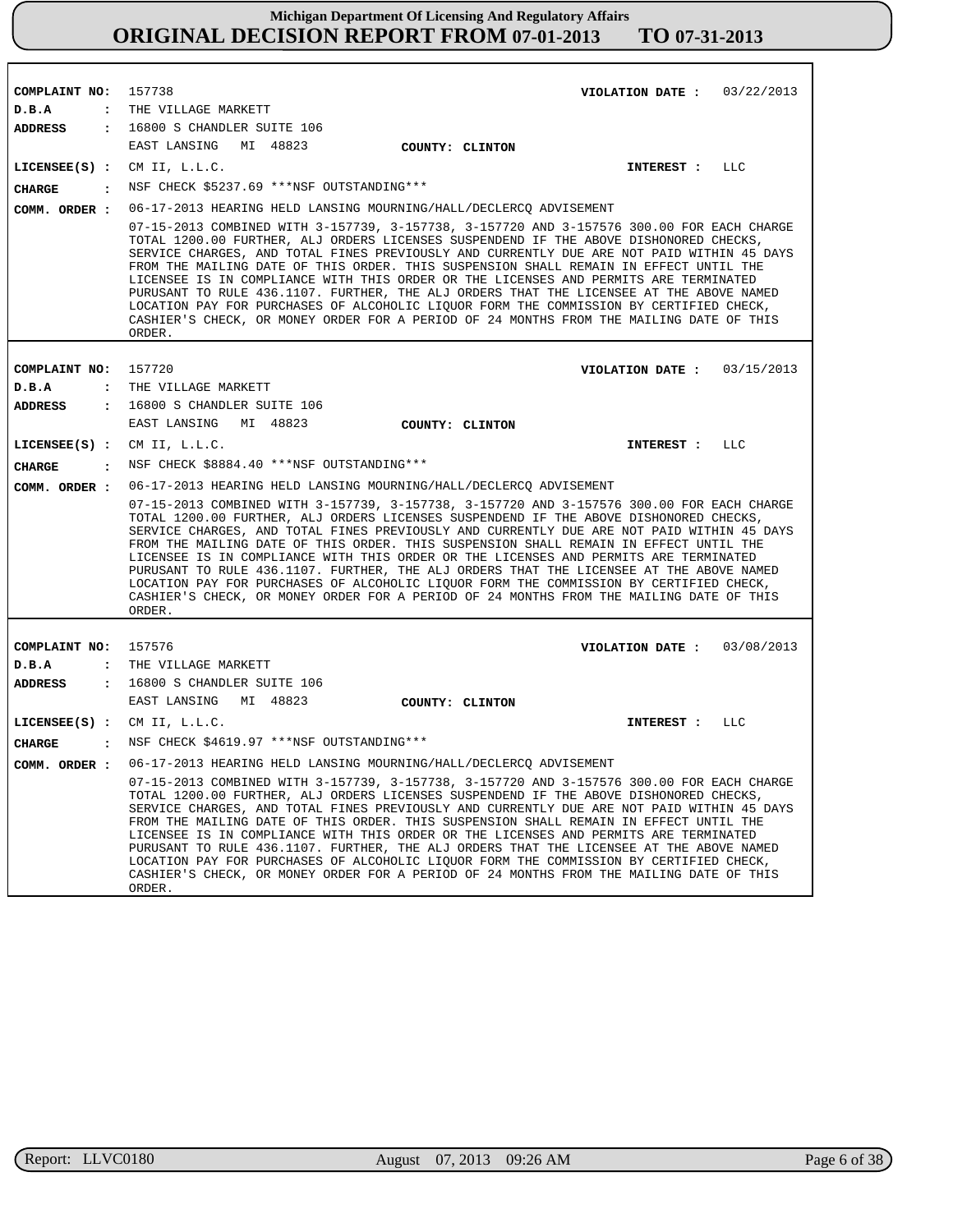| COMPLAINT NO:                 | 157739                                                                                                                                                                                                                                                                                                                                                                                                                                                                                                                                                                                                                                                                                                                                                     |                            | VIOLATION DATE: $03/22/2013$  |            |
|-------------------------------|------------------------------------------------------------------------------------------------------------------------------------------------------------------------------------------------------------------------------------------------------------------------------------------------------------------------------------------------------------------------------------------------------------------------------------------------------------------------------------------------------------------------------------------------------------------------------------------------------------------------------------------------------------------------------------------------------------------------------------------------------------|----------------------------|-------------------------------|------------|
| D.B.A<br>$\ddot{\phantom{a}}$ | THE VILLAGE MARKETT                                                                                                                                                                                                                                                                                                                                                                                                                                                                                                                                                                                                                                                                                                                                        |                            |                               |            |
| <b>ADDRESS</b>                | : 16800 S CHANDLER SUITE 106                                                                                                                                                                                                                                                                                                                                                                                                                                                                                                                                                                                                                                                                                                                               |                            |                               |            |
|                               | EAST LANSING MI 48823                                                                                                                                                                                                                                                                                                                                                                                                                                                                                                                                                                                                                                                                                                                                      | COUNTY: CLINTON            |                               |            |
| $LICENSEE(S)$ :               | CM II, L.L.C.                                                                                                                                                                                                                                                                                                                                                                                                                                                                                                                                                                                                                                                                                                                                              |                            | <b>INTEREST :</b>             | LLC        |
| <b>CHARGE</b><br>$\cdot$      | NSF CHECK \$4008.26                                                                                                                                                                                                                                                                                                                                                                                                                                                                                                                                                                                                                                                                                                                                        |                            |                               |            |
| COMM. ORDER :                 | 06-17-2013 HEARNIG HELD LANSING MOURNING/HALL/DECLERCQ ADVISEMENT                                                                                                                                                                                                                                                                                                                                                                                                                                                                                                                                                                                                                                                                                          |                            |                               |            |
|                               | 07-15-2013 COMBINED WITH 3-157739, 3-157738, 3-157720 AND 3-157576 300.00 FOR EACH CHARGE<br>TOTAL 1200.00 FURTHER, ALJ ORDERS LICENSES SUSPENDEND IF THE ABOVE DISHONORED CHECKS,<br>SERVICE CHARGES, AND TOTAL FINES PREVIOUSLY AND CURRENTLY DUE ARE NOT PAID WITHIN 45 DAYS<br>FROM THE MAILING DATE OF THIS ORDER. THIS SUSPENSION SHALL REMAIN IN EFFECT UNTIL THE<br>LICENSEE IS IN COMPLIANCE WITH THIS ORDER OR THE LICENSES AND PERMITS ARE TERMINATED<br>PURUSANT TO RULE 436.1107. FURTHER, THE ALJ ORDERS THAT THE LICENSEE AT THE ABOVE NAMED<br>LOCATION PAY FOR PURCHASES OF ALCOHOLIC LIQUOR FORM THE COMMISSION BY CERTIFIED CHECK,<br>CASHIER'S CHECK, OR MONEY ORDER FOR A PERIOD OF 24 MONTHS FROM THE MAILING DATE OF THIS<br>ORDER. |                            |                               |            |
|                               |                                                                                                                                                                                                                                                                                                                                                                                                                                                                                                                                                                                                                                                                                                                                                            |                            |                               |            |
| COMPLAINT NO:                 | 157453                                                                                                                                                                                                                                                                                                                                                                                                                                                                                                                                                                                                                                                                                                                                                     |                            | VIOLATION DATE: $04/04/2012$  |            |
| D.B.A                         | : TRI-AMI                                                                                                                                                                                                                                                                                                                                                                                                                                                                                                                                                                                                                                                                                                                                                  |                            |                               |            |
| <b>ADDRESS</b>                | : 9801 E M 21                                                                                                                                                                                                                                                                                                                                                                                                                                                                                                                                                                                                                                                                                                                                              |                            |                               |            |
|                               | OVID MI 48866                                                                                                                                                                                                                                                                                                                                                                                                                                                                                                                                                                                                                                                                                                                                              | COUNTY: CLINTON            |                               |            |
|                               | LICENSEE $(S)$ : D. A. G. - 30, INC.                                                                                                                                                                                                                                                                                                                                                                                                                                                                                                                                                                                                                                                                                                                       |                            | INTEREST :                    | CRP        |
| <b>CHARGE</b><br>$\mathbf{r}$ | 1-4) PURCHASED MORE THAN 9 LITERS OF SPIRITS, MAY 2012, SEPTEMBER 2012, OCTOBER 2012 AND<br>NOVEMBER 2012; 5-12) ON MULTIPLE DATES, POSSESSED ALCOHOL ON PREMISES NOT PURCHSED FROM AN<br>AUTHORIZED SOURCE; 13) SOLD OR FURNISHED ALCOHOL TO INTOX PERSON, TOMMY ZUNIGA JR; 14)<br>ALLOWED INTOX PERSON TO CONSUME; 15) ALLOWED INTOX PERSON TO FREQUENT OR LOITER; 16)<br>ALLOWED FIGHTS OR BRAWLS; 17) ALLOWED THE ANNOYING AND/OR MOLESTING OF AN EMPLOYEE, TAWNYA<br>WARFLE, BY A CUSTOMER, TOMMY ZUNIGA, JR. : (LCC INV PERILLOUX AND OVID PD, OFC VERLINDE<br>AND CHIEF GOODRICH)                                                                                                                                                                   |                            |                               |            |
| COMM. ORDER :                 | 06-17-2013 HEARING HELD LANSING MOURNING/HALL/DECLERCQ ADVISEMENT                                                                                                                                                                                                                                                                                                                                                                                                                                                                                                                                                                                                                                                                                          |                            |                               |            |
|                               | $07-15-2013$ 1)\$300 2)\$100 3)\$100 4)\$100 5)\$300 6)\$100 7)\$100 8)\$100 9)\$100 10)\$100 11)\$100<br>12)\$100 13)DISMISSED WITH PREJUDICE 14)DISMISSED WITH PREJUDICE 15)DISMISSED WITH<br>PREJUDICE 16)\$300 17)\$300 FURTHER THE ALJ ORDERS A SUSPENSION OF 30 DAYS IF THE LICENSEE<br>IS FOUND RESPONSIBLE FOR ANOTHER VIOLATION OF MCL 436.1205(10) AND/OR MCL 436.1901(6)<br>WITHIN 12 MONTHS FROM THE MAILING DATE OF THIS ORDER.                                                                                                                                                                                                                                                                                                               |                            | TOTAL \$2200 OR 110 DAY SUSP. |            |
|                               |                                                                                                                                                                                                                                                                                                                                                                                                                                                                                                                                                                                                                                                                                                                                                            |                            |                               |            |
| COMPLAINT NO:                 | 158018                                                                                                                                                                                                                                                                                                                                                                                                                                                                                                                                                                                                                                                                                                                                                     |                            | VIOLATION DATE :              | 02/13/2013 |
| D.B.A<br>$\ddot{\phantom{a}}$ | THE BIG 10 SPORTS BAR AND GRILL                                                                                                                                                                                                                                                                                                                                                                                                                                                                                                                                                                                                                                                                                                                            |                            |                               |            |
| <b>ADDRESS</b>                | : 1230 OUINNESEC                                                                                                                                                                                                                                                                                                                                                                                                                                                                                                                                                                                                                                                                                                                                           |                            |                               |            |
|                               | OUINNESEC MI 49876                                                                                                                                                                                                                                                                                                                                                                                                                                                                                                                                                                                                                                                                                                                                         | COUNTY: DICKINSON          |                               |            |
| LICENSEE(S) : BX, LLC         |                                                                                                                                                                                                                                                                                                                                                                                                                                                                                                                                                                                                                                                                                                                                                            |                            | INTEREST :                    | LLC        |
| <b>CHARGE</b>                 | . 1,3) ALLOWED A VIDEO REDEMPTION MACHINE USED FOR GAMBLING PURPOSES, SPECIFICALLY: NUDGE IT<br>AND SWEET ROAD FREEDOM; 2,4) ALLOWED WAGERING ON VIDEO REDEMPTION MACHINE ON PREMISES,<br>SPECIFICALLY: NUDGE IT AND SWEET ROAD FREEDOM : (LCC INVS RAYMOND & ORM AND DIST SUPV<br>PETERS)                                                                                                                                                                                                                                                                                                                                                                                                                                                                 |                            |                               |            |
| COMM. ORDER :                 | 06-10-2013 LIC ACK COMMISSIONER GAFFNEY                                                                                                                                                                                                                                                                                                                                                                                                                                                                                                                                                                                                                                                                                                                    |                            |                               |            |
|                               | 07-02-2013 \$100 EACH THE COMMISSIONER ALSO ORDERS THE MLCC ENFORCEMENT TO DISPOSE OF THE<br>GAMBLING DEVICES &/OR GAMBLING PROCEEDS SEIZED DURING THE COURSE OF INVESTIGATION IN<br>ACCORDANCE WITH THE LAW.                                                                                                                                                                                                                                                                                                                                                                                                                                                                                                                                              | TOTAL \$400 OR 20 DAY SUSP |                               |            |
| COMPLAINT NO: 158780          |                                                                                                                                                                                                                                                                                                                                                                                                                                                                                                                                                                                                                                                                                                                                                            |                            | VIOLATION DATE: $05/21/2013$  |            |
| D.B.A                         | : LYLE'S PARTY STORE                                                                                                                                                                                                                                                                                                                                                                                                                                                                                                                                                                                                                                                                                                                                       |                            |                               |            |
| ADDRESS                       | : 603 N CLINTON                                                                                                                                                                                                                                                                                                                                                                                                                                                                                                                                                                                                                                                                                                                                            |                            |                               |            |
|                               | GRAND LEDGE<br>MI 48837                                                                                                                                                                                                                                                                                                                                                                                                                                                                                                                                                                                                                                                                                                                                    | COUNTY: EATON              |                               |            |
| LICENSE (S) : BIP II, INC.    |                                                                                                                                                                                                                                                                                                                                                                                                                                                                                                                                                                                                                                                                                                                                                            |                            | INTEREST :                    | CRP        |
| CHARGE<br>$\mathbf{r}$        | SALE TO MINOR DECOY LAN-298 (19): (LCC INV TRIERWEILER & SUPV EDEL-NEWELL/CLERK MANDEEP<br>KAUR/ID CHECKED)                                                                                                                                                                                                                                                                                                                                                                                                                                                                                                                                                                                                                                                |                            |                               |            |
| COMM. ORDER :                 | 06-12-2013 LIC ACK COMMISSIONERCLEMENTE                                                                                                                                                                                                                                                                                                                                                                                                                                                                                                                                                                                                                                                                                                                    |                            |                               |            |
|                               | 07-02-2013 \$700 OR 35 DAY SUSP 801(2)                                                                                                                                                                                                                                                                                                                                                                                                                                                                                                                                                                                                                                                                                                                     |                            |                               |            |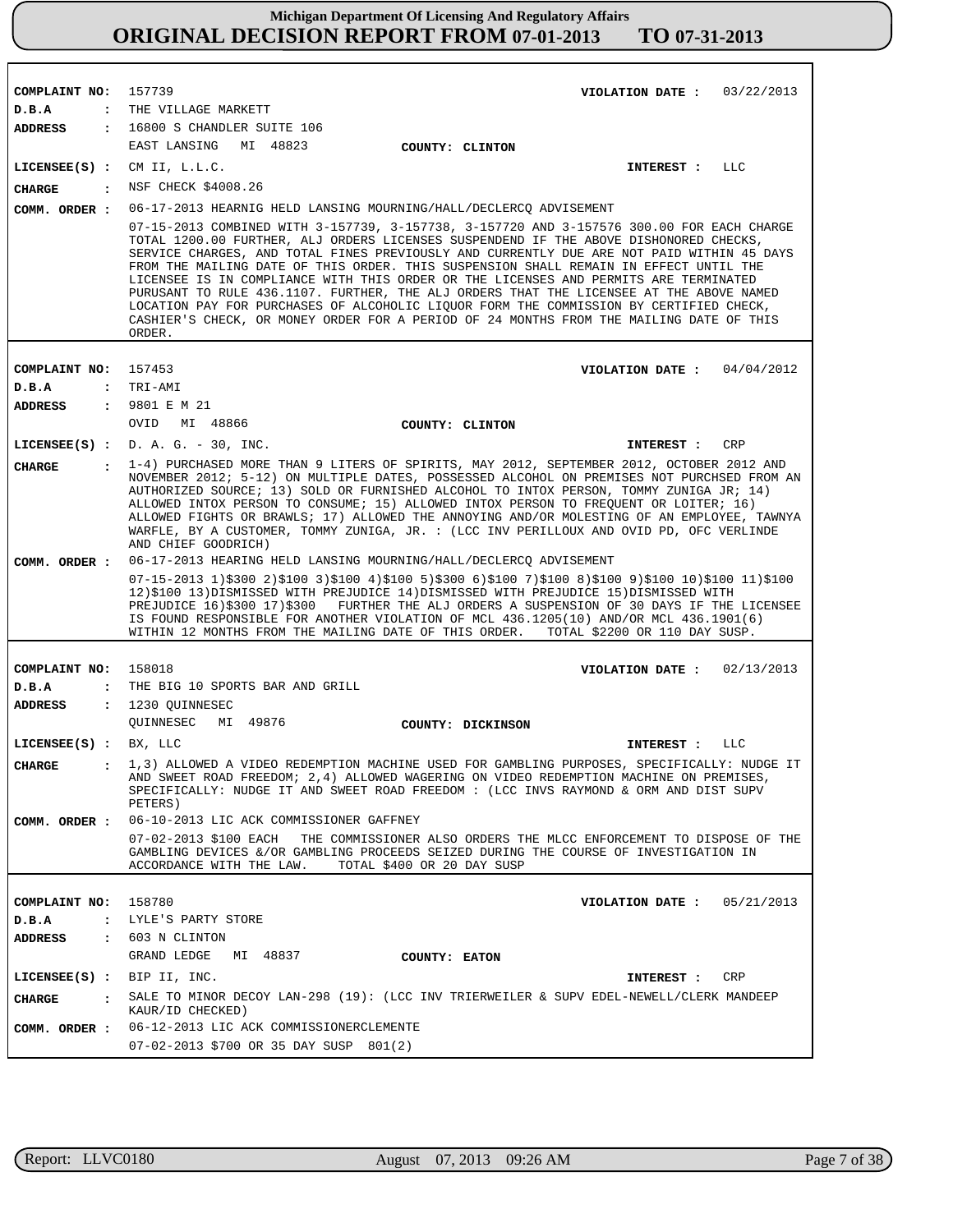| COMPLAINT NO: 158774                   | VIOLATION DATE: $05/18/2013$                                                                                                                                                                                                                                                                                             |
|----------------------------------------|--------------------------------------------------------------------------------------------------------------------------------------------------------------------------------------------------------------------------------------------------------------------------------------------------------------------------|
| D.B.A<br>$\ddot{\phantom{a}}$          |                                                                                                                                                                                                                                                                                                                          |
| <b>ADDRESS</b>                         | : 3916 CHARLEVOIX                                                                                                                                                                                                                                                                                                        |
|                                        | PETOSKEY<br>MI 49770<br>COUNTY: EMMET                                                                                                                                                                                                                                                                                    |
|                                        | LICENSEE(S) : SG PETROLEUM INC.<br>CRP<br>INTEREST :                                                                                                                                                                                                                                                                     |
| <b>CIIARGE</b><br>$\cdot$              | SALE TO MINOR DECOY ESC-311 (18) : (LCC INVS RADEMACHER & ORM/CLERK TIMOTHY ROY CARSON/ID<br>NOT CHECKED)                                                                                                                                                                                                                |
| COMM. ORDER :                          | 06-17-2013 LIC ACK COMMISSIONERCLEMENTE                                                                                                                                                                                                                                                                                  |
|                                        | 07-02-2013 \$500 OR 25 DAYS SUSP - SEC 801(2)                                                                                                                                                                                                                                                                            |
|                                        |                                                                                                                                                                                                                                                                                                                          |
| COMPLAINT NO: 158800                   | VIOLATION DATE: $05/02/2013$                                                                                                                                                                                                                                                                                             |
| D.B.A                                  | : THE BLACK HORSE TAVERN                                                                                                                                                                                                                                                                                                 |
| <b>ADDRESS</b>                         | : G- 12598 N SAGINAW                                                                                                                                                                                                                                                                                                     |
|                                        | CLIO MI 48420<br>COUNTY: GENESEE                                                                                                                                                                                                                                                                                         |
|                                        | LICENSEE(S) : JNC BRADY, INC.<br>CRP<br>INTEREST :                                                                                                                                                                                                                                                                       |
| <b>CHARGE</b>                          | FAILED, REFUSED OR NEGLECTED TO OBEY A WRITTEN ORDER OF THE COMMISSION DATED 10-03-2012<br>BY FAILING TO PROVIDE PROOF OF SUCCESSFUL COMPLETION OF AN ALCOHOL SERVER TRAINING PROGRAM<br>APPROVED BY THE COMMISSION WITHIN 180 DAYS OF THE ISSUANCE OF THE LICENSE: 11-01-2012 :<br>(MLCC SERVER TRAINING COORDINATOR)   |
| COMM. ORDER :                          | 06-26-2013 LIC ACK COMMISSIONER CLEMENTE                                                                                                                                                                                                                                                                                 |
|                                        | 07-23-2013 \$50, FINE WAIVED.                                                                                                                                                                                                                                                                                            |
|                                        |                                                                                                                                                                                                                                                                                                                          |
| COMPLAINT NO:                          | 157577<br>VIOLATION DATE: 03/08/2013                                                                                                                                                                                                                                                                                     |
| D.B.A                                  | : DELL'S LIOUOR STORE                                                                                                                                                                                                                                                                                                    |
| <b>ADDRESS</b>                         | : 3402 MARTIN L KING JR                                                                                                                                                                                                                                                                                                  |
|                                        | MI 48505<br>FLINT<br>COUNTY: GENESEE                                                                                                                                                                                                                                                                                     |
|                                        |                                                                                                                                                                                                                                                                                                                          |
|                                        | LLC                                                                                                                                                                                                                                                                                                                      |
|                                        | $LICENSEE(S)$ : MORGAN-STACK, $L.L.C.$<br>INTEREST :                                                                                                                                                                                                                                                                     |
| CHARGE<br>$\sim$ $\sim$ $\sim$         | NSF CHECK \$800.00 ***NSF PAID 4/4/13***                                                                                                                                                                                                                                                                                 |
| COMM. ORDER :                          | 06-27-2013 HEARING HELD SWARTZ CREEK CLEMENTE/HALL/DECLERCQ RULE 15(E)<br>07-02-2013 \$50 COMBINED WITH 3-158107 FOR \$50 COMBINED WITH 3-158222 FOR \$50 COMBINED WITH<br>3-156708 FOR \$50 TOTAL OF \$200 OR 10 DAYS SUSP.                                                                                             |
|                                        |                                                                                                                                                                                                                                                                                                                          |
| COMPLAINT NO: 157541                   | VIOLATION DATE: $02/28/2013$                                                                                                                                                                                                                                                                                             |
| D.B.A                                  | : JB'S NIGHTCLUB                                                                                                                                                                                                                                                                                                         |
| ADDRESS                                | : 2031 S DORT                                                                                                                                                                                                                                                                                                            |
|                                        | MI 48503<br>FLINT<br>COUNTY: GENESEE                                                                                                                                                                                                                                                                                     |
|                                        | LICENSEE(S) : MACEDONIAN ENTERPRISES, INC.<br>CRP<br>INTEREST :                                                                                                                                                                                                                                                          |
| <b>CHARGE</b>                          | : FAILED, REFUSED OR NEGLECTED TO OBEY A WRITTEN ORDER OF THE COMMISSION DATED 08-21-2012<br>BY FAILING TO PROVIDE PROOF OF SUCCESSFUL COMPLETION OF AN ALCOHOL SERVER TRAINING PROGRAM<br>APPROVED BY THE COMMISSION WITHIN 180 DAYS OF THE ISSUANCE OF THE LICENSE: 08-27-2012 :<br>(MLCC SERVER TRAINING COORDINATOR) |
| COMM. ORDER :                          | 06-27-2013 HEARING HELD SWARTZ CREEK CLEMENTE/HALL/DECLERCQ ACK                                                                                                                                                                                                                                                          |
|                                        | 07-02-2013 \$50 OR 3 DAYS SUSP.                                                                                                                                                                                                                                                                                          |
|                                        |                                                                                                                                                                                                                                                                                                                          |
| COMPLAINT NO:                          | 158222<br>VIOLATION DATE :<br>04/16/2013                                                                                                                                                                                                                                                                                 |
| D.B.A<br>$\ddot{\cdot}$                | DELL'S LIQUOR STORE                                                                                                                                                                                                                                                                                                      |
| <b>ADDRESS</b><br>$\ddot{\phantom{a}}$ | 3402 MARTIN L KING JR                                                                                                                                                                                                                                                                                                    |
|                                        | MI 48505<br>FLINT<br>COUNTY: GENESEE                                                                                                                                                                                                                                                                                     |
| $LICENSEE(S)$ :                        | MORGAN-STACK, L.L.C.<br>LLC<br>INTEREST :                                                                                                                                                                                                                                                                                |
| <b>CHARGE</b><br>$\cdot$               | NSF CHECK \$900.00 *** NSF OUTSTANDING ***                                                                                                                                                                                                                                                                               |
| COMM. ORDER :                          | 06-27-2013 HEARING HELD SWARTZ CREEK CLEMENTE/HALL/DECLERCQ RULE 15(E)                                                                                                                                                                                                                                                   |
|                                        | 07-02-2013 \$50 COMBINED WITH 3-158107 FOR \$50 COMBINED WITH 3-157577 FOR \$50 COMBINED WITH<br>3-156708 FOR \$50 TOTAL OF \$200 OR 10 DAYS SUSP.                                                                                                                                                                       |

٦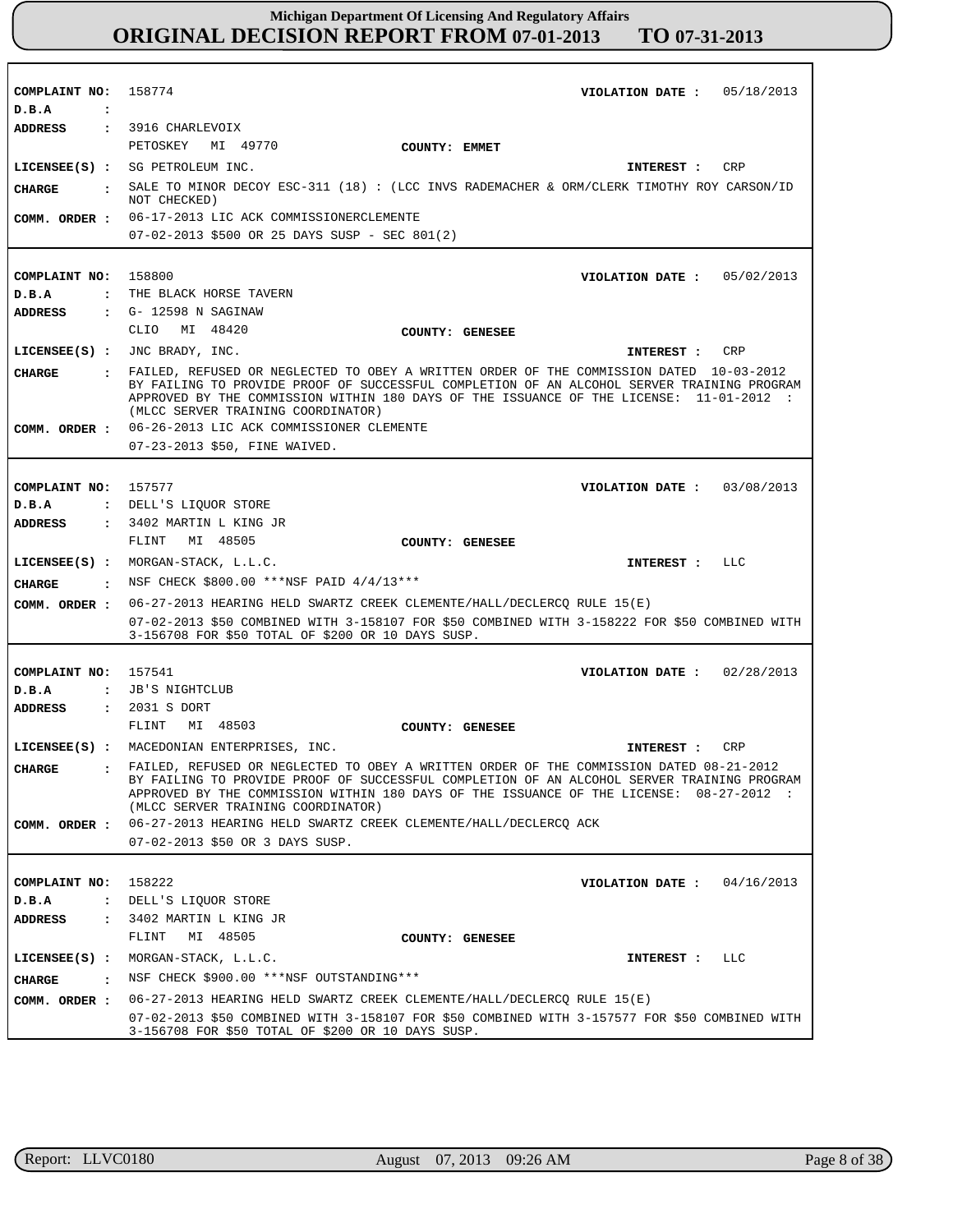| COMPLAINT NO:                  | 01/21/2013<br>156708<br>VIOLATION DATE :                                                                                                                                                                                                                                                                                 |
|--------------------------------|--------------------------------------------------------------------------------------------------------------------------------------------------------------------------------------------------------------------------------------------------------------------------------------------------------------------------|
| D.B.A                          | : DELL'S LIQUOR STORE                                                                                                                                                                                                                                                                                                    |
| <b>ADDRESS</b>                 | : 3402 MARTIN L KING JR                                                                                                                                                                                                                                                                                                  |
|                                | MI 48505<br>FLINT<br>COUNTY: GENESEE                                                                                                                                                                                                                                                                                     |
| $LICENSEE(S)$ :                | MORGAN-STACK, L.L.C.<br>LLC<br>INTEREST :                                                                                                                                                                                                                                                                                |
| CHARGE<br>$\cdot$              | NSF CHECK \$1318.10 PAID 2/11/13                                                                                                                                                                                                                                                                                         |
| COMM. ORDER :                  | 06-27-2013 HEARING HELD SWARTZ CREEK CLEMENTE/HALL/DECLERCQ RULE 15(E)                                                                                                                                                                                                                                                   |
|                                | 07-02-2013 \$50 COMBINED WITH 3-158107 FOR \$50 COMBINED WITH 3-157577 FOR \$50 COMBINED WITH<br>3-158222 FOR \$50 TOTAL OF \$200 OR 10 DAYS SUSP.                                                                                                                                                                       |
|                                |                                                                                                                                                                                                                                                                                                                          |
| COMPLAINT NO:                  | 158107<br>04/10/2013<br>VIOLATION DATE :                                                                                                                                                                                                                                                                                 |
| D.B.A                          | : DELL'S LIQUOR STORE<br>: 3402 MARTIN L KING JR                                                                                                                                                                                                                                                                         |
| <b>ADDRESS</b>                 | MI 48505<br>FLINT                                                                                                                                                                                                                                                                                                        |
|                                | COUNTY: GENESEE                                                                                                                                                                                                                                                                                                          |
| $LICENSEE(S)$ :                | MORGAN-STACK, L.L.C.<br>LLC<br>INTEREST :                                                                                                                                                                                                                                                                                |
| <b>CHARGE</b><br>$\cdot$       | NSF CHECK \$400.00 ***NSF OUTSTANDING***                                                                                                                                                                                                                                                                                 |
| COMM. ORDER :                  | 06-27-2013 HEARING HELD SWARTZ CREEK CLEMENTE/HALL/DECLERCQ RULE 15(E)                                                                                                                                                                                                                                                   |
|                                | 07-02-2013 \$50 COMBINED WITH 3-158222 FOR \$50 COMBINED WITH 3-157577 FOR \$50 COMBINED WITH<br>3-156708 FOR \$50 TOTAL OF \$200 OR 10 DAYS SUSP.                                                                                                                                                                       |
|                                |                                                                                                                                                                                                                                                                                                                          |
| COMPLAINT NO:                  | 156694<br>01/14/2013<br>VIOLATION DATE :                                                                                                                                                                                                                                                                                 |
| D.B.A                          | : NAVISTARZ BAR AND GRILL                                                                                                                                                                                                                                                                                                |
| <b>ADDRESS</b>                 | $: 8291$ SILVER LAKE                                                                                                                                                                                                                                                                                                     |
|                                | LINDEN<br>MI 48451<br>COUNTY: GENESEE                                                                                                                                                                                                                                                                                    |
|                                | LICENSEE(S) : DB'S ENTERTAINMENT COMPANY, INC.<br>CRP<br>INTEREST :                                                                                                                                                                                                                                                      |
| CHARGE<br>$\cdot$ :            | NSF CHECK \$421.68 ***NSF PAID 2/13/13***                                                                                                                                                                                                                                                                                |
| COMM. ORDER :                  | 06-24-2013 LIC ACK COMMISSIONER GAFFNEY                                                                                                                                                                                                                                                                                  |
|                                | 07-18-2013 \$50 OR 3 DAYS SUSP.                                                                                                                                                                                                                                                                                          |
|                                |                                                                                                                                                                                                                                                                                                                          |
| COMPLAINT NO:                  | 158888<br>VIOLATION DATE: $05/22/2013$                                                                                                                                                                                                                                                                                   |
| D.B.A<br>$\mathbf{r}$          | DAGGETT'S VILLAGE MARKET                                                                                                                                                                                                                                                                                                 |
| ADDRESS                        | : 128 S STERLING                                                                                                                                                                                                                                                                                                         |
|                                | MI 48806<br>ASHLEY<br>COUNTY: GRATIOT                                                                                                                                                                                                                                                                                    |
|                                | LICENSEE(S) : STANLEY DAGGETT CORPORATION<br>CRP<br>INTEREST :                                                                                                                                                                                                                                                           |
| CHARGE<br>$\ddot{\phantom{a}}$ | SALE TO MINOR DECOY LAN 277 (20) : (LCC INVS HINTZ & SMITH/CLERK RUBY ANN MASON/ID<br>CHECKED)                                                                                                                                                                                                                           |
| COMM. ORDER :                  | 06-12-2013 LIC ACK COMMISSIONERCLEMENTE                                                                                                                                                                                                                                                                                  |
|                                | $07-02-2013$ \$400 OR 20 DAYS SUSP - SEC 801(2)                                                                                                                                                                                                                                                                          |
|                                |                                                                                                                                                                                                                                                                                                                          |
| COMPLAINT NO:                  | 156370<br>VIOLATION DATE: $12/27/2012$                                                                                                                                                                                                                                                                                   |
| D.B.A                          | : MADIGAN'S                                                                                                                                                                                                                                                                                                              |
| ADDRESS                        | : 250 W CHICAGO                                                                                                                                                                                                                                                                                                          |
|                                | ALLEN MI 49227<br>COUNTY: HILLSDALE                                                                                                                                                                                                                                                                                      |
| $LICENSEE(S)$ :                | MADIGAN'S, LLC<br>INTEREST :<br>LLC                                                                                                                                                                                                                                                                                      |
| CHARGE                         | · FAILED, REFUSED OR NEGLECTED TO OBEY A WRITTEN ORDER OF THE COMMISSION DATED 06-19-2012<br>BY FAILING TO PROVIDE PROOF OF SUCCESSFUL COMPLETION OF AN ALCOHOL SERVER TRAINING PROGRAM<br>APPROVED BY THE COMMISSION WITHIN 180 DAYS OF THE ISSUANCE OF THE LICENSE: 06-22-2012 :<br>(MLCC SERVER TRAINING COORDINATOR) |
|                                |                                                                                                                                                                                                                                                                                                                          |
| COMM. ORDER :                  | 06-17-2013 HEARING HELD LANSING MOURNING/HALL/DECLERCQ ADVISEMENT                                                                                                                                                                                                                                                        |

r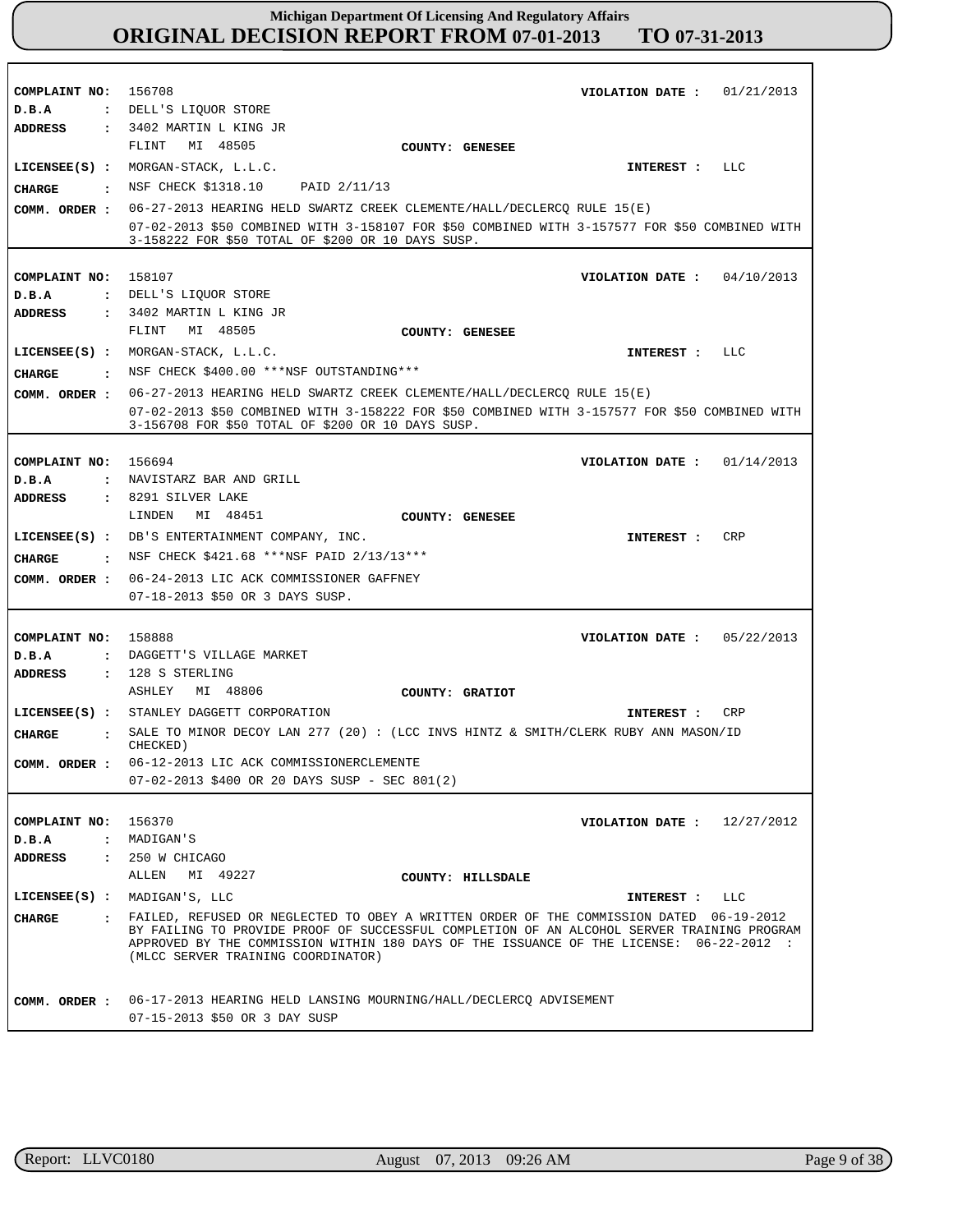| COMPLAINT NO: 156366<br>D.B.A<br><b>ADDRESS</b>                                                  | VIOLATION DATE: $12/27/2012$<br>: LOS TRES AMIGO<br>$: 1227 E$ GRAND RIVER                                                                                                                                                                                                                                                    |
|--------------------------------------------------------------------------------------------------|-------------------------------------------------------------------------------------------------------------------------------------------------------------------------------------------------------------------------------------------------------------------------------------------------------------------------------|
| LICENSEE $(S)$ : NRPP, $L.L.C.$<br><b>CHARGE</b><br>COMM. ORDER :                                | EAST LANSING<br>MI 48823<br>COUNTY: INGHAM<br>LLC<br>INTEREST :<br>: 1) SALE TO MINOR EBRIGHT (18) : (EAST LANSING PD DET DIDION/CLERK JOSE EZQUIVEL/ID<br>CHECKED)<br>06-25-2013 STIP FOR PROPOSED NEG SETTLEMENT AG HETZEL-COMM GAFFNEY<br>07-02-2013 \$500 OR 25 DAYS SUSP - SEC 801(2) NEGOTIATED SETTLEMENT              |
| COMPLAINT NO:<br>D.B.A<br><b>ADDRESS</b>                                                         | 155376<br>10/03/2012<br>VIOLATION DATE :<br>: WALNUT HILLS COUNTRY CLUB<br>: 2874 LAKE LANSING                                                                                                                                                                                                                                |
| <b>CHARGE</b><br>COMM. ORDER :                                                                   | EAST LANSING<br>MI 48823<br>COUNTY: INGHAM<br>LICENSEE(S) : WALNUT HILLS HOSPITALITY, LLC<br>LLC<br>INTEREST :<br>: FAILED TO MAKE REQUIRED RECORDS AVAILABLE FOR INSPECTION: (MLCC TRIERWEILER)<br>06-17-2013 HEARING HELD LANSING MOURNING/HALL/DECLERCQ NEG SETTLEMENT<br>07-15-2013 \$100 OR 5 DAY SUSP<br>NEG SETTLEMENT |
| COMPLAINT NO:<br>D.B.A<br>ADDRESS                                                                | 157796<br>VIOLATION DATE: $03/22/2013$<br>: ST. IDES VILLAGE FOOD MARKET<br>: 2118 W JOLLY<br>MI 48910<br>LANSING<br>COUNTY: INGHAM                                                                                                                                                                                           |
| $LICENSEE(S)$ : PAVNEET, INC.<br>CHARGE<br>COMM. ORDER :                                         | CRP<br>INTEREST :<br>: NSF CHECK \$2047.92 ***NSF PAID 4/10/13***<br>06-24-2013 LIC ACK COMMISSIONERCLEMENTE<br>07-30-2013 \$150 OR 8 DAY SUSP                                                                                                                                                                                |
| COMPLAINT NO: 158997<br>D.B.A<br>$\mathbf{r}$<br><b>ADDRESS</b><br><b>CHARGE</b><br>$\mathbf{r}$ | 06/05/2013<br>VIOLATION DATE :<br>JACKPOT PARTY STORE<br>: 2922 S CEDAR<br>LANSING<br>MI 48910<br>COUNTY: INGHAM<br>LICENSEE(S) : FAWAZ BROTHERS, INC.<br>CRP<br>INTEREST :<br>SALE TO MINOR DECOY FLIT W/DOB 1/1/95 (18): (LANSING PD OFFICERS BRYAN CURTIS AND LUKE<br>MIRONIUK/DECOY/CK SAMI IMAD FAWAZ/NO ID CHECKED)     |
| COMM. ORDER :                                                                                    | 07-01-2013 LIC ACK COMMISSIONERCLEMENTE<br>07-19-2013 \$1000 OR 50 DAYS SUSP.                                                                                                                                                                                                                                                 |
| COMPLAINT NO: 158778<br>D.B.A<br>ADDRESS                                                         | VIOLATION DATE: $05/21/2013$<br>: SAV-MORE PARTY STORE<br>$\,$ : 820 W MILLER<br>MI 48911<br>LANSING<br>COUNTY: INGHAM                                                                                                                                                                                                        |
| $LICENSEE(S)$ : KAUSAR INC<br>CHARGE<br>$\sim$ $\sim$ $\sim$<br>COMM. ORDER :                    | CRP<br>INTEREST :<br>SALE TO MINOR DECOY LAN-298 (19): (LCC INV TRIERWEILER & SUPV EDEL-NEWELL/CLERK AKHTAR<br>AZIZ CHOUDHRY/ID CHECKED)<br>06-07-2013 LIC ACK COMMISSIONERCLEMENTE<br>07-02-2013 \$600 OR 30 DAYS SUSP - SEC 801(2)                                                                                          |

г

٦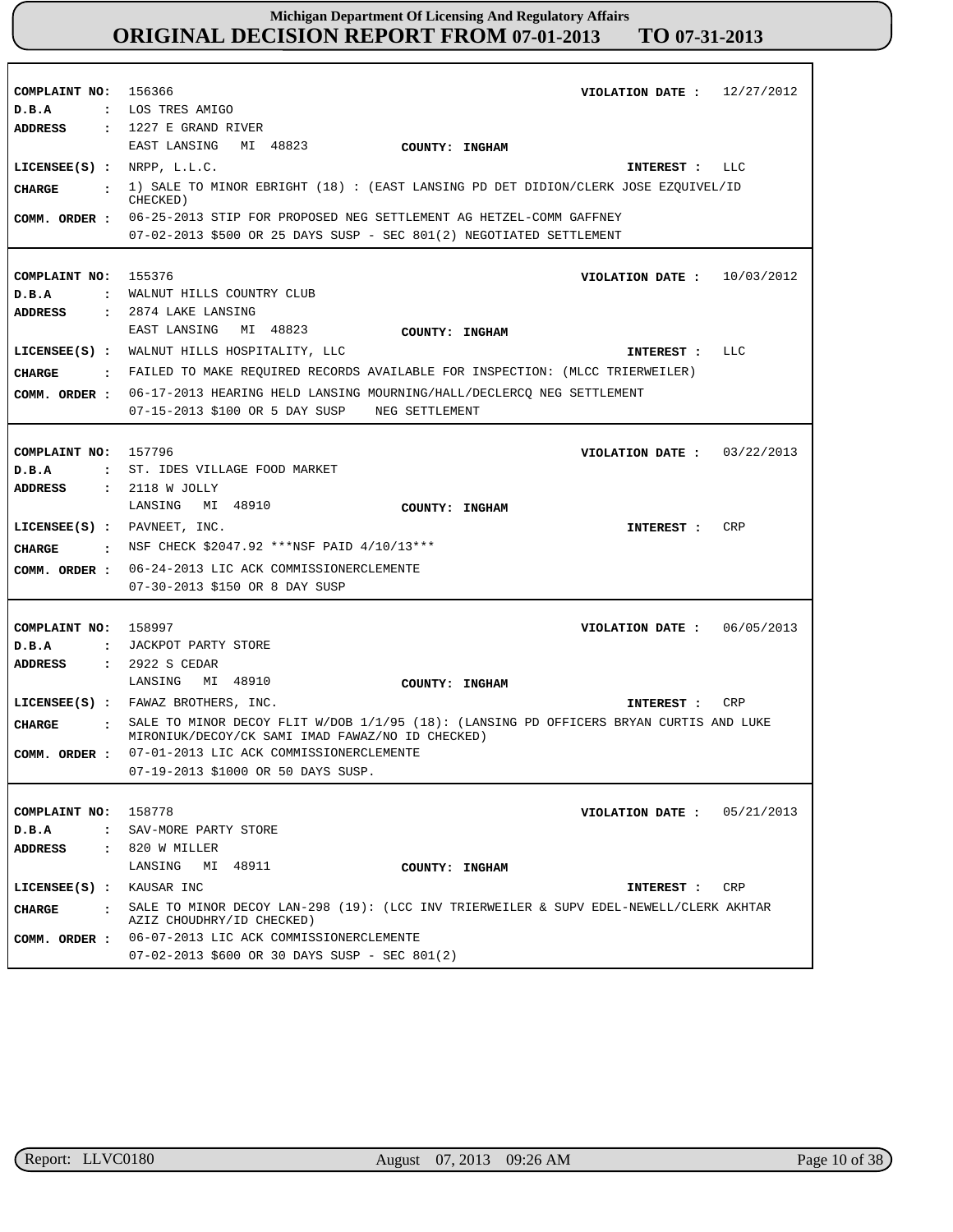**COMPLAINT NO: COMPLAINT NO:** 158781 **COMPLAINT NO: COMPLAINT NO:** 157955 **COMPLAINT NO:** 159397 156649 159118 **VIOLATION DATE : VIOLATION DATE : VIOLATION DATE : VIOLATION DATE : VIOLATION DATE :** 06/27/2013 01/19/2013 05/21/2013 06/06/2013 03/05/2013 **D.B.A : D.B.A : D.B.A : D.B.A : D.B.A :** BRANNIGAN BROTHERS RESTAURANT & TAVERNS MUGG & BOPPS PORTLAND PARTY STORE PORTLAND PARTY STORE TOM'S FOOD CENTER **ADDRESS : ADDRESS : ADDRESS : ADDRESS : ADDRESS :** 210 S WASHINGTON 649 W MAIN 607 GRAND RIVER 607 GRAND RIVER 1462 E GRAND RIVER LANSING MI 48933 STOCKBRIDGE MI 49285 PORTLAND MI 48875 PORTLAND MI 48875 PORTLAND MI 48875 06-17-2013 HEARING HELD LANSING MOURNING/HALL/DECLERQ NEG SETTLEMENT 07-15-2013 \$150 OR 8 DAY SUSP NEG SETTLEMENT 06-17-2013 LIC ACK COMMISSIONER GAFFNEY 07-02-2013 \$500 OR 25 DAY SUSP 801(2) 07-01-2013 LIC ACK COMMISSIONER GAFFNEY **COMM. ORDER :** 07-24-2013 \$600 OR 30 DAYS SUSP - SEC 801(2) 07-11-2013 HEARING HELD GRAND RAPIDS GAFFNEY/GEISSLER/DECLERCQ RULE 15(D) 07-18-2013 DUE TO THE SEVERITY OF THESE CHARGES THE COMMISSIONER ORDERS THAT ALL LICENSES AND PERMITS ISSUED BY THE COMMISSION TO THIS LICENSEE AT THE ABOVE NAMED ADDRESS BE REVOKED 07-15-2013 LIC ACK COMMISSIONER GAFFNEY 07-29-2013 \$400 OR 20 DAYS SUSP. **LICENSEE(S) :** BRANNIGAN BROTHERS RESTAURANTS & TAVERNS, LLC **LICENSEE(S) :** CD OKEMOS 10 LLC **LICENSEE(S) :** CROSSFIRE PIZZA LLC **LICENSEE(S) :** SCHRAUBEN ENTERPRISES, INC. **LICENSEE(S) :** TOM'S FOOD CENTER, INC. LLC LLC LLC CRP CRP **CHARGE : CHARGE : CHARGE : CHARGE : CHARGE :** ALLOWED THE ANNOYING AND/OR MOLESTING OF A CUSTOMER, KATHLEEN M. KAMAR, BY THE LICENSEE, DOUGLAS J. NYLANDER : (LANSING PD DET. CUTLER AND OFC CALLISON) SALE TO MINOR DECOY LAN-298 (19): (LCC INV TRIERWEILER & SUPV EDEL-NEWELL/CLERK THOMAS GALEN RIGGINS/ID CHECKED) SALE TO MINOR DECOY 2013-2 (17) : (IONIA COUNTY SD DEPS ZWART & CRUTTENDEN/CLERK KARA MARIE LANGENBERG/ID NOT CHECKED) (1) MARTI J. SCHRAUBEN, STOCKHOLDER OF THE LICENSED CORP WAS FOUND GUILTY OF A FELONY, SPECIFICALLY: UTTERING AND PUBLISHING, FORGERY, INSURANCE FRAUD AND EMBEZZLEMENT CONTRARY TO RULE 436.1011(2)(A); (2) MARTI J. SCHRAUBEN, STOCKHOLDER OF THE LICENSED CORP, WAS FOUND GUILTY OF A FELONY INVOLVING FRAUDULENT ACITIVITY, SPECIFICALLY: U&P, FORGERY, INSRANCE FRAUD AND EMBEZZELMENT CONTRARY TO RULE 436.1011(2)(C): (LCC INV MUGNOLO) SALE TO MINOR DECOY LAN-302 (19) : (LCC INV O'FARRELL /CLERK CHELSEY MARIE WALKINGTON/ID CHECKED) **INTEREST : INTEREST : INTEREST : INTEREST : INTEREST : COMM. ORDER : COMM. ORDER : COMM. ORDER : COMM. ORDER : COUNTY: INGHAM COUNTY: INGHAM COUNTY: IONIA COUNTY: IONIA COUNTY: IONIA**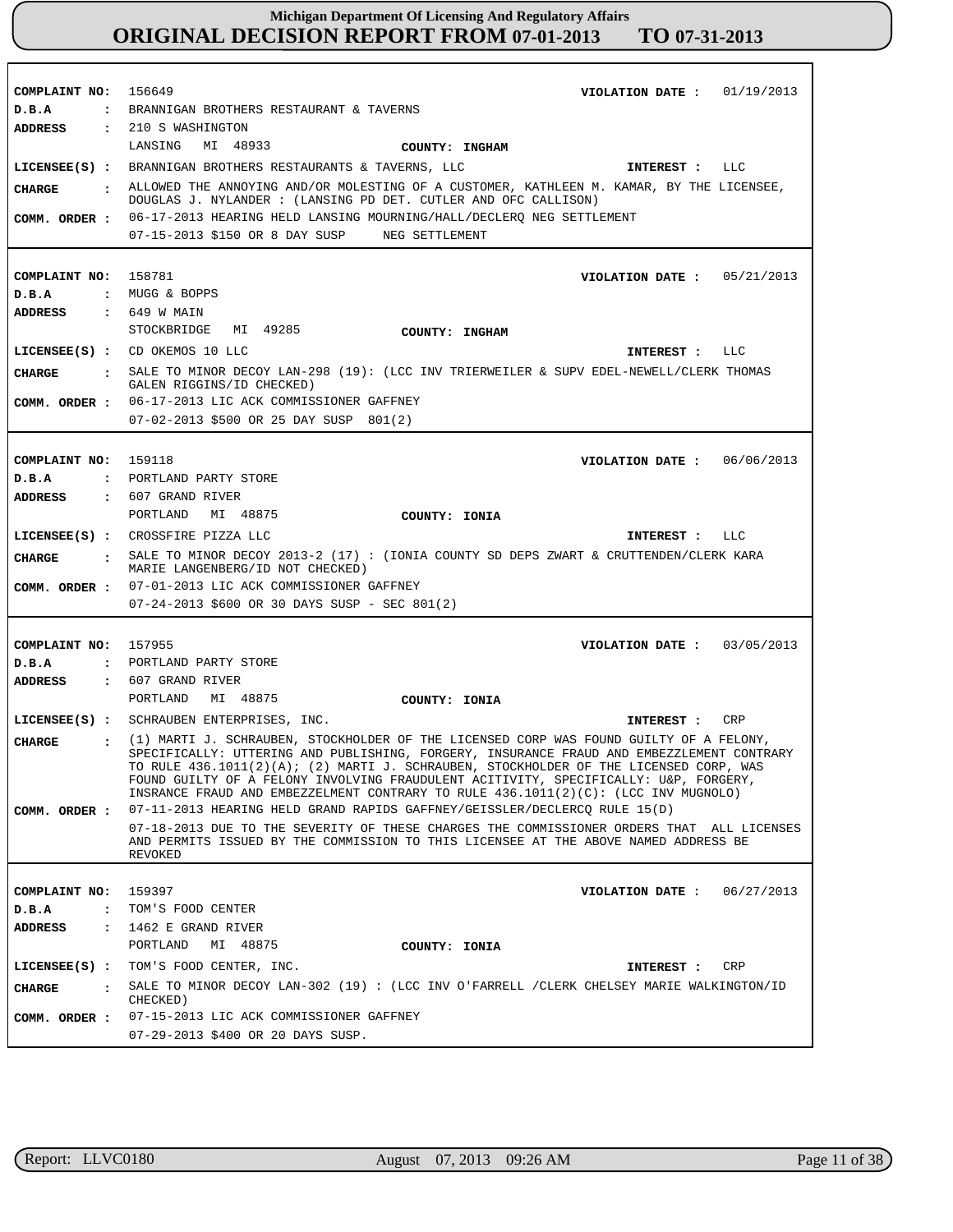| COMPLAINT NO: 159124<br>D.B.A                                | 05/25/2013<br>VIOLATION DATE :<br>: J & M COUNTY FAIR STORE                                                                                                                                                                                                                      |
|--------------------------------------------------------------|----------------------------------------------------------------------------------------------------------------------------------------------------------------------------------------------------------------------------------------------------------------------------------|
| ADDRESS<br>CHARGE<br>$\sim$ $\sim$<br>COMM. ORDER :          | : 415 W MAIN<br>MI 48739<br>HALE<br>COUNTY: IOSCO<br>LICENSEE(S) : J & M COUNTY FAIR STORE, INC.<br>CRP<br>INTEREST :<br>SALE TO MINOR DECOY ESC-300 (18) : (LCC INVS COMBER & RANSHAW/CLERK AHREN LEE KREGEAR/ID<br>NOT CHECKED)<br>06-27-2013 LIC ACK COMMISSIONER GAFFNEY     |
| COMPLAINT NO:<br>D.B.A                                       | $07-18-2013$ \$500 OR 25 DAYS SUSP - SEC 801(2)<br>159257<br>05/31/2013<br>VIOLATION DATE :<br>: LONG LAKE GROCERY                                                                                                                                                               |
| ADDRESS<br>CHARGE<br>$\ddot{\phantom{a}}$<br>COMM. ORDER :   | : 4997 MAIN<br>MI 48743<br>LONG LAKE<br>COUNTY: IOSCO<br>LICENSEE(S) : W J MORITZ, LLC<br>LLC<br>INTEREST :<br>NSF CHECK \$1026.10 ***NSF PAID 7/8/13***<br>07-09-2013 LIC ACK COMMISSIONERCLEMENTE<br>07-30-2013 \$100 OR 5 DAY SUSP                                            |
| COMPLAINT NO: 156556<br>D.B.A<br>$\cdot$ :<br><b>ADDRESS</b> | VIOLATION DATE: $07/15/2011$<br>: 545 W LAKE                                                                                                                                                                                                                                     |
| CHARGE<br>COMM. ORDER :                                      | TAWAS CITY<br>MI 48763<br>COUNTY: IOSCO<br>LICENSEE(S) : VAL'S OPERATIONS, INC.<br>CRP<br>INTEREST :<br>$\,$ . FAILED TO MAKE REQUIRED RECORDS AVAILABLE FOR INSPECTION : (LCC INV RANSHAW)<br>07-22-2013 LIC ACK COMMISSIONERCLEMENTE<br>07-30-2013 \$50 NO ALTERNATIVE         |
| COMPLAINT NO:<br>D.B.A<br>ADDRESS                            | 158822<br>VIOLATION DATE: $05/17/2013$<br>: COMFORT INN AND CONFERENCE CENTER/BENNIGAN'S<br>: 2424 S MISSION ST                                                                                                                                                                  |
| $LICENSEE(S)$ :<br>CHARGE<br>COMM. ORDER :                   | MOUNT PLEASANT MI 48858<br>COUNTY: ISABELLA<br>OUICK CASUAL CORPORATION<br>CRP<br>INTEREST :<br>: NSF \$253.90<br>06-07-2013 LIC ACK COMMISSIONER GAFFNEY<br>07-02-2013 DISMISSED                                                                                                |
| COMPLAINT NO: 158824<br>D.B.A<br><b>ADDRESS</b>              | VIOLATION DATE :<br>05/17/2013<br>: COMFORT INN AND CONFERENCE CENTER/BENNIGAN'S<br>: 2424 S MISSION ST                                                                                                                                                                          |
| CHARGE : NSF \$117.24<br>COMM. ORDER :                       | MOUNT PLEASANT<br>MI 48858<br>COUNTY: ISABELLA<br>LICENSEE(S) : QUICK CASUAL CORPORATION<br>CRP<br>INTEREST :<br>06-07-2013 LIC ACK COMMISSIONER GAFFNEY<br>07-02-2013 DISMISSED                                                                                                 |
| COMPLAINT NO: 159230<br>D.B.A<br>ADDRESS : 152 S MAIN        | 06/12/2013<br>VIOLATION DATE :<br>: BUDDIE'S MINI MART<br>BROOKLYN MI 49230<br>COUNTY: JACKSON                                                                                                                                                                                   |
| CIIARGE<br>COMM. ORDER :                                     | LICENSEE(S) : STOCKBRIDGE ONE STOP, INC.<br><b>CRP</b><br>INTEREST :<br>: SALE TO MINOR DECOY LAN-298 (19) : (LCC INVS O'FARRELL & COSTELLO/CLERK AARON JOSEPH<br>OSGOOD/ID CHECKED)<br>07-08-2013 LIC ACK COMMISSIONER GAFFNEY<br>07-09-2013 \$700 OR 35 DAYS SUSP - SEC 801(2) |

Report: LLVC0180 August 07, 2013 09:26 AM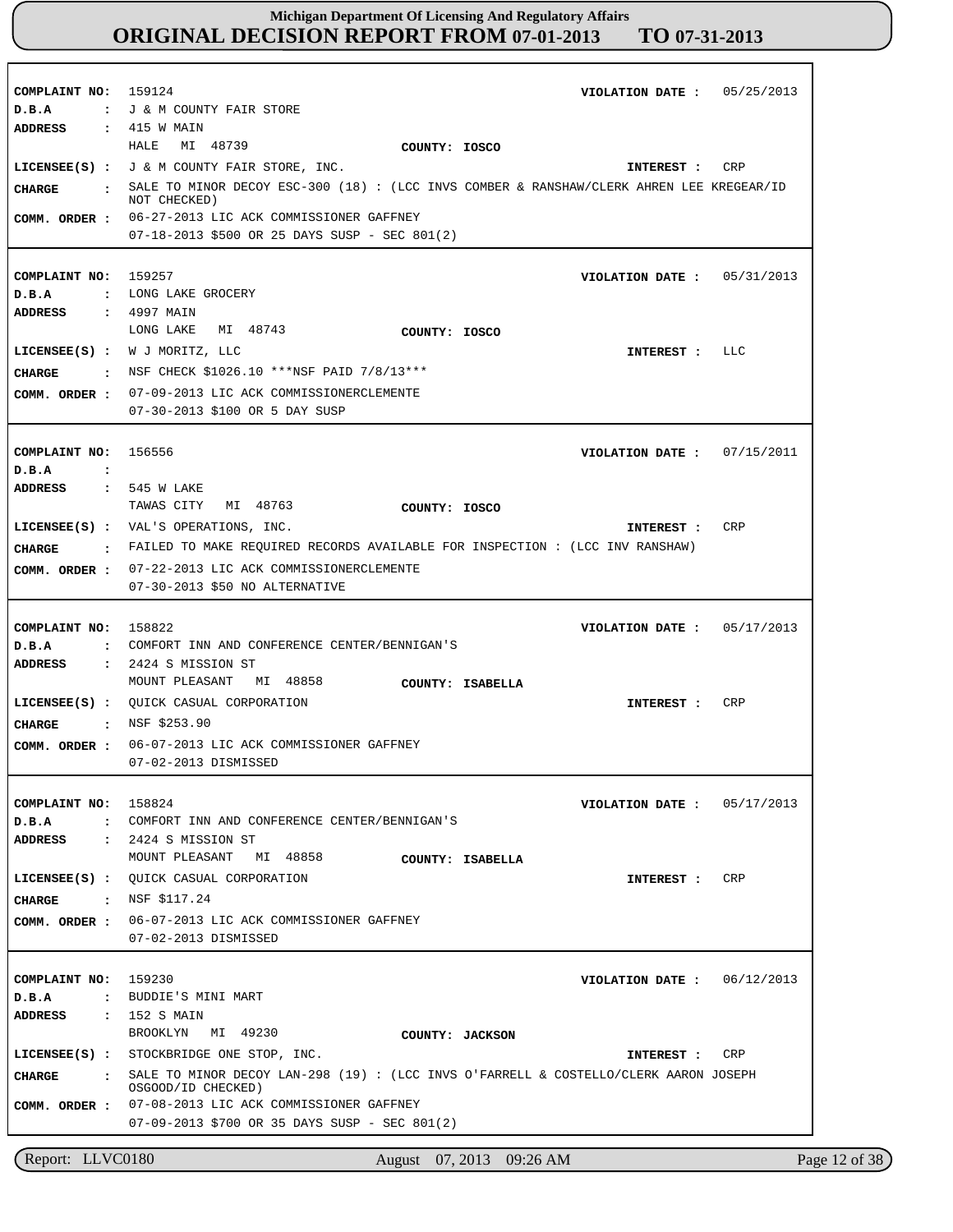| COMPLAINT NO: 157427    | VIOLATION DATE: $02/18/2013$                                                                                                                                                                                                                                                                                                                                                                                                                                                                                                                                                                                                                                                                                     |
|-------------------------|------------------------------------------------------------------------------------------------------------------------------------------------------------------------------------------------------------------------------------------------------------------------------------------------------------------------------------------------------------------------------------------------------------------------------------------------------------------------------------------------------------------------------------------------------------------------------------------------------------------------------------------------------------------------------------------------------------------|
| D.B.A                   | : GAME ON                                                                                                                                                                                                                                                                                                                                                                                                                                                                                                                                                                                                                                                                                                        |
| ADDRESS                 | $: 1715 E$ MICHIGAN                                                                                                                                                                                                                                                                                                                                                                                                                                                                                                                                                                                                                                                                                              |
|                         | JACKSON MI 49202<br><b>COUNTY: JACKSON</b>                                                                                                                                                                                                                                                                                                                                                                                                                                                                                                                                                                                                                                                                       |
|                         | $LICENSEE(S)$ : $LIONS$ PAW INC.<br>CRP<br>INTEREST :                                                                                                                                                                                                                                                                                                                                                                                                                                                                                                                                                                                                                                                            |
| <b>CHARGE</b>           | : 1) ALLOW THE LICENSED PREMISES TO BE OCCUPIED BY SEVERAL UNIDENTIFIED PATRONS BETWEEN 2AM                                                                                                                                                                                                                                                                                                                                                                                                                                                                                                                                                                                                                      |
|                         | AND 7AM; 2) ALLOW CONSUMPTION OF ALCOHOLIC LIQUOR ON THE LICENSED PREMISES BY SEVERAL<br>UNIDENTIFIED PATRONS BETWEEN THE HOURS OF 2:30 A.M. AND 7:00 A.M.: (JACKSON POLICE<br>DEPARTMENT-A. HOSSAIN/R. BURKART)                                                                                                                                                                                                                                                                                                                                                                                                                                                                                                 |
|                         | COMM. ORDER: 06-17-2013 STIP FOR PROPOSED NEG SETTLEMENT ALJ MOURNING AND AG HALL                                                                                                                                                                                                                                                                                                                                                                                                                                                                                                                                                                                                                                |
|                         | 07-15-2013 1)DISMISSED WITH PREJUDICE 2)\$100 TOTAL \$100 OR 5 DAY SUSP NEG SETTLEMENT                                                                                                                                                                                                                                                                                                                                                                                                                                                                                                                                                                                                                           |
|                         |                                                                                                                                                                                                                                                                                                                                                                                                                                                                                                                                                                                                                                                                                                                  |
| COMPLAINT NO:           | 157650<br>VIOLATION DATE: $03/13/2013$                                                                                                                                                                                                                                                                                                                                                                                                                                                                                                                                                                                                                                                                           |
| D.B.A                   | : VEACH'S OFFICE BAR                                                                                                                                                                                                                                                                                                                                                                                                                                                                                                                                                                                                                                                                                             |
| ADDRESS                 | $: 213$ N JACKSON                                                                                                                                                                                                                                                                                                                                                                                                                                                                                                                                                                                                                                                                                                |
|                         | JACKSON MI 49201<br>COUNTY: JACKSON                                                                                                                                                                                                                                                                                                                                                                                                                                                                                                                                                                                                                                                                              |
|                         | LICENSEE(S) : VEACH VENTURES, LLC<br>INTEREST : LLC                                                                                                                                                                                                                                                                                                                                                                                                                                                                                                                                                                                                                                                              |
| <b>CHARGE</b>           | : NSF CHECK \$517.82 ***NSF OUTSTANDING***                                                                                                                                                                                                                                                                                                                                                                                                                                                                                                                                                                                                                                                                       |
| COMM. ORDER :           | 06-17-2013 HEARING HELD LANSING MOURNING/HALL/DECLERCQ RULE 15(E)                                                                                                                                                                                                                                                                                                                                                                                                                                                                                                                                                                                                                                                |
|                         | 07-15-2013 300.00 FURTHER, THE ALJ ORDERS THAT ALL LICENSES AND PERMITS ISSUED BY THE COMM<br>TO THIS LICENSEE BE SUSPENDEND IF THE ABOVE DISHONORED CHECK, SERVICE CHARGES AND TOTAL<br>FINE PERVIOUSLY AND CURRENTLY DUE ARE NOT PAID WITHIN 45 DAYS FROM THE MAILING DATE OF<br>THIS THIS ORDER. THIS SUSPENSSION SHALL REMAIN IN EFFECT UNTIL THE LICENSEE IS IN<br>COMPLIANCE WITH THIS ORDER OR THE LCIENSES AND PERMITS ARE TERMINATED PURUSUANT TO RULE<br>436.1107. FURTHER, THE ALJ ORDERS THAT THE LICENSEE AT THE ABOVE NAMED LOCATION PAY FOR<br>ALCOHOLIC LIQUOR FROM THE COMMISSION BY CERTIFIED CHECK, CASHIER'S CHECK, OR MONEY ORDER<br>FOR A PERIOD OF 12 MONTHS FROM THE DATE OF THIS ORDER. |
|                         |                                                                                                                                                                                                                                                                                                                                                                                                                                                                                                                                                                                                                                                                                                                  |
| COMPLAINT NO: 158771    | VIOLATION DATE: $05/10/2013$                                                                                                                                                                                                                                                                                                                                                                                                                                                                                                                                                                                                                                                                                     |
| D.B.A                   | : APPLEBEE'S NEIGHBORHOOD GRILL & BAR #8380                                                                                                                                                                                                                                                                                                                                                                                                                                                                                                                                                                                                                                                                      |
| ADDRESS                 | : 5330 W MAIN                                                                                                                                                                                                                                                                                                                                                                                                                                                                                                                                                                                                                                                                                                    |
|                         | KALAMAZOO<br>MI 49009<br>COUNTY: KALAMAZOO                                                                                                                                                                                                                                                                                                                                                                                                                                                                                                                                                                                                                                                                       |
|                         | LICENSEE(S) : TSFR APPLE VENTURE LLC<br>LLC<br>INTEREST :                                                                                                                                                                                                                                                                                                                                                                                                                                                                                                                                                                                                                                                        |
| <b>CHARGE</b>           | : SALE TO MINOR DECOY GR-312 (18): (LCC INVS MULDER & SIMPLIS/CLERK STEPHEN MATTHEW<br>STURGIS/ID CHECKED)                                                                                                                                                                                                                                                                                                                                                                                                                                                                                                                                                                                                       |
|                         | COMM. ORDER : 06-18-2013 LIC ACK COMMISSIONER GAFFNEY                                                                                                                                                                                                                                                                                                                                                                                                                                                                                                                                                                                                                                                            |
|                         | 07-02-2013 \$500 OR 25 DAY SUSP 801(2)                                                                                                                                                                                                                                                                                                                                                                                                                                                                                                                                                                                                                                                                           |
|                         |                                                                                                                                                                                                                                                                                                                                                                                                                                                                                                                                                                                                                                                                                                                  |
| COMPLAINT NO:           | 159161<br>VIOLATION DATE: 05/28/2013                                                                                                                                                                                                                                                                                                                                                                                                                                                                                                                                                                                                                                                                             |
| D.B.A                   | BUD & ELSIE'S                                                                                                                                                                                                                                                                                                                                                                                                                                                                                                                                                                                                                                                                                                    |
| <b>ADDRESS</b>          | $: 3112$ OAKLAND<br>KALAMAZOO MI 49008<br>COUNTY: KALAMAZOO                                                                                                                                                                                                                                                                                                                                                                                                                                                                                                                                                                                                                                                      |
|                         |                                                                                                                                                                                                                                                                                                                                                                                                                                                                                                                                                                                                                                                                                                                  |
|                         | LICENSEE $(S)$ : BUD & ELSIE'S #8, L.L.C.<br>INTEREST : LLC                                                                                                                                                                                                                                                                                                                                                                                                                                                                                                                                                                                                                                                      |
| CHARGE                  | : NSF \$9092.61 *** EFT PAID 6/20/13***                                                                                                                                                                                                                                                                                                                                                                                                                                                                                                                                                                                                                                                                          |
|                         | COMM. ORDER : 07-15-2013 LIC ACK COMMISSIONER GAFFNEY                                                                                                                                                                                                                                                                                                                                                                                                                                                                                                                                                                                                                                                            |
|                         | 07-29-2013 \$100 OR 5 DAY SUSP                                                                                                                                                                                                                                                                                                                                                                                                                                                                                                                                                                                                                                                                                   |
|                         |                                                                                                                                                                                                                                                                                                                                                                                                                                                                                                                                                                                                                                                                                                                  |
| COMPLAINT NO: 158825    | VIOLATION DATE: $05/17/2013$<br>: BENNIGAN'S                                                                                                                                                                                                                                                                                                                                                                                                                                                                                                                                                                                                                                                                     |
| D.B.A<br><b>ADDRESS</b> | $: 5802$ GULL                                                                                                                                                                                                                                                                                                                                                                                                                                                                                                                                                                                                                                                                                                    |
|                         | KALAMAZOO MI 49001<br>COUNTY: KALAMAZOO                                                                                                                                                                                                                                                                                                                                                                                                                                                                                                                                                                                                                                                                          |
|                         |                                                                                                                                                                                                                                                                                                                                                                                                                                                                                                                                                                                                                                                                                                                  |
|                         |                                                                                                                                                                                                                                                                                                                                                                                                                                                                                                                                                                                                                                                                                                                  |
|                         | LICENSEE(S) : QUICK CASUAL CORPORATION<br>CRP<br>INTEREST :                                                                                                                                                                                                                                                                                                                                                                                                                                                                                                                                                                                                                                                      |
| CHARGE                  | : NSF \$123.34 ***EFT OUTSTANDING***                                                                                                                                                                                                                                                                                                                                                                                                                                                                                                                                                                                                                                                                             |
| COMM. ORDER :           | 06-07-2013 LIC ACK COMMISSIONER GAFFNEY<br>07-02-2013 DISMISSED                                                                                                                                                                                                                                                                                                                                                                                                                                                                                                                                                                                                                                                  |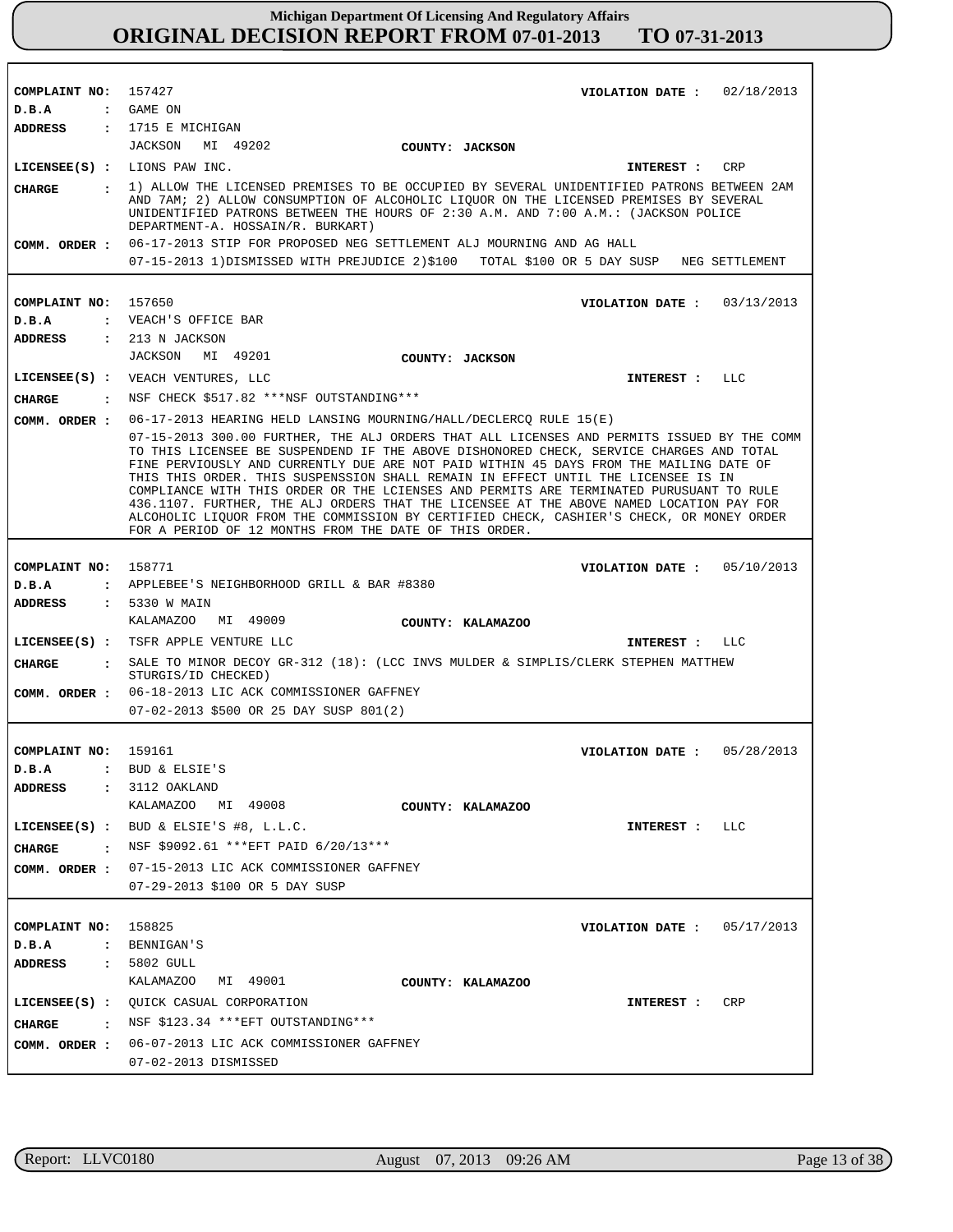| COMPLAINT NO:<br>D.B.A               | 158819<br>VIOLATION DATE: $05/16/2013$<br>: BENNIGAN'S                                                                                                         |
|--------------------------------------|----------------------------------------------------------------------------------------------------------------------------------------------------------------|
| ADDRESS                              | : 5802 GULL                                                                                                                                                    |
|                                      | MI 49001<br>KALAMAZOO<br>COUNTY: KALAMAZOO                                                                                                                     |
|                                      | <b>CRP</b><br>LICENSEE(S) : QUICK CASUAL CORPORATION<br>INTEREST :                                                                                             |
| CIIARGE<br>$\sim$ 1.000 $\pm$        | NSF \$205.47 ***EFT OUTSTANDING***                                                                                                                             |
|                                      | 06-07-2013 LIC ACK COMMISSIONER GAFFNEY                                                                                                                        |
| COMM. ORDER :                        | 07-02-2013 DISMISSED                                                                                                                                           |
|                                      |                                                                                                                                                                |
| COMPLAINT NO: 158772                 | VIOLATION DATE: $05/10/2013$                                                                                                                                   |
| D.B.A                                | : WALGREEN'S $\#7430$                                                                                                                                          |
| <b>ADDRESS</b>                       | : 5020 W MAIN                                                                                                                                                  |
|                                      | KALAMAZOO MI 49009<br>COUNTY: KALAMAZOO                                                                                                                        |
|                                      | LICENSEE(S) : WALGREEN CO. (AN ILLINOIS PUBLIC CORPORATION)<br>CRP<br>INTEREST :                                                                               |
| <b>CHARGE</b>                        | : SALE TO MINOR DECOY GR-312 (18): (LCC INVS MULDER & SIMPLIS/CLERK KYLE VINCENT-STAPPERT                                                                      |
|                                      | GRIFFIN/ID CHECKED)                                                                                                                                            |
|                                      | COMM. ORDER : 06-20-2013 LIC ACK COMMISSIONER GAFFNEY                                                                                                          |
|                                      | 07-02-2013 \$500 OR 25 DAY SUSP 801(2)                                                                                                                         |
|                                      |                                                                                                                                                                |
| COMPLAINT NO: 158704                 | VIOLATION DATE: $04/18/2013$                                                                                                                                   |
| D.B.A                                | : ERBELLI'S                                                                                                                                                    |
| ADDRESS                              | $: 8342$ PORTAGE                                                                                                                                               |
|                                      | MI 49002<br>PORTAGE<br>COUNTY: KALAMAZOO                                                                                                                       |
|                                      | LICENSEE(S) : ERB VENTURES, INC.<br>CRP<br>INTEREST :                                                                                                          |
|                                      |                                                                                                                                                                |
| <b>CHARGE</b>                        | $\pm$ 1-2) SALE TO MINOR DECOYS AGENT #13-05 (18) & AGENT #13-07 (18) : (PORTAGE PD DETS<br>DYLHOFF & KOZMINSKE/CLERK CASIE LEE PARKER/ID NOT CHECKED)         |
|                                      | COMM. ORDER : 06-24-2013 LIC ACK COMMISSIONER GAFFNEY                                                                                                          |
|                                      | $07-18-2013$ 1-2)\$250 EACH FOR A TOTAL OF \$500 OR 25 DAYS SUSP - SEC 801(2)                                                                                  |
|                                      |                                                                                                                                                                |
| COMPLAINT NO:                        | 158334<br>VIOLATION DATE: $04/30/2013$                                                                                                                         |
| D.B.A<br>$\ddot{\cdot}$              | THE ALTO BAR                                                                                                                                                   |
| <b>ADDRESS</b>                       | $: 6064$ SE LINFIELD                                                                                                                                           |
|                                      | ALTO MI 49302<br>COUNTY: KENT                                                                                                                                  |
| LICENSEE(S) : GOELAND, LLC           | INTEREST : LLC                                                                                                                                                 |
| <b>CHARGE</b><br>$\ddot{\mathbf{r}}$ | 1-4) POSSESSED, SOLD, OFFERED OR EXPOSED FOR SALE, ALCOHOL WHICH WAS ADULTERED, MISBRANDED                                                                     |
|                                      | OR REFILLED, SPECIFICALLY: BOTTLES, FIVE O'CLOCK VODKA, HEAVEN HILL KENTUCKY, HEAVEN HILL                                                                      |
|                                      | RUM AND CRYSTAL PALACE GIN : (LCC INV MANN)                                                                                                                    |
| COMM. ORDER :                        | 07-01-2013 STIP FOR PRPOPOSED NEG SETTLEMENT-COMM GAFFNEY-AG GEISSLER<br>07-09-2013 1-4)\$100 EACH FOR A TOTAL OF \$400 OR 20 DAYS SUSP. NEGOTIATED SETTLEMENT |
|                                      |                                                                                                                                                                |
| COMPLAINT NO:                        | 159160<br>VIOLATION DATE: $05/22/2013$                                                                                                                         |
| D.B.A<br>$\ddot{\cdot}$              | BELMONT GROCERY                                                                                                                                                |
| <b>ADDRESS</b>                       | $: 6284$ BELMONT                                                                                                                                               |
|                                      | MI 49306<br>BELMONT<br>COUNTY: KENT                                                                                                                            |
|                                      | LICENSEE(S) : CASWELL INVESTMENT CO., L.L.C.<br>LLC<br>INTEREST :                                                                                              |
|                                      | $\cdot$ NSF CHECK \$648.62 **NSF PAID 6/19/13**                                                                                                                |
| <b>CHARGE</b><br>COMM. ORDER :       | 06-27-2013 LIC ACK COMMISSIONER GAFFNEY                                                                                                                        |

r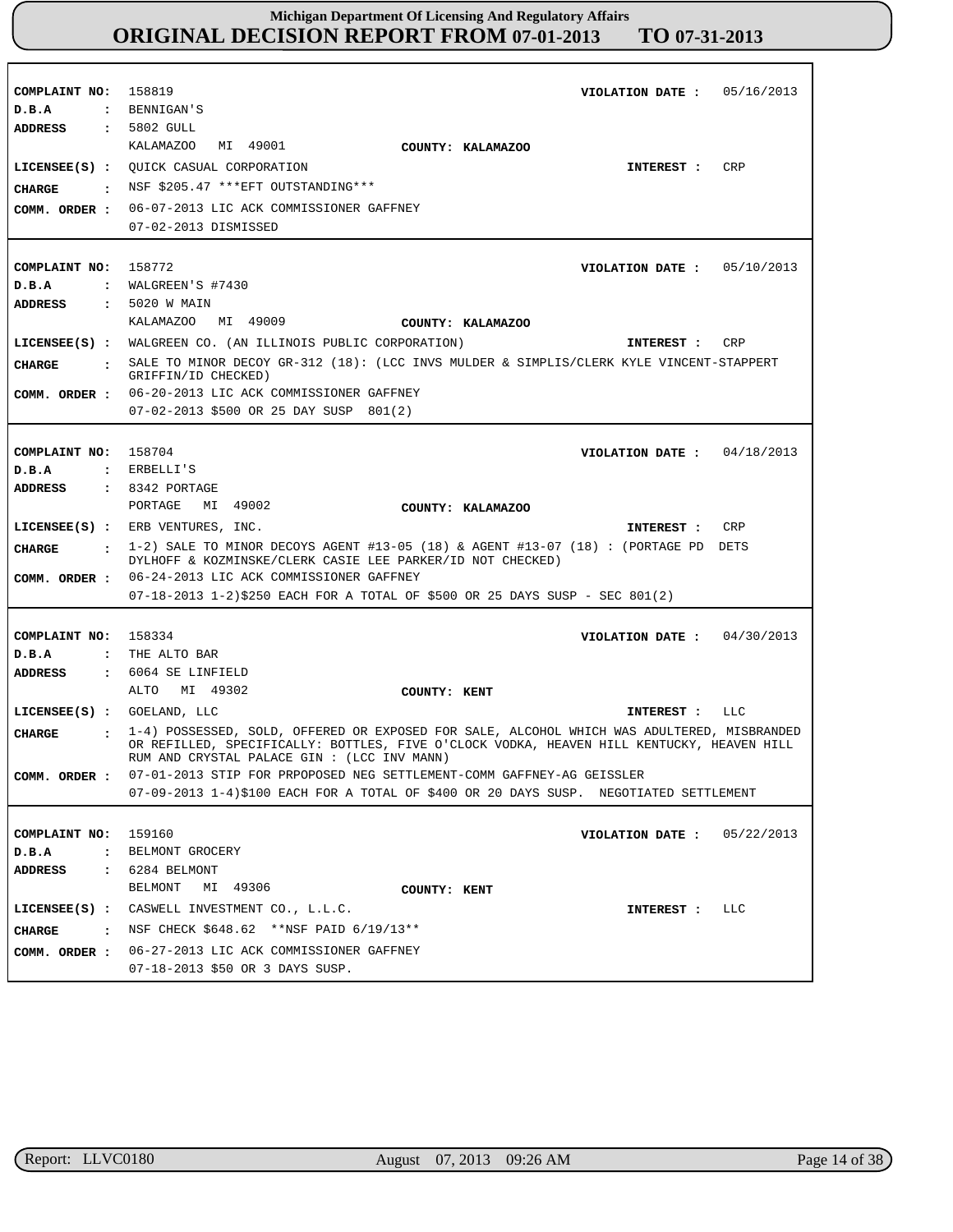| COMPLAINT NO:                  |                                                                                                                                                                                                                             |
|--------------------------------|-----------------------------------------------------------------------------------------------------------------------------------------------------------------------------------------------------------------------------|
|                                | 158775<br>VIOLATION DATE: $04/18/2013$                                                                                                                                                                                      |
| D.B.A                          | : CRESTON MARKET                                                                                                                                                                                                            |
| ADDRESS                        | : 1403 NE PLAINFIELD                                                                                                                                                                                                        |
|                                | GRAND RAPIDS MI 49505<br>COUNTY: KENT                                                                                                                                                                                       |
| LICENSEE $(S)$ : RV, LLC       | INTEREST :<br>LLC                                                                                                                                                                                                           |
| <b>CHARGE</b><br>$\sim$ $\sim$ | SALE TO MINOR DECOY GR-306 (20): (LCC INVS BRANDT & HAYWOOD/CLERK CELINA TREVINO/ID<br>CHECKED)                                                                                                                             |
|                                | COMM. ORDER : 06-10-2013 LIC ACK COMMISSIONER GAFFNEY                                                                                                                                                                       |
|                                | 07-02-2013 \$500 OR 25 DAY SUSP 801(2)                                                                                                                                                                                      |
|                                |                                                                                                                                                                                                                             |
| COMPLAINT NO:                  | 158799<br>VIOLATION DATE: $05/03/2013$                                                                                                                                                                                      |
| D.B.A                          | $\ddot{\phantom{a}}$                                                                                                                                                                                                        |
| <b>ADDRESS</b>                 | : 2049-51- 2053 S DIVISION                                                                                                                                                                                                  |
|                                | GRAND RAPIDS MI 49507<br>COUNTY: KENT                                                                                                                                                                                       |
|                                | LICENSE (S) : L FORD GROUP LLC<br>INTEREST : LLC                                                                                                                                                                            |
|                                | : FAILED, REFUSED OR NEGLECTED TO OBEY A WRITTEN ORDER OF THE COMMISSION DATED 09-18-2012                                                                                                                                   |
| <b>CHARGE</b>                  | BY FAILING TO PROVIDE PROOF OF SUCCESSFUL COMPLETION OF AN ALCOHOL SERVER TRAINING PROGRAM<br>APPROVED BY THE COMMISSION WITHIN 180 DAYS OF THE ISSUANCE OF THE LICENSE: 11-02-2012 :<br>(MLCC SERVER TRAINING COORDINATOR) |
|                                | COMM. ORDER : 06-20-2013 LIC ACK COMMISSIONER CLEMENTE                                                                                                                                                                      |
|                                | 07-23-2013 \$50 OR 3 DAYS SUSP                                                                                                                                                                                              |
|                                |                                                                                                                                                                                                                             |
| COMPLAINT NO: 159117           | VIOLATION DATE: $06/10/2013$                                                                                                                                                                                                |
| D.B.A                          | WEST SIDE PARTY STORE<br>$\mathbf{r}$                                                                                                                                                                                       |
| ADDRESS                        | : 900 NW WALKER                                                                                                                                                                                                             |
|                                | GRAND RAPIDS<br>MI 49504<br>COUNTY: KENT                                                                                                                                                                                    |
| LICENSEE(S) : BSCJ, LLC        | INTEREST : LLC                                                                                                                                                                                                              |
| CHARGE                         |                                                                                                                                                                                                                             |
|                                | : HARDIP SINGH, THE LICENSEE, ENGAGED IN ILLEGAL OCCUPATION/ACT, SPECIFICALLY: SALE OF<br>TOBACCO TO A MINOR: (GRAND RAPIDS PD DET WATSON, OFC GIBBONS)                                                                     |
|                                | COMM. ORDER : 06-24-2013 LIC ACK COMMISSIONER GAFFNEY                                                                                                                                                                       |
|                                | 07-18-2013 \$200 OR 10 DAYS SUSP.                                                                                                                                                                                           |
|                                |                                                                                                                                                                                                                             |
|                                |                                                                                                                                                                                                                             |
| COMPLAINT NO: 159282<br>D.B.A  | VIOLATION DATE: $06/18/2013$<br>: SMITTY'S SPECIALTY BEVERAGE                                                                                                                                                               |
|                                |                                                                                                                                                                                                                             |
| ADDRESS                        | : 1489 SE LAKE<br>GRAND RAPIDS<br>MI 49506                                                                                                                                                                                  |
|                                | COUNTY: KENT                                                                                                                                                                                                                |
|                                | LICENSEE(S) : SMITTY'S, INC.<br>CRP<br>INTEREST :                                                                                                                                                                           |
| <b>CHARGE</b>                  | : DAVID FOSTER, CLERK, SERVANT, AGENT OR EMPLOYEE OF THE LICENSEE, ENGAGED IN ILLEGAL<br>OCCUPATION/ACT, SPECIFICALLY: SALE OF TOBACCO TO MINOR : (GRAND RAPIDS PD DET WATSON, OFC<br>GIBBONS)                              |
| COMM. ORDER :                  | 07-11-2013 LIC ACK COMMISSIONER GAFFNEY                                                                                                                                                                                     |
|                                | 07-29-2013 \$200 OR 10 DAYS SUSP.                                                                                                                                                                                           |
|                                |                                                                                                                                                                                                                             |
| COMPLAINT NO:                  | 159281<br>VIOLATION DATE: $06/18/2013$                                                                                                                                                                                      |
| D.B.A                          | SHORT STOP FOODS<br>$\ddot{\phantom{a}}$                                                                                                                                                                                    |
| ADDRESS<br>$\mathbf{r}$        | 1759 S DIVISION                                                                                                                                                                                                             |
|                                | GRAND RAPIDS<br>MI 49507<br>COUNTY: KENT                                                                                                                                                                                    |
|                                | LICENSEE(S) : SHAMLAL, LLC                                                                                                                                                                                                  |
|                                | INTEREST : LLC                                                                                                                                                                                                              |
| CHARGE<br>$\sim$ $\sim$        | SHAM LAL, LICENSEE, ENGAGED IN ILLEGAL OCCUPATION/ACT, SPECIFICALLY: SALE OF TOBACCO TO<br>MINOR : (GRAND RAPIDS PD DET WATSON, OFC GIBBONS)                                                                                |
|                                | COMM. ORDER : 07-10-2013 LIC ACK COMMISSIONER GAFFNEY<br>07-29-2013 \$300 OR 15 DAYS SUSP.                                                                                                                                  |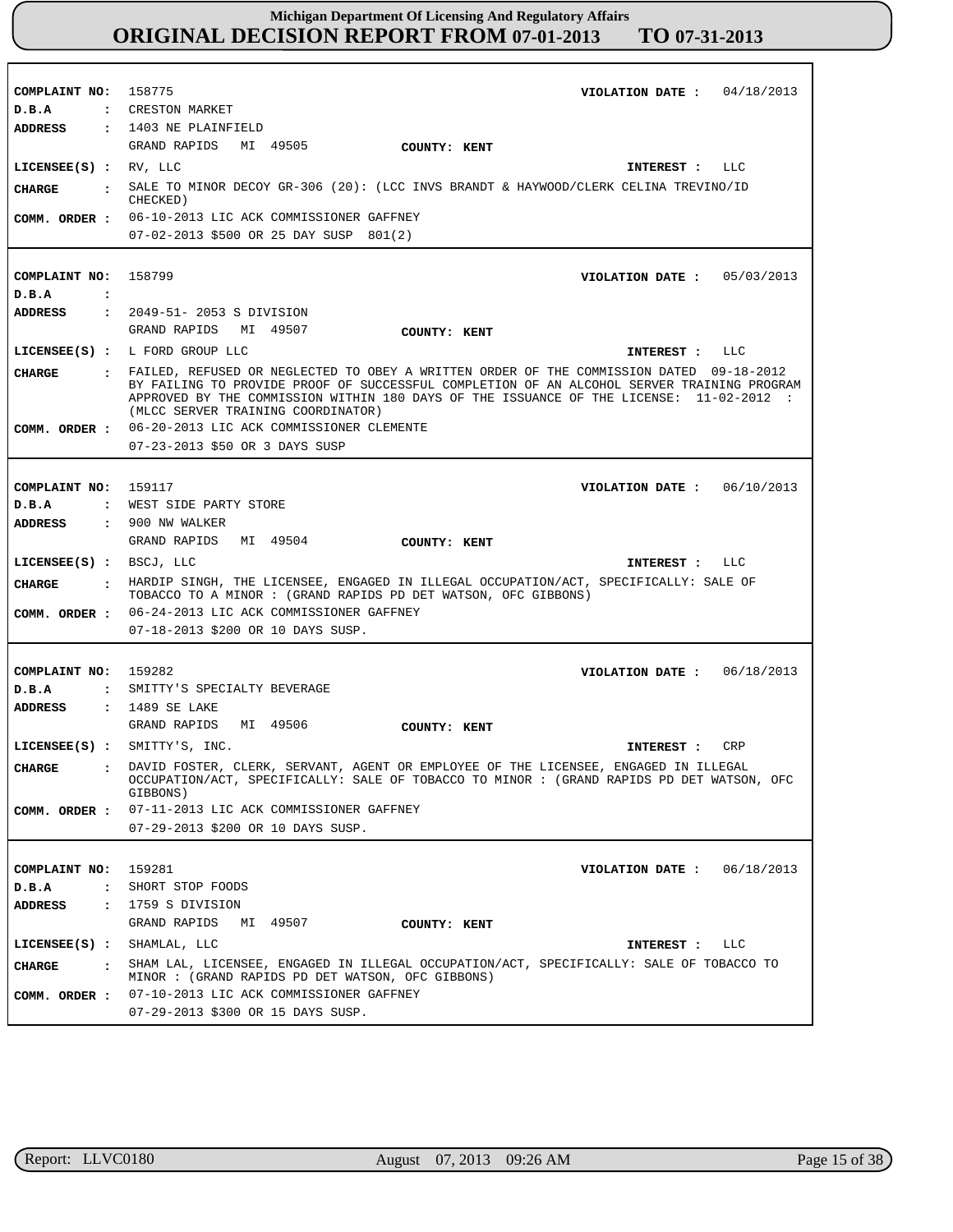| COMPLAINT NO:                 | 158989<br>06/03/2013<br>VIOLATION DATE :                                                                                                                                                                                                                                                                    |
|-------------------------------|-------------------------------------------------------------------------------------------------------------------------------------------------------------------------------------------------------------------------------------------------------------------------------------------------------------|
| D.B.A                         | : GUDDI'S CORNER                                                                                                                                                                                                                                                                                            |
| ADDRESS                       | : 1220 NE COLLEGE                                                                                                                                                                                                                                                                                           |
|                               | GRAND RAPIDS MI 49505<br>COUNTY: KENT                                                                                                                                                                                                                                                                       |
|                               | LICENSEE(S) : GUDDI GROCERIES, LLC<br>INTEREST : LLC                                                                                                                                                                                                                                                        |
| <b>CHARGE</b><br>$\sim$ 1.1   | ABU-SULTAN MOHAMMED SOHRAB-HOSHON, THE CLERK, SERVANT, AGENT OR EMPLOYEE ENGAGED IN<br>ILLEGAL OCCUPATION/ACT, SPECIFICALLY: SALE OF TOBACCO TO A MINOR : (GRAND RAPIDS PD DET<br>WATSON, OFC GIBBONS)                                                                                                      |
|                               | COMM. ORDER : 07-03-2013 LIC ACK COMMISSIONER GAFFNEY                                                                                                                                                                                                                                                       |
|                               | 07-24-2013 \$200 OR 10 DAYS SUSP.                                                                                                                                                                                                                                                                           |
|                               |                                                                                                                                                                                                                                                                                                             |
| COMPLAINT NO:                 | 157934<br>VIOLATION DATE: $04/03/2013$                                                                                                                                                                                                                                                                      |
| D.B.A                         | : RENDEZVOUZ LOUNGE & GRILL                                                                                                                                                                                                                                                                                 |
| ADDRESS                       | : 1520 SE WEALTHY                                                                                                                                                                                                                                                                                           |
|                               | GRAND RAPIDS<br>MI 49506<br>COUNTY: KENT                                                                                                                                                                                                                                                                    |
| $LICENSEE(S)$ : SONIKA, LLC   | LLC<br>INTEREST :                                                                                                                                                                                                                                                                                           |
| CIIARGE<br>$\sim$ 1.          | 1-2) SALE TO MINOR DECOYS GR-299 (20) AND GR-306 (20): (LCC INVS MANN AND LEE/CLERK<br>MAHRYA MISKURA/ID CHECKED)                                                                                                                                                                                           |
|                               | COMM. ORDER: 07-11-2013 HEARING HELD GRAND RAPIDS GAFFNEY/GEISSLER/DECLERCQ ACK<br>$07-18-2013$ 1)\$600 OR 30 DAYS SUSP - SEC 801(2) 2)DISMISSED WITH PREJUDICE.                                                                                                                                            |
|                               |                                                                                                                                                                                                                                                                                                             |
| COMPLAINT NO: 157951          | VIOLATION DATE: $04/02/2013$                                                                                                                                                                                                                                                                                |
| D.B.A                         | : J & K PARTY STORE                                                                                                                                                                                                                                                                                         |
| ADDRESS                       | $: 1237$ NE PLAINFIELD                                                                                                                                                                                                                                                                                      |
|                               | GRAND RAPIDS<br>MI 49505<br>COUNTY: KENT                                                                                                                                                                                                                                                                    |
|                               | <b>CRP</b><br>LICENSEE(S) : SUMAN CORPORATION<br>INTEREST :                                                                                                                                                                                                                                                 |
| CIIARGE                       | : NSF CHECK \$1692.32 ***NSF PAID 5/3/13***                                                                                                                                                                                                                                                                 |
| COMM. ORDER :                 | 07-11-2013 HEARING HELD GRAND RAPIDS GAFFNEY/GEISSLER/DECLERCQ ACK                                                                                                                                                                                                                                          |
|                               | 07-18-2013 \$50 OR 3 DAYS SUSP.                                                                                                                                                                                                                                                                             |
|                               |                                                                                                                                                                                                                                                                                                             |
| COMPLAINT NO:                 | 158259<br>VIOLATION DATE: $04/26/2013$                                                                                                                                                                                                                                                                      |
| D.B.A<br>$\ddot{\phantom{a}}$ | TUSCAN PARTY STORE                                                                                                                                                                                                                                                                                          |
| <b>ADDRESS</b>                | : 1140 NW MONROE STE 3                                                                                                                                                                                                                                                                                      |
|                               | GRAND RAPIDS MI 49503<br>COUNTY: KENT                                                                                                                                                                                                                                                                       |
|                               | LICENSEE(S) : OJM PARTY STORE INC.<br>CRP<br>INTEREST :                                                                                                                                                                                                                                                     |
| <b>CIIARGE</b>                | SALE TO MINOR - DECOY CARLY W/DOB 12/7/93 (19): (GRAND RAPIDS PD-ROBERT STANTON & GRANT<br>ABRAHAM/DECOY/CK BRANDEN JAMES MEEUWES/NO ID)                                                                                                                                                                    |
| COMM. ORDER :                 | 06-17-2013 LIC ACK COMMISSIONERCLEMENTE                                                                                                                                                                                                                                                                     |
|                               | 07-02-2013 \$700 OR 35 DAY SUSP 801(2)                                                                                                                                                                                                                                                                      |
|                               |                                                                                                                                                                                                                                                                                                             |
| COMPLAINT NO: 157454          | VIOLATION DATE: $02/22/2013$                                                                                                                                                                                                                                                                                |
| D.B.A                         | : NEW ROOSEVELT                                                                                                                                                                                                                                                                                             |
| ADDRESS                       | : 1447 SW GRANDVILLE                                                                                                                                                                                                                                                                                        |
|                               | GRAND RAPIDS MI 49509<br>COUNTY: KENT                                                                                                                                                                                                                                                                       |
|                               | LICENSEE(S) : NEW ROOSEVELT, LLC<br>INTEREST : LLC                                                                                                                                                                                                                                                          |
| <b>CHARGE</b>                 | : ALLOWED THE SALE, POSSESSION, OR USE OF A CONTROLLED SUBSTANCE ON LICENSED PREMISES,<br>SPECIFICALLY MARIJUANA: (GRAND RAPIDS POLICE DEPARTMENT-DET J. WATSON/OFC A. LEONARD)                                                                                                                             |
| COMM. ORDER :                 | 06-19-2013 HEARING HELD GRAND RAPIDS CLEMENTE/GEISSLER/DECLERCQ NEG SETTLEMENT                                                                                                                                                                                                                              |
|                               | 07-11-2013 \$300, THE COMMISSIONER ALSO ORDERS ALL LICENSES AND ERMITS FOR THIS LICENSEE TO<br>REMAIN IN ESCROW UNTIL ALL OUTSTANDING FINES AND FEES ARE PAID IN FULL OR THE LICENSES AND<br>PERMITS ARE TERMINIATED PURUSANT TO THE PROVISIONS OF ADMINISTRATIVE RULE R 436.1107.<br>NEGOTIATED SETTLEMENT |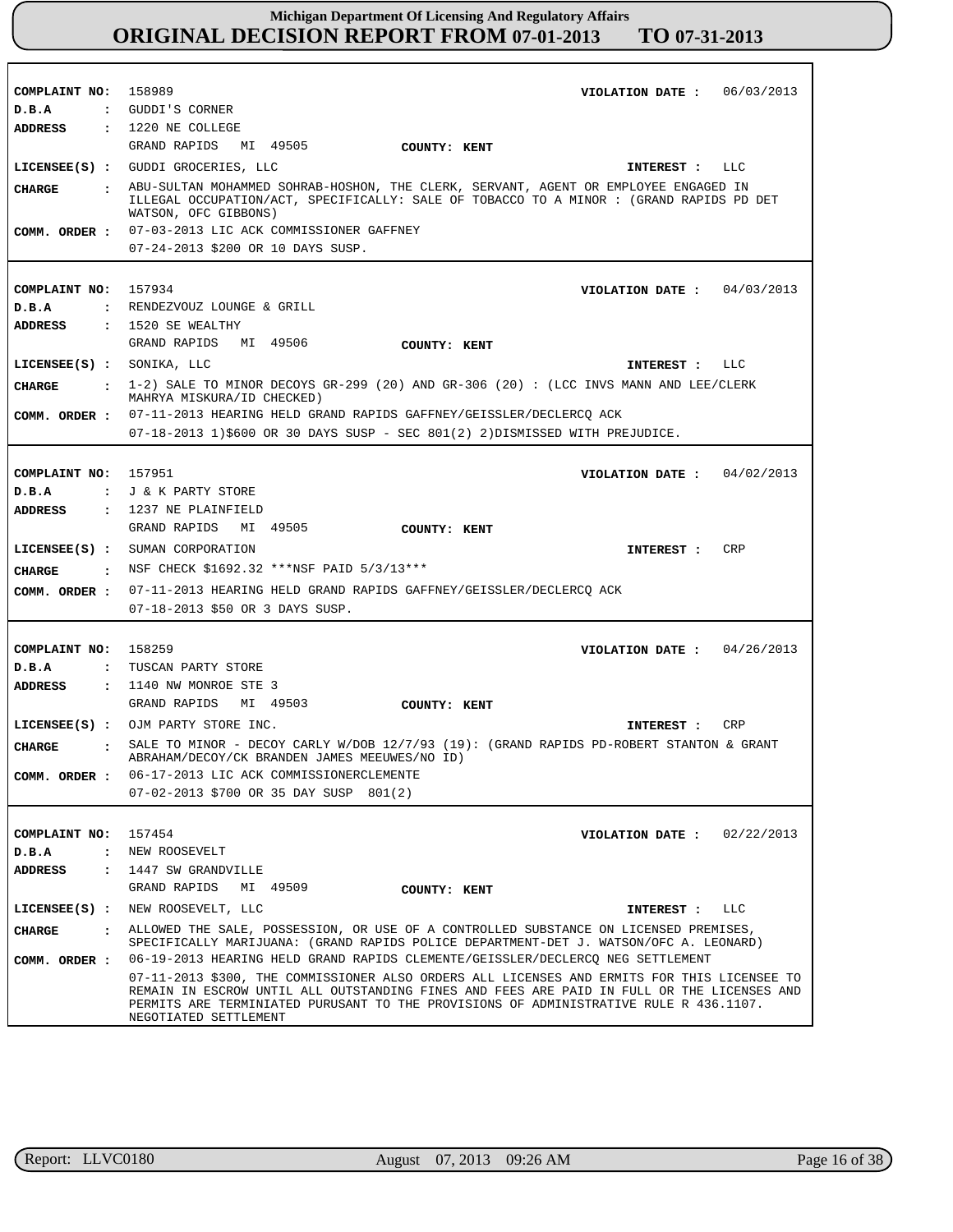| COMPLAINT NO: 157581<br>D.B.A | VIOLATION DATE: $01/07/2013$<br>: THE EURO BISTRO                                                                                                                                                                    |
|-------------------------------|----------------------------------------------------------------------------------------------------------------------------------------------------------------------------------------------------------------------|
| ADDRESS                       | : 6450 SE TWENTY EIGHTH                                                                                                                                                                                              |
|                               | GRAND RAPIDS MI 49546<br>COUNTY: KENT                                                                                                                                                                                |
|                               | LICENSEE(S) : TUSCAN MEDITERRANEAN CUISINE, INC.<br>CRP<br>INTEREST :                                                                                                                                                |
|                               | FAILED TO KEEP AN MLCC LICENSE SIGNED, FRAMED AND DISPLAYED ON THE LICENSED PREMISES:                                                                                                                                |
| CHARGE                        | (MLCC ENFORCEMENT-I. HAYWOOD)                                                                                                                                                                                        |
| COMM. ORDER :                 | 06-26-2013 HEARING HELD GRAND RAPIDS GAFFNEY/GEISSLER/DECLERCQ ACK                                                                                                                                                   |
|                               | 07-02-2013 \$50 OR 3 DAYS SUSP.                                                                                                                                                                                      |
|                               |                                                                                                                                                                                                                      |
| COMPLAINT NO: 158576          | VIOLATION DATE: $05/10/2013$                                                                                                                                                                                         |
| D.B.A                         | : FRANKLIN BIG SAVE                                                                                                                                                                                                  |
| ADDRESS                       | $: 747 S$ DIVISION                                                                                                                                                                                                   |
|                               | GRAND RAPIDS MI 49503<br>COUNTY: KENT                                                                                                                                                                                |
|                               | LICENSEE(S) : B. SINGH BUSINESS ACQUISITION, LLC<br>INTEREST : LLC                                                                                                                                                   |
| CHARGE<br>$\ddot{\cdot}$      | SALE TO MINOR DECOY WHALEN (18) : (GRAND RAPIDS PD, OFCS STANTON, BYLSMA AND NOWACK/CLERK                                                                                                                            |
|                               | DIMPALE ARVINDKUMAR/ID NOT CHECKED)                                                                                                                                                                                  |
| COMM. ORDER :                 | 06-12-2013 LIC ACK COMMISSIONERCLEMENTE                                                                                                                                                                              |
|                               | 07-02-2013 \$800 OR 40 DAY SUSP 801(2)                                                                                                                                                                               |
|                               |                                                                                                                                                                                                                      |
| COMPLAINT NO: 158577          | VIOLATION DATE: $05/10/2013$                                                                                                                                                                                         |
| D.B.A                         | : J & M DISCOUNT BEVERAGE                                                                                                                                                                                            |
| ADDRESS                       | : 235 SE HALL                                                                                                                                                                                                        |
|                               | GRAND RAPIDS MI 49507<br>COUNTY: KENT                                                                                                                                                                                |
|                               | LICENSEE(S) : J & M DISCOUNT BEVERAGES, INC.<br>CRP<br>INTEREST :                                                                                                                                                    |
| CHARGE<br>$\mathbf{r}$        | SALE TO MINOR DECOY WHALEN (18) : (GRAND RAPIDS PD, OFCS STANTON, BYLSMA AND NOWAK/CLERK<br>LOC VAN TRAN/ID NOT CHECKED)                                                                                             |
| COMM. ORDER :                 | 06-10-2013 LIC ACK COMMISSIONER GAFFNEY                                                                                                                                                                              |
|                               | $07-02-2013$ \$900 OR 45 DAYS SUSP - SEC 801(2)                                                                                                                                                                      |
|                               |                                                                                                                                                                                                                      |
| COMPLAINT NO: 158699          | 05/09/2013<br>VIOLATION DATE :                                                                                                                                                                                       |
| D.B.A                         | : MITI-MINI-SUPERETTE                                                                                                                                                                                                |
| ADDRESS                       | $: 1210$ SE GIDDINGS                                                                                                                                                                                                 |
|                               | GRAND RAPIDS MI 49506<br><b>COUNTY: KENT</b>                                                                                                                                                                         |
|                               | LICENSEE(S) : DHOORH & DHOORH, INC.<br>CRP<br><b>INTEREST :</b>                                                                                                                                                      |
| CHARGE                        | : FAILED TO MAKE REQUIRED RECORDS AVAILABLE FOR INSPECTION : (LCC INV MANN)                                                                                                                                          |
| COMM. ORDER :                 | 07-02-2013 LIC ACK COMMISSIONER GAFFNEY                                                                                                                                                                              |
|                               | 07-24-2013 \$100 OR 5 DAYS SUSP.                                                                                                                                                                                     |
|                               |                                                                                                                                                                                                                      |
| COMPLAINT NO:                 | 150760<br>08/13/2011<br>VIOLATION DATE :                                                                                                                                                                             |
| D.B.A<br>$\mathbf{r}$         | HARVARD TAVERN                                                                                                                                                                                                       |
| <b>ADDRESS</b>                | : 12607 NE HARVARD                                                                                                                                                                                                   |
|                               | HARVARD<br>MI 49319<br>COUNTY: KENT                                                                                                                                                                                  |
| $LICENSEE(S)$ :               | JD BRIGHAM, INC.<br>INTEREST :<br>CRP                                                                                                                                                                                |
| <b>CHARGE</b><br>$\mathbf{r}$ | 1,4,7) SOLD OR FURNISHED ALCOHOL TO INTOX PERSONS, MITCHELL TROMP, TIMOTHY CONANT AND LYNN                                                                                                                           |
|                               | ROSSET; 2,5,8) ALLOWED INTOX PERSONS TO CONSUME; 3,6,9) ALLOWED INTOX PERSONS TO FREOUENT<br>OR LOITER : (LCC INV MULDER, MSP TRP W. THOMPSON, KENT COUNTY SD DEPS LUDWIG, HANSEN,<br>FOREMAN, HAWLEY AND SGT RAKOW) |
| COMM. ORDER :                 |                                                                                                                                                                                                                      |
|                               | 06-26-2013 HEARING HELD GRAND RAPIDS GAFFNEY/GEISSLER/DECLERCQ NEG SETTLEMENT COST \$148.66                                                                                                                          |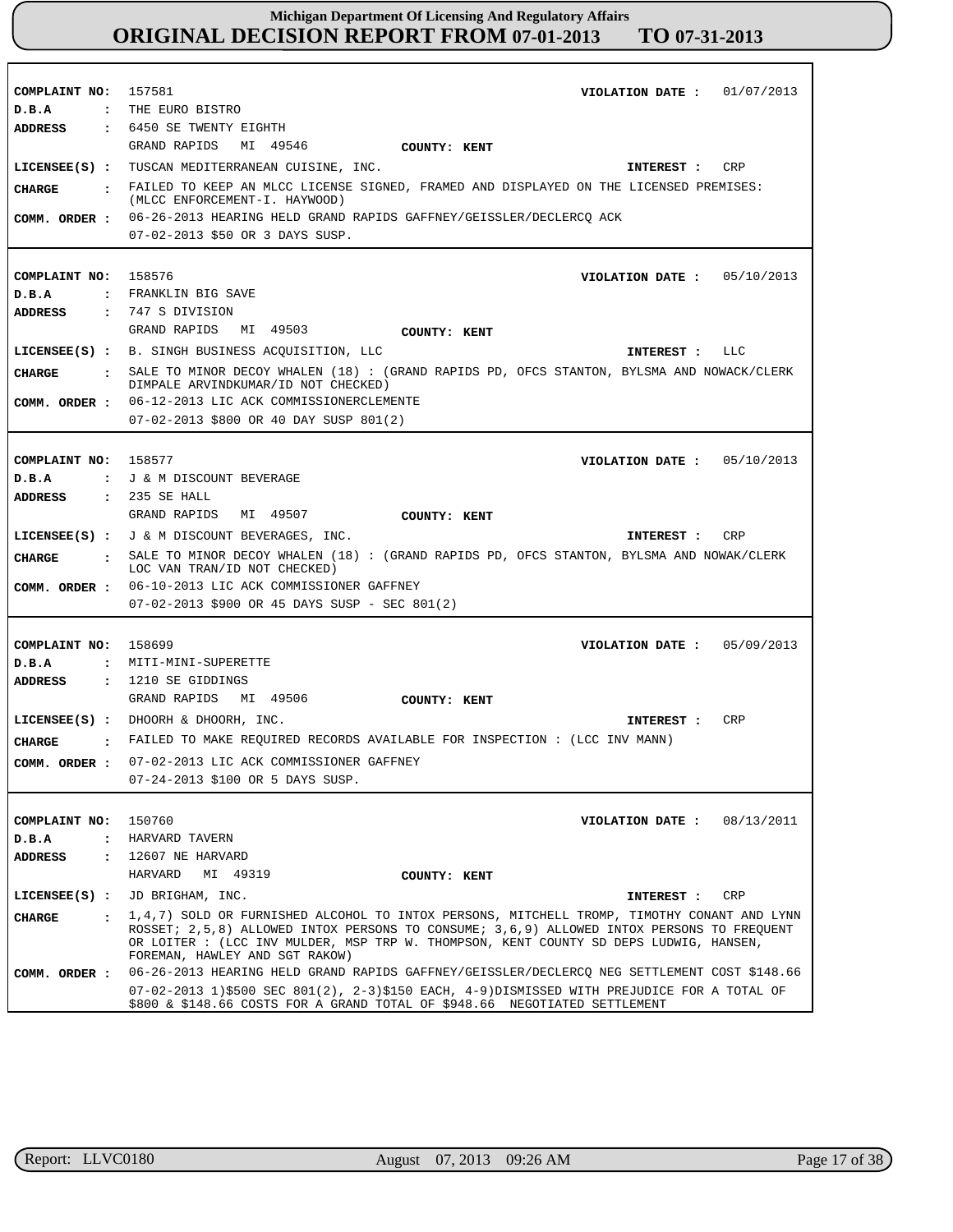| COMPLAINT NO:                                                                      | 156390<br>01/06/2013<br>VIOLATION DATE :                                                                                                                                                                                                                                                            |
|------------------------------------------------------------------------------------|-----------------------------------------------------------------------------------------------------------------------------------------------------------------------------------------------------------------------------------------------------------------------------------------------------|
| D.B.A<br>$\ddot{\phantom{a}}$                                                      | LOWELL LODGE NO. 809 LOYAL ORDER OF MOOSE                                                                                                                                                                                                                                                           |
| <b>ADDRESS</b>                                                                     | : 210 E MAIN                                                                                                                                                                                                                                                                                        |
|                                                                                    | LOWELL<br>MI 49331<br>COUNTY: KENT                                                                                                                                                                                                                                                                  |
|                                                                                    | LICENSEE(S) : LOWELL LODGE NO. 809 LOYAL ORDER OF MOOSE<br><b>CLB</b><br>INTEREST :                                                                                                                                                                                                                 |
| <b>CHARGE</b><br>$\ddot{\phantom{a}}$                                              | 1) SOLD ALCOHOL TO INTOX PERSON SEAN ROTH; 2) ALLOWED INTOX PERSON TO CONSUME; 3) ALLOWED<br>INTOX PERSON TO FREOUENT OR LOITER; 4) ALLOWED ANNOYING AND/OR MOLESTING OF A CUSTOMER,<br>STEPHANIE WHITELOCK, BY ANOTHER CUSTOMER, SEAN ROTH : (LOWELL PD-DET B. KACOS AND M. DEAN)                  |
| COMM. ORDER :                                                                      | 06-19-2013 HEARING HELD GRAND RAPIDS CLEMENTE/GEISSLER/DECLERCO NEG SETTLEMENT COST<br>\$122.88<br>07-19-2013 1)\$600 SEC 801(2), 2)DISMISSED WITH PREJUDICE, 3)\$150, 4) DISMISSED WITH<br>PREJUDICE FOR A TOTAL OF \$750 & \$122.88 COSTS FOR A GRAND TOTAL OF \$872.88. NEGOTIATED<br>SETTLEMENT |
| COMPLAINT NO:<br>D.B.A<br>$\ddot{\cdot}$<br><b>ADDRESS</b><br>$\ddot{\phantom{a}}$ | 158896<br>VIOLATION DATE :<br>05/23/2013<br>TRADING POST<br>8413 MEYERS LAKE<br>ROCKFORD<br>MI 49341<br>COUNTY: KENT                                                                                                                                                                                |
| LICENSEE(S) : <b>MRL</b> , <b>INC</b> .                                            | <b>CRP</b><br>INTEREST :                                                                                                                                                                                                                                                                            |
| CHARGE<br>$\ddot{\phantom{a}}$                                                     | SOLD OR FURNISHED ALCOHOL BEVERAGES WITHOUT FULLY COMPLYING WITH THE PROVISIONS OF MLCC BY<br>FAILING TO RENEW THEIR LIQUOR LICENSE : (LCC INV HAYWOOD)                                                                                                                                             |
|                                                                                    | 06-14-2013 LIC ACK COMMISSIONERCLEMENTE                                                                                                                                                                                                                                                             |
| COMM. ORDER :                                                                      | 07-02-2013 \$100 OR 5 DAY SUSP                                                                                                                                                                                                                                                                      |
| COMPLAINT NO:<br>D.B.A<br><b>ADDRESS</b>                                           | 157802<br>VIOLATION DATE: $03/30/2013$<br>$\cdot$ D & W FOOD CENTER #1572<br>: 201 NE MARCELL                                                                                                                                                                                                       |
|                                                                                    | ROCKFORD<br>MI 49341<br>COUNTY: KENT                                                                                                                                                                                                                                                                |
|                                                                                    | LICENSEE(S) : PREVO'S FAMILY MARKETS, INC.<br><b>CRP</b><br>INTEREST :                                                                                                                                                                                                                              |
| <b>CHARGE</b><br>$\mathbf{r}$                                                      | SALE TO MINOR DECOY GR-306 (20): (LCC INVS MULDER/CLERK SAMANTHA ANN MARTINY/ID CHECKED)                                                                                                                                                                                                            |
| COMM. ORDER :                                                                      | 07-11-2013 HEARING HELD GRAND RAPIDS GAFFNEY/GEISSLER/DECLERCQ ACK<br>07-18-2013 \$600 OR 30 DAYS SUSP - SEC 801(2)                                                                                                                                                                                 |
| COMPLAINT NO:<br>D.B.A<br>$\ddot{\phantom{a}}$                                     | 159023<br>06/01/2013<br>VIOLATION DATE :<br>MARINADE'S PIZZA BISTRO                                                                                                                                                                                                                                 |
| <b>ADDRESS</b>                                                                     | $: 109 - 111$ COURTLAND                                                                                                                                                                                                                                                                             |
|                                                                                    | ROCKFORD<br>MI 49341<br>COUNTY: KENT                                                                                                                                                                                                                                                                |
|                                                                                    | LICENSEE(S) : MARINADES ROCKFORD, LLC<br>INTEREST :<br>CRP                                                                                                                                                                                                                                          |
| <b>CHARGE</b>                                                                      | : SALE TO MINOR DECOY GR-312 W/DOB 5/1/95 (18): (LCC INV'S MANN & SIMPLIS/DECOY/CK THOMAS<br>JAY VANDERHYDE/ID CHECKED)                                                                                                                                                                             |
| COMM. ORDER :                                                                      | 07-05-2013 LIC ACK COMMISSIONER GAFFNEY<br>07-24-2013 \$500 OR 25 DAYS SUSP - SEC 801(2)                                                                                                                                                                                                            |

Г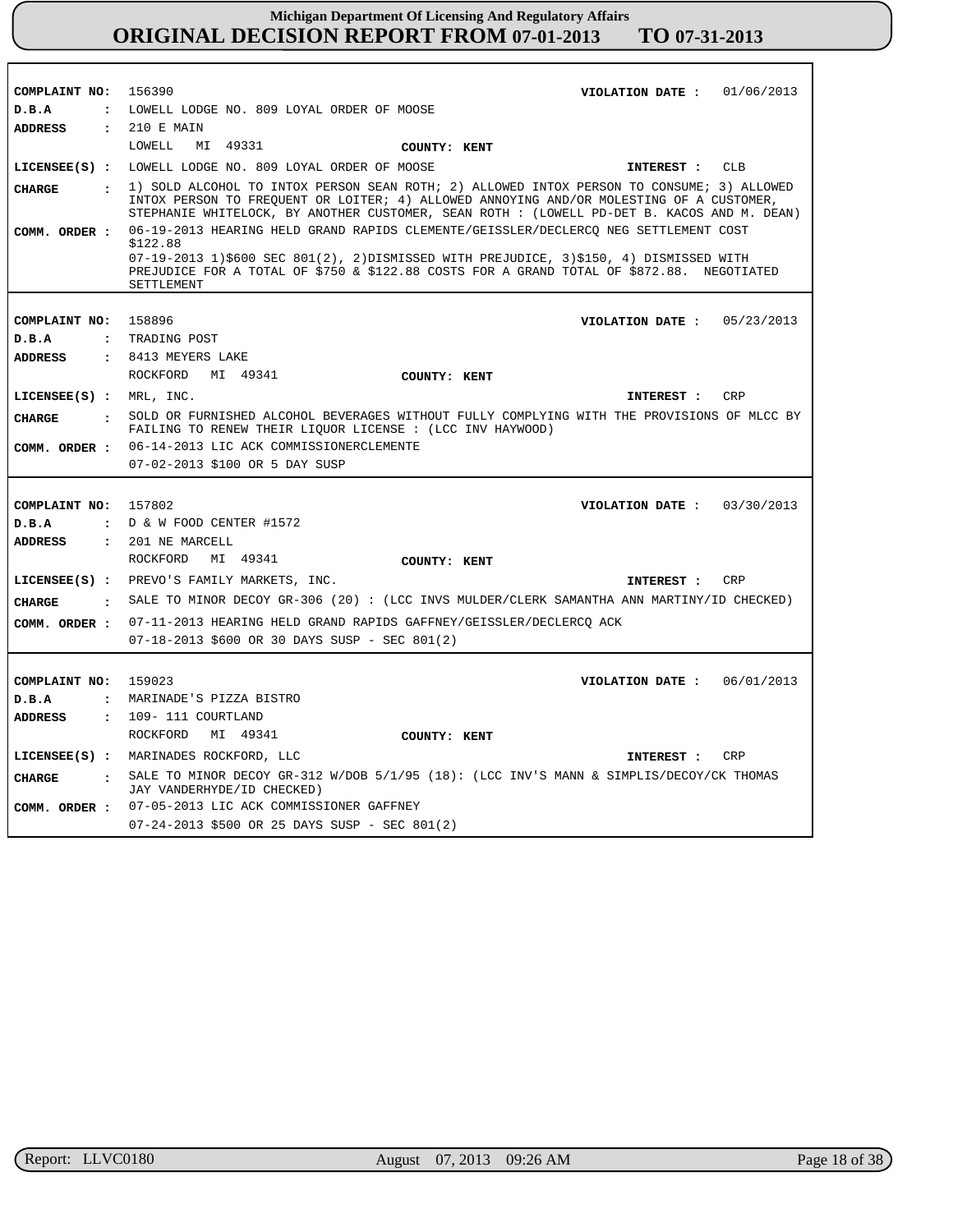| COMPLAINT NO: 154118       | VIOLATION DATE : $08/06/2012$                                                                                                                                                                                                                                                                                                                                                                                                                                                                                                                                                                                                                                                                                                                                                                                                                                                                                          |
|----------------------------|------------------------------------------------------------------------------------------------------------------------------------------------------------------------------------------------------------------------------------------------------------------------------------------------------------------------------------------------------------------------------------------------------------------------------------------------------------------------------------------------------------------------------------------------------------------------------------------------------------------------------------------------------------------------------------------------------------------------------------------------------------------------------------------------------------------------------------------------------------------------------------------------------------------------|
| D.B.A                      | : THE VENUE FOOD & SPIRITS                                                                                                                                                                                                                                                                                                                                                                                                                                                                                                                                                                                                                                                                                                                                                                                                                                                                                             |
| <b>ADDRESS</b>             | : 4072 NW LAKE MICHIGAN                                                                                                                                                                                                                                                                                                                                                                                                                                                                                                                                                                                                                                                                                                                                                                                                                                                                                                |
|                            | WALKER<br>MI 49504                                                                                                                                                                                                                                                                                                                                                                                                                                                                                                                                                                                                                                                                                                                                                                                                                                                                                                     |
|                            | COUNTY: KENT                                                                                                                                                                                                                                                                                                                                                                                                                                                                                                                                                                                                                                                                                                                                                                                                                                                                                                           |
| $LICENSEE(S)$ : AMISH, LLC | INTEREST : LLC                                                                                                                                                                                                                                                                                                                                                                                                                                                                                                                                                                                                                                                                                                                                                                                                                                                                                                         |
| <b>CHARGE</b>              | : 1) ON OR ABOUT AUGUST 28, 2012 ALLOWED TOPLESS ACTIVITY OR NUDITY ON THE LICENSED PREMISES<br>WITHOUT OBTAINING A TOPLESS ACTIVITY PERMIT, SPECIFICALLY: UNIDENTIFIED FEMALES ENGAGED IN<br>TOPLESS DANCING; 2) ON OR ABOUT AUGUST 10, 2012 ALLOWD THE ANNOYING/MOLESTING OF A<br>CUSTOMER, GABRIEL WISE BY A MEMBER OF THE LLC, AJAY CHHABRA; 3) ON OR ABOUT AUGUST 6,<br>2012, PERMITTED THE LICENSED PREMISES TO BE OCCUPIED BY PERSONS OTHER THAN LICENSEE OR<br>LICENSEE'S WORKING BONA FIDE EMPLOYEES BETWEEN 2:30AM AND 7:00AM;<br>4) ON OR ABOUT AUGUST 6, 2012 SOLD OR FURNISHED ALCOHOL TO VARIOUS UNKNOWN PATRONS BETWEEN<br>2AM AND 7AM; 5) ON OR ABOUT AUGUST 6, 2012, PERMITTED CONSUMPTION OF ALCOHOL UPON THE<br>LICENSED PREMISES BY VARIOUS UNKNOWN PATRONS BETWEEN 2:30AM AND 7:00AM : (WALKER POLICE<br>DEPARTMENT-MACKELLAR/PAASCH/RAISANEN)                                                    |
| COMM. ORDER :              | 02-27-2013 HEARING ADJORNED ON RECORD CLEMENTE/GEISSLER/DECLERCQ. TESTIMONY WAS TAKEN,<br>NEEDS TO BE RESCHEDULED WITH COMM CLEMENTE AND AG GEISSLER WITNESS FEES \$28.96. LSS<br>04-10-2013 HEARING HELD GRAND RAPIDS GAFFNEY/GEISSLER/DECLERCO HEARING ADJORNED AFTER<br>TESTIMONY TAKEN. ATTY WANTS TO CROSS EXAMINE OFFICER T. RAISANEN WHO WAS NOT PRESENT AT<br>TODAY'S HEARING. COSTS \$45.90 FOR TODAYS HEARING. LSS<br>06-26-2013 HEARING HELD GRAND RAPIDS GAFFNEY/GEISSLER/DECLERCQ ADVISEMENT NO FEES<br>07-19-2013 1)DISMISSED WITH PREJUDICE, 2-5)\$300 EACH FOR A TOTAL OF \$1200 & \$74.86 COSTS<br>FOR A GRAND TOTAL OF \$1274.86. THE COMMISSIONER ALSO ORDERS ALL LICENSES AND PERMITS FOR<br>THIS LICNESEE REMAIN IN ESCROW UNTIL ALL OUTSTANDING FINES AND FEES ARE PAID IN FULL OR<br>THE LICENSES AND PERMITS ARE TERMINATED PURSUANT TO THE PROVISIONS OF THE ADMINISTRATIVE<br>RULE 436.1107. |
|                            |                                                                                                                                                                                                                                                                                                                                                                                                                                                                                                                                                                                                                                                                                                                                                                                                                                                                                                                        |
| COMPLAINT NO: 158024       | VIOLATION DATE: $03/30/2013$                                                                                                                                                                                                                                                                                                                                                                                                                                                                                                                                                                                                                                                                                                                                                                                                                                                                                           |
| D.B.A                      | : THE SHOT CLOCK AND TIME OUT GR                                                                                                                                                                                                                                                                                                                                                                                                                                                                                                                                                                                                                                                                                                                                                                                                                                                                                       |
| ADDRESS                    | : 1820 SW FORTY FOURTH                                                                                                                                                                                                                                                                                                                                                                                                                                                                                                                                                                                                                                                                                                                                                                                                                                                                                                 |
|                            | WYOMING MI 49509<br>COUNTY: KENT                                                                                                                                                                                                                                                                                                                                                                                                                                                                                                                                                                                                                                                                                                                                                                                                                                                                                       |
|                            | LICENSEE(S) : TIME OUT GR LLC<br>INTEREST : LLC                                                                                                                                                                                                                                                                                                                                                                                                                                                                                                                                                                                                                                                                                                                                                                                                                                                                        |
| CIIARGE                    | : 1-2) PERMITTED A QUANTITY OF ALCOHOLIC LIQUOR, SOLD FOR CONSUMPTION ON PREMISES, TO BE                                                                                                                                                                                                                                                                                                                                                                                                                                                                                                                                                                                                                                                                                                                                                                                                                               |
|                            | REMOVED FROM PREMISES, BY CHRISTOPHER POWELL AND LEWIS WILBON : (WYOMING PD-R.<br>PATTERSON/D. VLIESTRA)                                                                                                                                                                                                                                                                                                                                                                                                                                                                                                                                                                                                                                                                                                                                                                                                               |
| COMM. ORDER :              | 07-10-2013 STIP FOR PROPOSED NEG SETTLEMENT COMM GAFFNEY-AG GEISSLER. LSS                                                                                                                                                                                                                                                                                                                                                                                                                                                                                                                                                                                                                                                                                                                                                                                                                                              |
|                            | 07-18-2013 1)\$150 OR 8 DAYS SUSP, 2) DISSMISSED WITH PREJUDICE. NEGOTIATED SETTLEMENT                                                                                                                                                                                                                                                                                                                                                                                                                                                                                                                                                                                                                                                                                                                                                                                                                                 |
|                            |                                                                                                                                                                                                                                                                                                                                                                                                                                                                                                                                                                                                                                                                                                                                                                                                                                                                                                                        |
| COMPLAINT NO: 159018       | VIOLATION DATE: $05/24/2013$                                                                                                                                                                                                                                                                                                                                                                                                                                                                                                                                                                                                                                                                                                                                                                                                                                                                                           |
| D.B.A                      | $:$ WALGREEN #12820                                                                                                                                                                                                                                                                                                                                                                                                                                                                                                                                                                                                                                                                                                                                                                                                                                                                                                    |
| <b>ADDRESS</b>             | $: 1330$ W CHICAGO                                                                                                                                                                                                                                                                                                                                                                                                                                                                                                                                                                                                                                                                                                                                                                                                                                                                                                     |
|                            | TECUMSEH MI 49286<br><b>COUNTY: LENAWEE</b>                                                                                                                                                                                                                                                                                                                                                                                                                                                                                                                                                                                                                                                                                                                                                                                                                                                                            |
|                            | LICENSEE(S) : WALGREEN CO. (AN ILLINOIS PUBLIC CORPORATION)<br>CRP<br>INTEREST :                                                                                                                                                                                                                                                                                                                                                                                                                                                                                                                                                                                                                                                                                                                                                                                                                                       |
| <b>CHARGE</b>              | SALE TO MINOR DECOY UCB 13-1 W/DOB 10/7/93 (19): (LENEWEE COUNTY SHERIFF DET. KEVIN<br>GRECA/DECOY/CK TRACEY LEE BRUCE/ID CHECKED)                                                                                                                                                                                                                                                                                                                                                                                                                                                                                                                                                                                                                                                                                                                                                                                     |
|                            | COMM. ORDER : 07-02-2013 LIC ACK COMMISSIONER GAFFNEY                                                                                                                                                                                                                                                                                                                                                                                                                                                                                                                                                                                                                                                                                                                                                                                                                                                                  |
|                            | 07-24-2013 \$500 OR 25 DAYS SUSP - SEC 801(2)                                                                                                                                                                                                                                                                                                                                                                                                                                                                                                                                                                                                                                                                                                                                                                                                                                                                          |
|                            |                                                                                                                                                                                                                                                                                                                                                                                                                                                                                                                                                                                                                                                                                                                                                                                                                                                                                                                        |
| COMPLAINT NO:              | 159019<br>VIOLATION DATE: $05/24/2013$                                                                                                                                                                                                                                                                                                                                                                                                                                                                                                                                                                                                                                                                                                                                                                                                                                                                                 |
| D.B.A                      | : HANTZ GOLF CLUB OF TECUMSEH                                                                                                                                                                                                                                                                                                                                                                                                                                                                                                                                                                                                                                                                                                                                                                                                                                                                                          |
| ADDRESS                    | : 5200 MILWAUKEE                                                                                                                                                                                                                                                                                                                                                                                                                                                                                                                                                                                                                                                                                                                                                                                                                                                                                                       |
|                            | TECUMSEH<br>MI 49286<br>COUNTY: LENAWEE                                                                                                                                                                                                                                                                                                                                                                                                                                                                                                                                                                                                                                                                                                                                                                                                                                                                                |
|                            | LICENSEE(S) : HANTZ GOLF CLUB OF TECUMSEH, LLC                                                                                                                                                                                                                                                                                                                                                                                                                                                                                                                                                                                                                                                                                                                                                                                                                                                                         |
| CIIARGE                    | INTEREST : LLC<br>: SALE TO MINOR DECOY UCB 13-1 W/DOB 10/7/93 (19): (LENEWEE CO SHERIFF DET. KEVIN                                                                                                                                                                                                                                                                                                                                                                                                                                                                                                                                                                                                                                                                                                                                                                                                                    |
|                            | GRECA/DECOY/CK ERIKA GRACE STUENKEL/ID NOT CHECKED)                                                                                                                                                                                                                                                                                                                                                                                                                                                                                                                                                                                                                                                                                                                                                                                                                                                                    |
|                            | COMM. ORDER : 07-03-2013 LIC ACK COMMISSIONER GAFFNEY<br>07-24-2013 \$500 OR 25 DAYS SUSP - SEC 801(2)                                                                                                                                                                                                                                                                                                                                                                                                                                                                                                                                                                                                                                                                                                                                                                                                                 |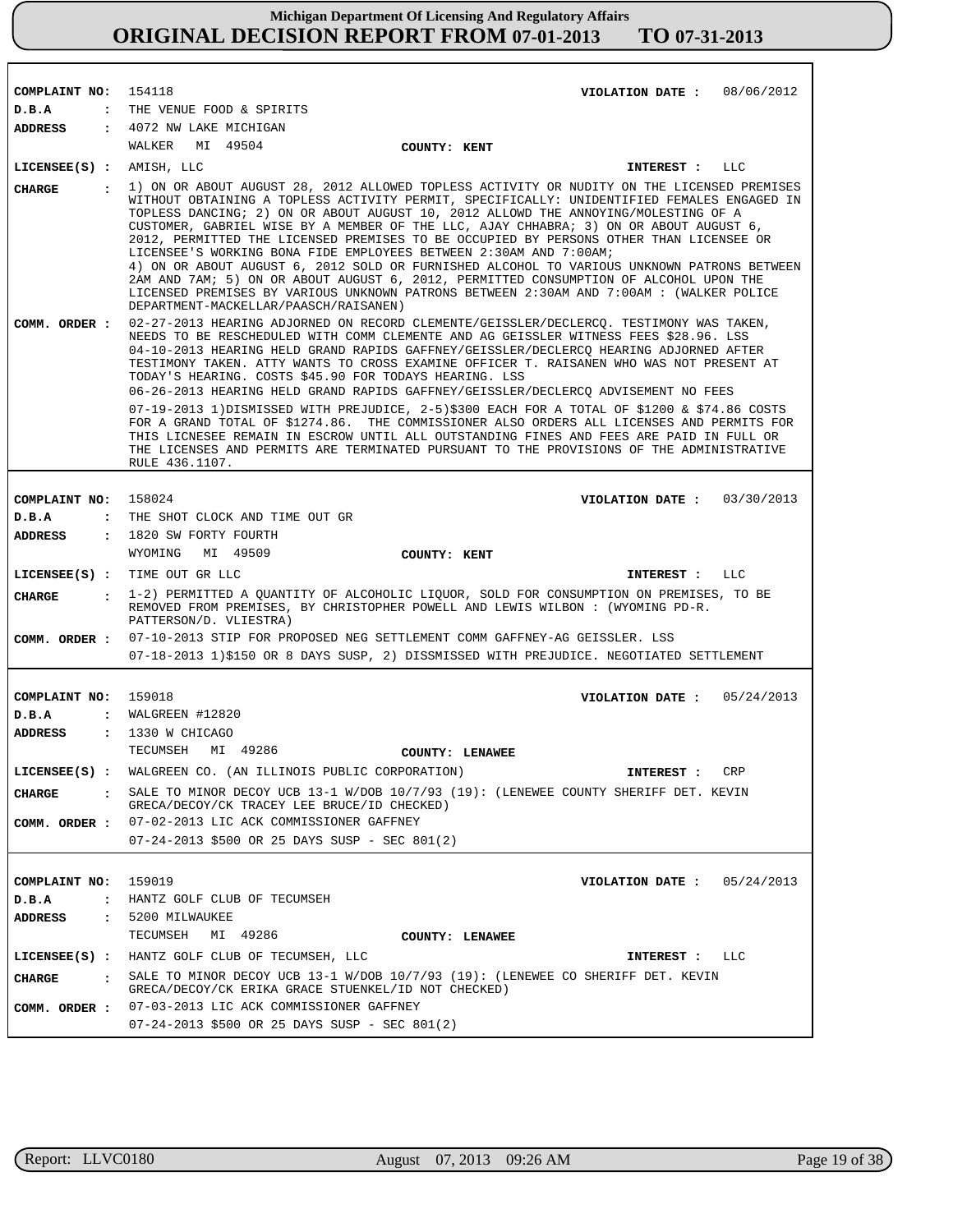| COMPLAINT NO:              | 157481<br>03/01/2013<br>VIOLATION DATE :                                                                                                                                                                                                                                                                                                                                                                                                                                                                                                                                                                                                                                        |
|----------------------------|---------------------------------------------------------------------------------------------------------------------------------------------------------------------------------------------------------------------------------------------------------------------------------------------------------------------------------------------------------------------------------------------------------------------------------------------------------------------------------------------------------------------------------------------------------------------------------------------------------------------------------------------------------------------------------|
| D.B.A                      | : IMPERIAL HOUSE                                                                                                                                                                                                                                                                                                                                                                                                                                                                                                                                                                                                                                                                |
| <b>ADDRESS</b>             | : 34701 GROESBECK                                                                                                                                                                                                                                                                                                                                                                                                                                                                                                                                                                                                                                                               |
|                            | CLINTON TOWNSHIP MI 48035<br>COUNTY: MACOMB                                                                                                                                                                                                                                                                                                                                                                                                                                                                                                                                                                                                                                     |
|                            | LICENSEE(S) : FTONI IMPERIAL, INC.<br><b>CRP</b><br>INTEREST :                                                                                                                                                                                                                                                                                                                                                                                                                                                                                                                                                                                                                  |
| CHARGE<br>$\mathbf{r}$     | (1) ALLOW FIGHTS OR BRAWLS ON THE LICENSED PREMISES; (2) ALLOWED OVERCROWDING ON THE<br>LICENSED PREMISES: (CLINTON TOWNSHIP POLICE DEPARTMENT-D. DOHRING/B. WADE/A. GREENE AND<br>CLINTON TOWNSHIP FIRE DEPARTMENT-M. SALYERS)                                                                                                                                                                                                                                                                                                                                                                                                                                                 |
| COMM. ORDER :              | 06-25-2013 HEARING HELD STERLING HEIGHTS GAFFNEY/MOODY-FREEZA/GIBSON NEG SETTLEMENT<br>07-02-2013 1)\$300 2)DISMISSED WITH PREJUDICE<br>TOTAL \$300 OR 15 DAY SUSP<br>NEG SET                                                                                                                                                                                                                                                                                                                                                                                                                                                                                                   |
|                            |                                                                                                                                                                                                                                                                                                                                                                                                                                                                                                                                                                                                                                                                                 |
| COMPLAINT NO:              | 158338<br>05/02/2013<br>VIOLATION DATE :                                                                                                                                                                                                                                                                                                                                                                                                                                                                                                                                                                                                                                        |
| D.B.A<br>$\mathbf{r}$      | SHOOTER'S BAR & GRILL                                                                                                                                                                                                                                                                                                                                                                                                                                                                                                                                                                                                                                                           |
| ADDRESS                    | : 34358-34360 UTICA                                                                                                                                                                                                                                                                                                                                                                                                                                                                                                                                                                                                                                                             |
|                            | MI 48026<br>FRASER<br>COUNTY: MACOMB                                                                                                                                                                                                                                                                                                                                                                                                                                                                                                                                                                                                                                            |
|                            | LICENSEE(S) : LILLIAN CORPORATION<br><b>CRP</b><br>INTEREST :                                                                                                                                                                                                                                                                                                                                                                                                                                                                                                                                                                                                                   |
| <b>CHARGE</b><br>$\bullet$ | 1-2) SALE TO MINOR DECOYS CI D-10/106 (20) & D-10/107 (20) : (FRASER DPS, OFCS WESTPHAL &                                                                                                                                                                                                                                                                                                                                                                                                                                                                                                                                                                                       |
|                            | GORNEY/CLERK TIFFANY MONTGOMERY/ID NOT CHECKED)                                                                                                                                                                                                                                                                                                                                                                                                                                                                                                                                                                                                                                 |
|                            | COMM. ORDER : 06-07-2013 LIC ACK COMMISSIONER GAFFNEY                                                                                                                                                                                                                                                                                                                                                                                                                                                                                                                                                                                                                           |
|                            | 07-02-2013 1-2)\$250 EACH FOR A TOTAL OF \$500 OR 25 DAYS SUSP.                                                                                                                                                                                                                                                                                                                                                                                                                                                                                                                                                                                                                 |
|                            |                                                                                                                                                                                                                                                                                                                                                                                                                                                                                                                                                                                                                                                                                 |
| COMPLAINT NO: 157825       | VIOLATION DATE : $03/28/2013$                                                                                                                                                                                                                                                                                                                                                                                                                                                                                                                                                                                                                                                   |
| D.B.A                      | : ANTHONY'S LIQUOR SHOPPE                                                                                                                                                                                                                                                                                                                                                                                                                                                                                                                                                                                                                                                       |
| ADDRESS                    | : 16661 TWENTY FIVE MILE<br>MACOMB TOWNSHIP MI 48042<br>COUNTY: MACOMB                                                                                                                                                                                                                                                                                                                                                                                                                                                                                                                                                                                                          |
|                            | LICENSEE(S) : ANTHONY'S LIQUOR STORE, LLC                                                                                                                                                                                                                                                                                                                                                                                                                                                                                                                                                                                                                                       |
|                            | INTEREST : LLC                                                                                                                                                                                                                                                                                                                                                                                                                                                                                                                                                                                                                                                                  |
| CHARGE                     | : NSF CHECK \$1012.80 ***NSF PAID 4/26/13***                                                                                                                                                                                                                                                                                                                                                                                                                                                                                                                                                                                                                                    |
| COMM. ORDER :              | 06-25-2013 HEARING HELD STERLING HEIGHTS GAFFNEY/MOODY-FREEZA/GIBSON RULE 15(E)                                                                                                                                                                                                                                                                                                                                                                                                                                                                                                                                                                                                 |
|                            | 07-02-2013 \$50 OR 3 DAY SUSP<br>15(E)                                                                                                                                                                                                                                                                                                                                                                                                                                                                                                                                                                                                                                          |
| COMPLAINT NO:              | 157810<br>03/19/2013<br>VIOLATION DATE :                                                                                                                                                                                                                                                                                                                                                                                                                                                                                                                                                                                                                                        |
| D.B.A                      | : COLOMBO ITALIA                                                                                                                                                                                                                                                                                                                                                                                                                                                                                                                                                                                                                                                                |
| ADDRESS                    | : 86 MACOMB PLACE                                                                                                                                                                                                                                                                                                                                                                                                                                                                                                                                                                                                                                                               |
|                            | MOUNT CLEMENS<br>MI 48043<br>COUNTY: MACOMB                                                                                                                                                                                                                                                                                                                                                                                                                                                                                                                                                                                                                                     |
|                            | LICENSEE(S) : ELITE RESTAURANTS, INC.<br>CRP<br>INTEREST :                                                                                                                                                                                                                                                                                                                                                                                                                                                                                                                                                                                                                      |
| <b>CHARGE</b>              | : FAILED, REFUSED OR NEGLECTED TO OBEY A WRITTEN ORDER OF THE COMMISSION DATED 08-29-2012<br>BY FAILING TO PROVIDE PROOF OF SUCCESSFUL COMPLETION OF AN ALCOHOL SERVER TRAINING PROGRAM<br>APPROVED BY THE COMMISSION WITHIN 180 DAYS OF THE ISSUANCE OF THE LICENSE: 09-17-2012 :<br>(MLCC SERVER TRAINING COORDINATOR)                                                                                                                                                                                                                                                                                                                                                        |
| COMM. ORDER :              | 06-25-2013 HEARING HELD STERLING HEIGHTS GAFFNEY/MOODY-FREEZA/GIBSON RULE 15(E)                                                                                                                                                                                                                                                                                                                                                                                                                                                                                                                                                                                                 |
|                            | 07-02-2013 300.00 OR 15 DAY SUSP FINE TO BE PAID WITHIN 45 DAYS FROM THE MAILING DATE OF<br>THIS ORDER. ADDTL PENALTY COMMISSIONER ORDERS ALL LICENSES AND PERMITS ISSUED BY THE<br>COMMISSION TO THIS LICENSEE AT THE ABOVE NAMED ADDRESS SUSPENDED AS OF SEPTEMBER 30, 2013.<br>THIS SUSPENSION IS WAIVED IF WRITTEN PROOF OF SERVER TRAINING ACCEPTABLE TO THE<br>COMMISSION, IS PROVIDED TO THE COMMISSION IN ACCORDANCE IWTH THE COMMISSION'S LICENSING<br>ORDER OF AUGUST 29, 2012. THIS SUSPENSION SHALL REMAIN IN EFFECT UNTIL THIS PROOF OF<br>SERVER TRAINING IS RECEIVED BY THE COMMISSION, OR THE LICENSES AND PERMITS ARE TERMINATED<br>PURUSANT TO RULE 436.1107. |
|                            |                                                                                                                                                                                                                                                                                                                                                                                                                                                                                                                                                                                                                                                                                 |
| COMPLAINT NO:              | 158615<br>VIOLATION DATE: $05/09/2013$                                                                                                                                                                                                                                                                                                                                                                                                                                                                                                                                                                                                                                          |
| D.B.A                      | : WALGREEN'S $#5227$                                                                                                                                                                                                                                                                                                                                                                                                                                                                                                                                                                                                                                                            |
| ADDRESS                    | : 51200 WASHINGTON                                                                                                                                                                                                                                                                                                                                                                                                                                                                                                                                                                                                                                                              |
|                            | NEW BALTIMORE MI 48047<br>COUNTY: MACOMB                                                                                                                                                                                                                                                                                                                                                                                                                                                                                                                                                                                                                                        |
|                            | LICENSEE(S) : WALGREEN CO. (AN ILLINOIS PUBLIC CORPORATION)<br>CRP<br><b>INTEREST :</b>                                                                                                                                                                                                                                                                                                                                                                                                                                                                                                                                                                                         |
| CHARGE                     | : SALE TO MINOR DECOY HOJNACKI (18) : (NEW BALTIMORE PD OFC JOHANNES/CLERK BRENDA SUE<br>LANE/ID NOT CHECKED)                                                                                                                                                                                                                                                                                                                                                                                                                                                                                                                                                                   |
|                            | COMM. ORDER : 06-10-2013 LIC ACK COMMISSIONER GAFFNEY<br>$07-02-2013$ \$600 OR 30 DAYS SUSP - SEC 801(2)                                                                                                                                                                                                                                                                                                                                                                                                                                                                                                                                                                        |

Report: LLVC0180 August 07, 2013 09:26 AM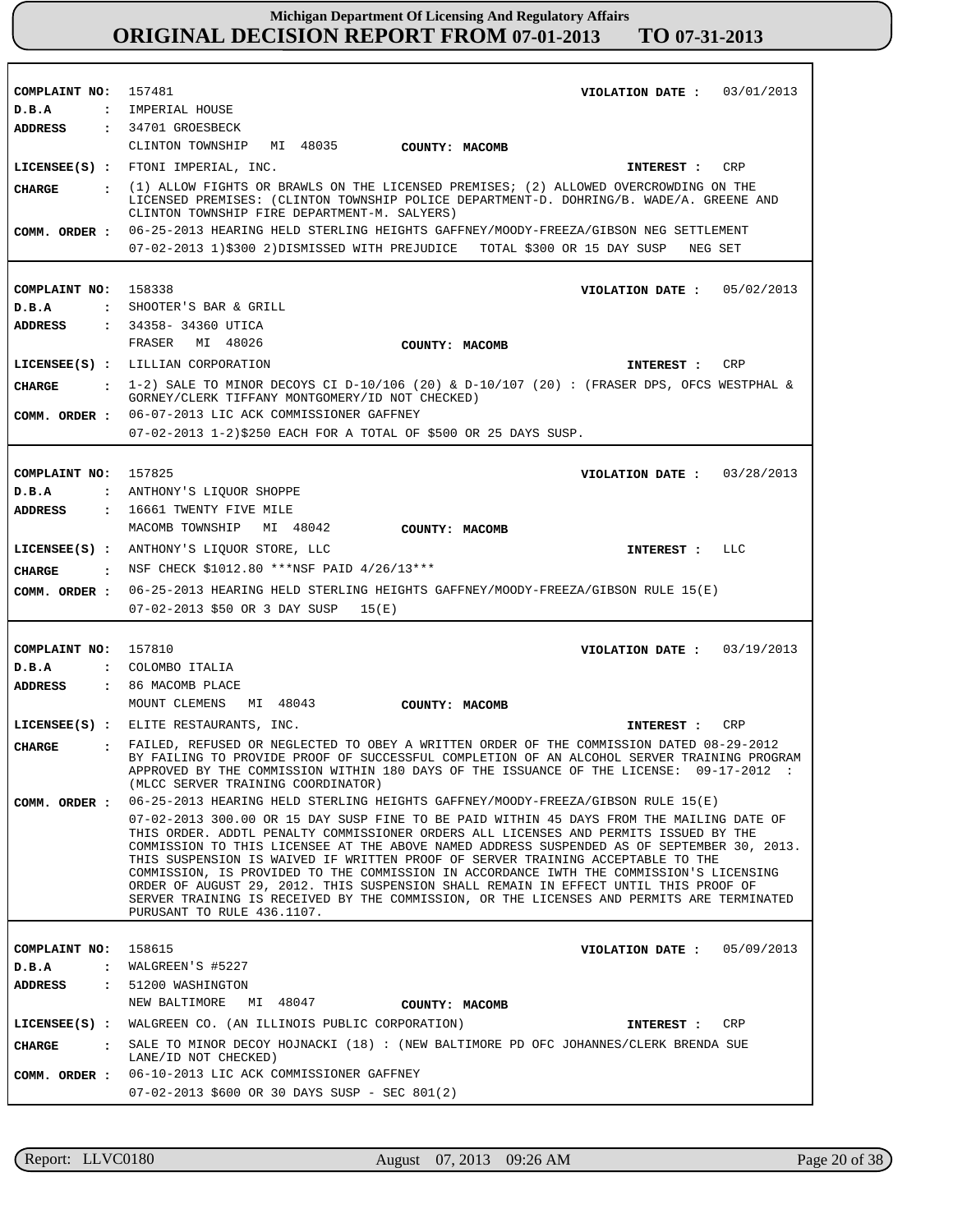| COMPLAINT NO: 156363<br>D.B.A          | 12/13/2012<br>VIOLATION DATE :<br>: SAM'S PARTY SHOPPE                                                                                                                                                         |
|----------------------------------------|----------------------------------------------------------------------------------------------------------------------------------------------------------------------------------------------------------------|
| <b>ADDRESS</b>                         | : 31723 TWENTY THREE MILE                                                                                                                                                                                      |
|                                        | NEW BALTIMORE<br>MI 48047<br>COUNTY: MACOMB                                                                                                                                                                    |
|                                        | LICENSEE(S) : SAM'S PARTY SHOPPE NO. 2, INC.<br><b>CRP</b><br>INTEREST :                                                                                                                                       |
|                                        | SALE TO MINOR DECOY KUPPS (18): (CHESTERFIELD PD DET GATES/CLERK PANAGIOTA CRAIG/ID                                                                                                                            |
| CIIARGE<br>$\ddot{\phantom{a}}$        | CHECKED)                                                                                                                                                                                                       |
| COMM. ORDER :                          | 06-25-2013 HEARING HELD STERLING HEIGHTS GAFFNEY/MOODY-FREEZA/GIBSON NEG SETTLEMENT COST<br>\$11.65                                                                                                            |
|                                        | 07-02-2013 \$600 OR 30 DAY SUSP & \$11.65 W/FEES TOTAL \$611.65 801(2) NEG SET                                                                                                                                 |
|                                        |                                                                                                                                                                                                                |
| COMPLAINT NO:                          | 158616<br>VIOLATION DATE :<br>05/09/2013                                                                                                                                                                       |
| D.B.A<br>$\mathbf{r}$                  | GRILLO'S INTERNATIONAL MARKETPLACE                                                                                                                                                                             |
| <b>ADDRESS</b>                         | : 35555 TWENTY THREE MILE                                                                                                                                                                                      |
|                                        | MI 48047<br>NEW BALTIMORE<br>COUNTY: MACOMB                                                                                                                                                                    |
|                                        | LICENSEE(S) : GRILLO'S INTERNATIONAL MARKETPLACE, INC.<br>CRP<br>INTEREST :                                                                                                                                    |
| <b>CHARGE</b><br>$\mathbf{r}$          | SALE TO MINOR DECOY HOJNACKI (18): (NEW BALTIMORE PD OFC JOHANNES/CLERK CLIFFORD PAUL<br>MYERS/ID NOT CHECKED)                                                                                                 |
| COMM. ORDER :                          | 06-20-2013 LIC ACK COMMISSIONER GAFFNEY                                                                                                                                                                        |
|                                        | 07-02-2013 \$500 OR 25 DAYS SUSP - SEC 801(2)                                                                                                                                                                  |
|                                        |                                                                                                                                                                                                                |
| COMPLAINT NO:                          | 156279<br>12/12/2012<br>VIOLATION DATE :                                                                                                                                                                       |
| D.B.A<br>$\ddot{\cdot}$                | LITTLE BROWN JUG                                                                                                                                                                                               |
| <b>ADDRESS</b><br>$\mathbf{r}$         | 26631 GRATIOT                                                                                                                                                                                                  |
|                                        | MI 48066<br>ROSEVILLE<br>COUNTY: MACOMB                                                                                                                                                                        |
| $LICENSEE(S)$ :                        | FARANSO, INC.<br>CRP<br>INTEREST :                                                                                                                                                                             |
| CHARGE<br>$\sim$ $\sim$ $\sim$         | NSF CHECK \$3064.24 **NSF PAID 1/16/13**                                                                                                                                                                       |
| COMM. ORDER :                          | 06-25-2013 HEARING HELD STERLING HEIGHTS GAFFNEY/MOODY-FREEZA/GIBSON NEG SETTLEMENT                                                                                                                            |
|                                        | 07-02-2013 \$300 OR 15 DAY SUSP ALSO LICENSEE PAY FOR PURCHASES OF ALCOHOL FROM THE<br>COMMISSION BY CERTIFIED CHECK, CASHIERS CHECK OR MONEY ORDER FOR 60 MONTHS FROM DATE THIS<br>ORDER IS MAILED<br>NEG SET |
|                                        |                                                                                                                                                                                                                |
| COMPLAINT NO:                          | 159158<br>VIOLATION DATE :<br>05/24/2013                                                                                                                                                                       |
| D.B.A                                  | : ROJO MEXICAN BISTRO                                                                                                                                                                                          |
| <b>ADDRESS</b>                         | $: 24026$ E JEFFERSON                                                                                                                                                                                          |
|                                        | SAINT CLAIR SHORES<br>MI 48080<br>COUNTY: MACOMB                                                                                                                                                               |
|                                        | LICENSEE(S) : ROJO THREE, LLC<br>LLC<br>INTEREST :                                                                                                                                                             |
| <b>CHARGE</b>                          | NSF CHECK \$660.67 **NSF PAID 6/27/13**                                                                                                                                                                        |
| COMM. ORDER :                          | 07-10-2013 LIC ACK COMMISSIONER GAFFNEY                                                                                                                                                                        |
|                                        | 07-29-2013 \$200 OR 10 DAYS SUSP.                                                                                                                                                                              |
|                                        |                                                                                                                                                                                                                |
| COMPLAINT NO: 158016                   | 04/17/2013<br>VIOLATION DATE :                                                                                                                                                                                 |
| D.B.A<br>$\ddot{\phantom{a}}$          | KROGER STORE #704                                                                                                                                                                                              |
| <b>ADDRESS</b><br>$\ddot{\phantom{a}}$ | 2058 TWENTY FIVE MILE                                                                                                                                                                                          |
|                                        | SHELBY TOWNSHIP<br>MI 48317<br>COUNTY: MACOMB                                                                                                                                                                  |
| $LICENSEE(S)$ :                        | THE KROGER CO. OF MICHIGAN<br>CRP<br>INTEREST :                                                                                                                                                                |
| <b>CHARGE</b><br>$\mathbf{r}$          |                                                                                                                                                                                                                |
|                                        | SALE TO MINOR DECOY $X-300$ (18): (INV JONES/CLERK RAJKIRAN PRABHAKAR MISRA/ID NOT<br>CHECKED).                                                                                                                |

٦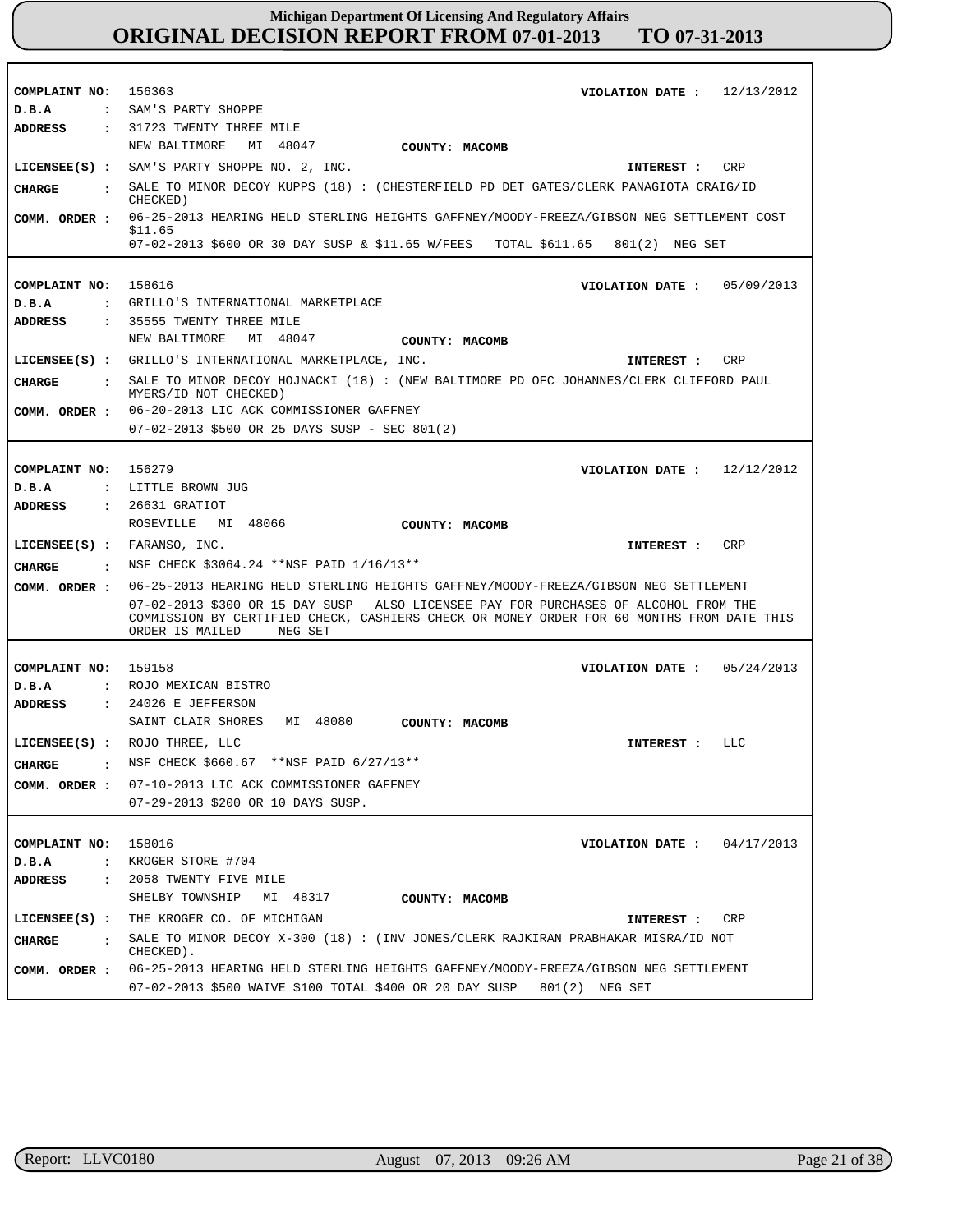| COMPLAINT NO: 157563          | VIOLATION DATE: $03/02/2013$                                                                                                                                                                                                                                                                                             |
|-------------------------------|--------------------------------------------------------------------------------------------------------------------------------------------------------------------------------------------------------------------------------------------------------------------------------------------------------------------------|
| D.B.A                         | : DAVID'S MINI MART                                                                                                                                                                                                                                                                                                      |
| ADDRESS                       | : 38100 VAN DYKE                                                                                                                                                                                                                                                                                                         |
|                               | STERLING HEIGHTS<br>MI 48312<br><b>COUNTY: MACOMB</b>                                                                                                                                                                                                                                                                    |
| $LICENSEE(S) :$ SPM, INC.     | INTEREST : CRP                                                                                                                                                                                                                                                                                                           |
| <b>CHARGE</b><br>$\mathbf{r}$ | SALE TO MINOR DECOY $X-224$ (18) : (LCC INVS DIEHL AND GARDNER-LINDSAY/CLERK MAZIN GEORGE                                                                                                                                                                                                                                |
|                               | AZIZ/ID CHECKED)                                                                                                                                                                                                                                                                                                         |
|                               | COMM. ORDER : 06-25-2013 HEARING HELD STERLING HEIGHTS GAFFNEY/MOODY-FREEZA/GIBSON NEG SETTLEMENT                                                                                                                                                                                                                        |
|                               | 07-02-2013 \$600 OR 30 DAY SUSP 801(2) NEG SET                                                                                                                                                                                                                                                                           |
|                               |                                                                                                                                                                                                                                                                                                                          |
| COMPLAINT NO: 158802          | VIOLATION DATE: 05/07/2013                                                                                                                                                                                                                                                                                               |
| D.B.A                         | : MAX & ERMA'S RESTAURANT                                                                                                                                                                                                                                                                                                |
| ADDRESS                       | : 44899 MOUND<br>STERLING HEIGHTS MI 48314                                                                                                                                                                                                                                                                               |
|                               | <b>COUNTY: MACOMB</b>                                                                                                                                                                                                                                                                                                    |
|                               | LICENSEE(S) : AMERICAN BLUE RIBBON HOLDINGS, LLC (A DELAWARE LIMITED LIABILITY INTEREST :<br>- FFC<br>COMPANY)                                                                                                                                                                                                           |
| <b>CHARGE</b>                 | : FAILED, REFUSED OR NEGLECTED TO OBEY A WRITTEN ORDER OF THE COMMISSION DATED 05-16-2012<br>BY FAILING TO PROVIDE PROOF OF SUCCESSFUL COMPLETION OF AN ALCOHOL SERVER TRAINING PROGRAM<br>APPROVED BY THE COMMISSION WITHIN 180 DAYS OF THE ISSUANCE OF THE LICENSE: 11-05-2012 :<br>(MLCC SERVER TRAINING COORDINATOR) |
|                               | COMM. ORDER : 07-02-2013 LIC ACK COMMISSIONER CLEMENTE                                                                                                                                                                                                                                                                   |
|                               | 07-11-2013 \$50 OR 3 DAYS SUSP.                                                                                                                                                                                                                                                                                          |
|                               |                                                                                                                                                                                                                                                                                                                          |
| COMPLAINT NO: 158446          | VIOLATION DATE: $04/22/2013$                                                                                                                                                                                                                                                                                             |
| D.B.A                         | : PAMPA LANES                                                                                                                                                                                                                                                                                                            |
| ADDRESS                       | : 31925 VAN DYKE                                                                                                                                                                                                                                                                                                         |
|                               | WARREN MI 48093<br>COUNTY: MACOMB                                                                                                                                                                                                                                                                                        |
|                               | <b>CRP</b><br>LICENSEE(S) : LRB HOSPITALITY, INC.<br>INTEREST :                                                                                                                                                                                                                                                          |
| CHARGE                        | . NSF CHECK \$365.62 ***NSF PAID 5/23/13***                                                                                                                                                                                                                                                                              |
|                               | COMM. ORDER : 07-26-2013 LIC ACK COMMISSIONER GAFFNEY                                                                                                                                                                                                                                                                    |
|                               | 07-30-2013 \$100 OR 5 DAYS SUSP.                                                                                                                                                                                                                                                                                         |
|                               |                                                                                                                                                                                                                                                                                                                          |
| COMPLAINT NO: 157937          | VIOLATION DATE: $04/13/2013$                                                                                                                                                                                                                                                                                             |
| D.B.A                         | : TONY'S MARKET                                                                                                                                                                                                                                                                                                          |
| ADDRESS                       | : 26010 GROESBECK                                                                                                                                                                                                                                                                                                        |
|                               | WARREN<br>MI 48089<br>COUNTY: MACOMB                                                                                                                                                                                                                                                                                     |
|                               | LICENSEE(S) : TONY'S MARKET, INC.<br>CRP<br>INTEREST :                                                                                                                                                                                                                                                                   |
| <b>CHARGE</b>                 | : SALE TO MINOR DECOY X-305 (18) : (LCC INVS BRANER AND HAMPTON/CLERK CRAIG DOUGLAS<br>WEDGLE/ID CHECKED)                                                                                                                                                                                                                |
|                               | COMM. ORDER : 06-25-2013 HEARING HELD STERLING HEIGHTS GAFFNEY/MOODY-FREEZA/GIBSON NEG SETTLEMENT                                                                                                                                                                                                                        |
|                               | 07-02-2013 \$600 OR 30 DAY SUSP 801(2) NEG SET                                                                                                                                                                                                                                                                           |
|                               |                                                                                                                                                                                                                                                                                                                          |
| COMPLAINT NO: 158899          | VIOLATION DATE: $05/20/2013$                                                                                                                                                                                                                                                                                             |
| D.B.A                         | : CHESTNUT HILLS GOLF COURSE                                                                                                                                                                                                                                                                                             |
| <b>ADDRESS</b>                | : 7700 GLOVERS LAKE                                                                                                                                                                                                                                                                                                      |
|                               | BEAR LAKE MI 49614<br><b>COUNTY: MANISTEE</b>                                                                                                                                                                                                                                                                            |
|                               | LICENSEE(S) : CHESTNUT HILLS GOLF COURSE, INC.<br>INTEREST : CRP                                                                                                                                                                                                                                                         |
| CHARGE                        | : SOLD OR FURNISHED ALCOHOL BEVERAGES WITHOUT FULLY COMPLYING WITH THE PROVISIONS OF MLCC BY                                                                                                                                                                                                                             |
|                               | FAILING TO RENEW THEIR LIQUOR LICENSE : (LCC INV OGDEN)                                                                                                                                                                                                                                                                  |
|                               | COMM. ORDER : 06-17-2013 LIC ACK COMMISSIONERCLEMENTE                                                                                                                                                                                                                                                                    |
|                               | 07-02-2013 \$50 OR 3 DAYS SUSP.                                                                                                                                                                                                                                                                                          |

г

٦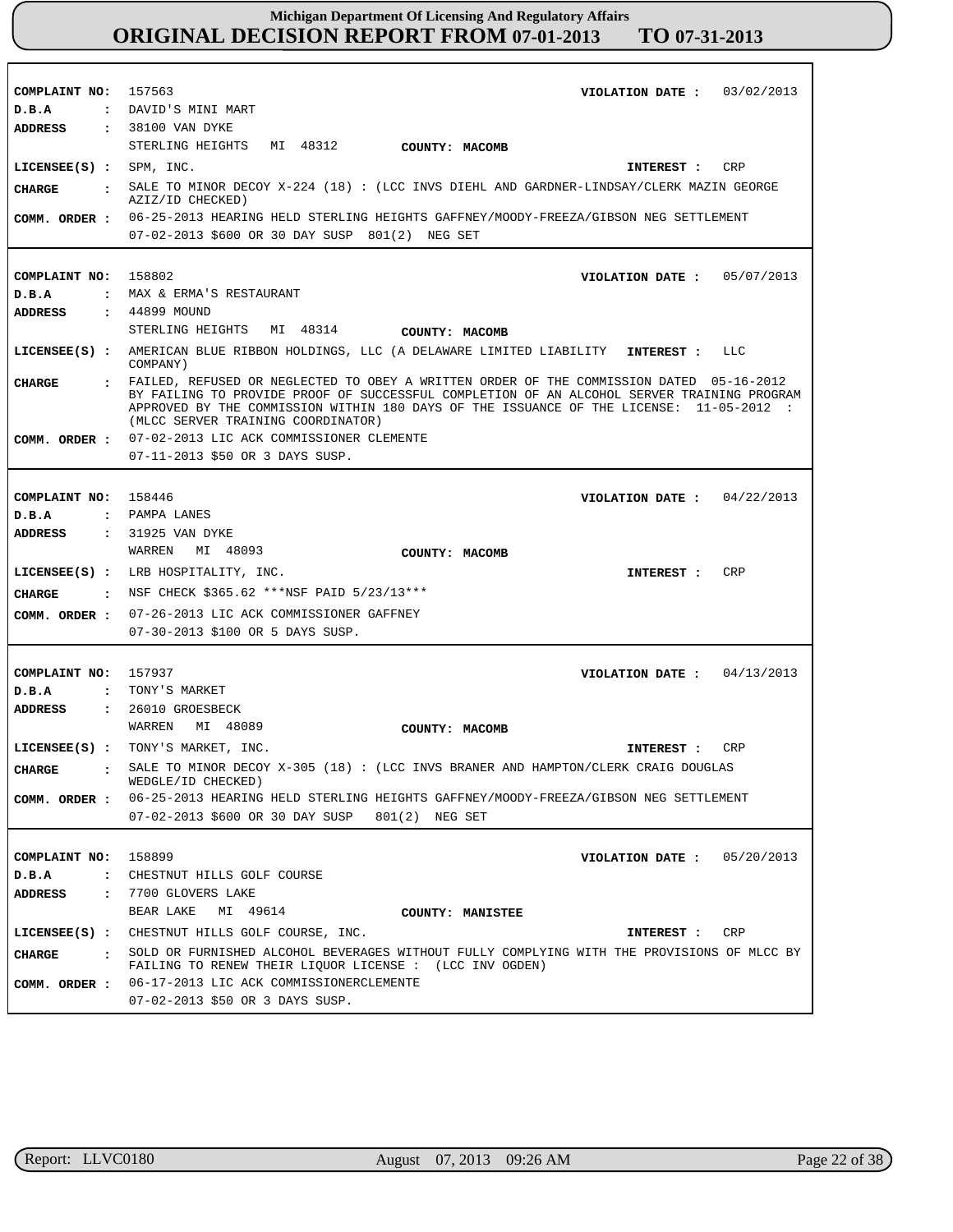| COMPLAINT NO: 158945                   |                                                                                                                                                         |
|----------------------------------------|---------------------------------------------------------------------------------------------------------------------------------------------------------|
|                                        | VIOLATION DATE: $05/11/2013$                                                                                                                            |
| D.B.A                                  | : WESCO #36                                                                                                                                             |
| <b>ADDRESS</b>                         | $: 330$ PARKDALE                                                                                                                                        |
|                                        | MANISTEE MI 49660<br>COUNTY: MANISTEE                                                                                                                   |
| LICENSEE(S) : WESCO, INC.              | CRP<br>INTEREST :                                                                                                                                       |
| CHARGE                                 | . SALE TO MINOR DECOY GR-314 (19) : (INVS KLINGBEIL & OGDEN/CLERK TRAVIS WAYNE LUDWIG/ID<br>CHECKED)                                                    |
| COMM. ORDER :                          | 06-14-2013 LIC ACK COMMISSIONERCLEMENTE                                                                                                                 |
|                                        | 07-02-2013 \$600 OR 30 DAY SUSP 801(2)                                                                                                                  |
|                                        |                                                                                                                                                         |
| COMPLAINT NO:                          | 157583<br>VIOLATION DATE : $02/21/2013$                                                                                                                 |
| D.B.A                                  | : BUFFALO WILD WINGS-GRILL & BAR                                                                                                                        |
| <b>ADDRESS</b>                         | : 6728 EASTMAN                                                                                                                                          |
|                                        | MIDLAND MI 48642<br>COUNTY: MIDLAND                                                                                                                     |
|                                        | LICENSEE(S) : BW-MIDLAND, LLC<br>INTEREST : LLC                                                                                                         |
| CHARGE                                 | $\pm$ 1,4) SOLD OR FURNISHED ALCOHOL TO INTOX PERSONS, NICHOLAS READ AND TROY OFFENBECKER; 2,5)                                                         |
|                                        | ALLOWED INTOX PERSONS TO CONSUME; 3,6) ALLOWED INTOX PERSONS TO FREOUENT OR LOITER :<br>(MIDLAND PD OFC M. BESS AND SGT C. KOMARA)                      |
| COMM. ORDER :                          | 07-11-2013 STIP FOR PROPOSED NEG SETTLEMENT-COMM GAFFNEY-AG HALL.                                                                                       |
|                                        | 07-31-2013 1)\$500 SEC 801(2), 2-3)\$150 EACH FOR A TOTAL OF \$800 OR 40 DAYS SUSP, 4-<br>6) DISMISSED WITH PREJUDICE.                                  |
|                                        |                                                                                                                                                         |
| COMPLAINT NO:                          | 158696<br>VIOLATION DATE: $05/18/2013$                                                                                                                  |
| D.B.A                                  | : ZEILER'S FARM MARKET                                                                                                                                  |
| <b>ADDRESS</b>                         | : 6925 LEWIS                                                                                                                                            |
|                                        | TEMPERANCE<br>MI 48182<br>COUNTY: MONROE                                                                                                                |
|                                        | LICENSEE(S) : ZEILER'S FARM MARKET, INC.<br>CRP<br>INTEREST :                                                                                           |
|                                        |                                                                                                                                                         |
|                                        |                                                                                                                                                         |
| CHARGE                                 | : SALE TO MINOR DECOY X-307 (19) : (LCC INVS FLYNN-SLOAT & SHEPARD-ESTILL/CLERK THOMAS JAMES<br>WILLIAMS/ID CHECKED)                                    |
|                                        | COMM. ORDER : 06-28-2013 LIC ACK COMMISSIONERCLEMENTE                                                                                                   |
|                                        | 07-19-2013 \$500 OR 25 DAY SUSP<br>801(2)                                                                                                               |
|                                        |                                                                                                                                                         |
| COMPLAINT NO: 159241                   | VIOLATION DATE: $06/12/2013$                                                                                                                            |
| D.B.A                                  | : THE PHENIX                                                                                                                                            |
| ADDRESS                                | : 413-415 E MAIN                                                                                                                                        |
|                                        | EDMORE<br>MI 48829<br>COUNTY: MONTCALM                                                                                                                  |
|                                        | LICENSEE(S) : T.C. PHENIX LLC<br>LLC<br>INTEREST :                                                                                                      |
| <b>CHARGE</b>                          | SALE TO MINOR DECOY DFM-1 (18) : (LCC INV HAYWOOD/CLERK HEATHER MARIE CLARK/ID CHECKED)                                                                 |
| COMM. ORDER :                          | 07-11-2013 LIC ACK COMMISSIONER GAFFNEY                                                                                                                 |
|                                        | 07-29-2013 \$700 OR 35 DAY SUSP<br>801(2)                                                                                                               |
|                                        |                                                                                                                                                         |
| COMPLAINT NO:                          | 158897<br>VIOLATION DATE: $05/23/2013$                                                                                                                  |
| $D$ . B. A<br>$\ddot{\phantom{a}}$     | LAKEVIEW MOBIL MART                                                                                                                                     |
| <b>ADDRESS</b><br>$\ddot{\phantom{a}}$ | 8700 HOWARD CITY EDMORE                                                                                                                                 |
|                                        | LAKEVIEW<br>MI 48850<br>COUNTY: MONTCALM                                                                                                                |
|                                        | LICENSEE(S) : LAKEVIEW PETRO INC<br>CRP<br>INTEREST :                                                                                                   |
| <b>CHARGE</b><br>$\sim$ 1.1            | SOLD OR FURNISHED ALCOHOL BEVERAGES WITHOUT FULLY COMPLYING WITH THE PROVISIONS OF MLCC BY<br>FAILING TO RENEW THEIR LIQUOR LICENSE : (LCC INV HAYWOOD) |
| COMM. ORDER :                          | 06-28-2013 LIC ACK COMMISSIONERCLEMENTE                                                                                                                 |

r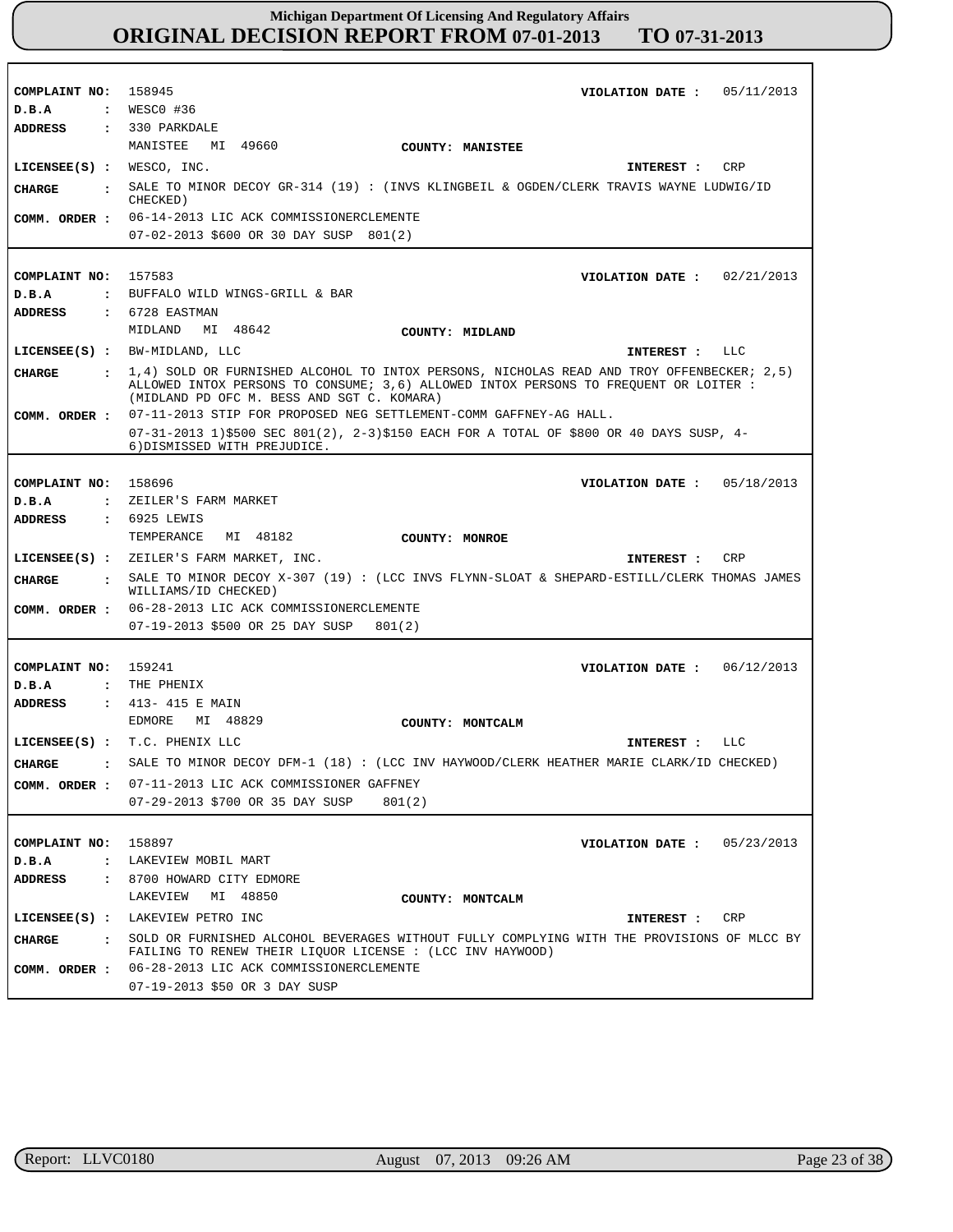| COMPLAINT NO: 158991<br>D.B.A                | VIOLATION DATE: $05/31/2013$<br>: HALF MOON BAR & GRILL                                                                             |
|----------------------------------------------|-------------------------------------------------------------------------------------------------------------------------------------|
| ADDRESS                                      | : 75 S NEWAYGO<br>CASNOVIA MI 49318<br>COUNTY: MUSKEGON                                                                             |
| $LICENSEE(S)$ : $M.M.A., INC.$               | CRP<br>INTEREST :                                                                                                                   |
| CHARGE                                       | : SALE TO MINOR DECOY MEDENDORP (17) : (MUSKEGON COUNTY SD OFC GABRIEL, SGT STEVENS/CLERK<br>GABRIELLE HORRISBERGER/ID NOT CHECKED) |
|                                              | COMM. ORDER : 07-01-2013 LIC ACK COMMISSIONERCLEMENTE                                                                               |
|                                              | $07-19-2013$ \$500 OR 25 DAYS SUSP - SEC 801(2)                                                                                     |
|                                              |                                                                                                                                     |
| COMPLAINT NO: 158445                         | VIOLATION DATE: $04/25/2013$                                                                                                        |
| D.B.A                                        | : YOUR BAR                                                                                                                          |
| ADDRESS                                      | : 5490 E APPLE                                                                                                                      |
|                                              | MUSKEGON MI 49442<br>COUNTY: MUSKEGON                                                                                               |
|                                              | CRP<br>LICENSEE(S) : DEAN AND THELMA'S CORPORATION<br>INTEREST :                                                                    |
|                                              | CHARGE : NSF CHECK \$491.61 **NSF PAID 5/20/13**                                                                                    |
| COMM. ORDER :                                | 07-11-2013 LIC ACK COMMISSIONER GAFFNEY                                                                                             |
|                                              | 07-29-2013 \$100 EACH COMB W/159263 & 159264 TOTAL \$300 OR 15 DAY SUSP                                                             |
|                                              |                                                                                                                                     |
| COMPLAINT NO: 159263                         | VIOLATION DATE : $06/06/2013$                                                                                                       |
| D.B.A                                        | : YOUR BAR                                                                                                                          |
| <b>ADDRESS</b>                               | $: 5490$ E APPLE                                                                                                                    |
|                                              | MUSKEGON MI 49442<br>COUNTY: MUSKEGON                                                                                               |
|                                              | LICENSEE(S) : DEAN AND THELMA'S CORPORATION<br>CRP<br><b>INTEREST :</b>                                                             |
| CHARGE                                       | NSF \$455.03 **NSF PAID 7/9/13**                                                                                                    |
| COMM. ORDER :                                | 07-11-2013 LIC ACK COMMISSIONER GAFFNEY                                                                                             |
|                                              | 07-29-2013 \$100 EACH COMB W/159264 & 158445 TOTAL \$300 OR 15 DAY SUSP                                                             |
|                                              |                                                                                                                                     |
| COMPLAINT NO: 159119                         | VIOLATION DATE: $05/31/2013$                                                                                                        |
| D.B.A                                        | : DIVERSIONS                                                                                                                        |
| <b>ADDRESS</b>                               | : 2353 HOLTON                                                                                                                       |
|                                              | MUSKEGON MI 49445<br>COUNTY: MUSKEGON                                                                                               |
|                                              | LICENSEE(S) : BONTER, SALLY K<br>IND<br>INTEREST :                                                                                  |
| CHARGE                                       | : SALE TO MINOR DECOY MEDENDORP (17) : (MUSKEGON COUNTY SD OFC GABRIEL, SGT STEVENS/CLERK                                           |
|                                              | CARLY HUSS/ID CHECKED)<br>COMM. ORDER : 07-17-2013 LIC ACK COMMISSIONERCLEMENTE                                                     |
|                                              | 07-30-2013 \$500 WAIVE \$100 TOTAL \$400 OR 20 DAY SUSP<br>801(2)                                                                   |
|                                              |                                                                                                                                     |
| COMPLAINT NO: 159264                         | 06/06/2013<br>VIOLATION DATE :                                                                                                      |
| D.B.A                                        | : YOUR BAR                                                                                                                          |
| ADDRESS                                      | : 5490 E APPLE                                                                                                                      |
|                                              | MI 49442<br>MUSKEGON<br>COUNTY: MUSKEGON                                                                                            |
| $LICENSEE(S)$ :                              | DEAN AND THELMA'S CORPORATION<br>CRP<br>INTEREST :                                                                                  |
|                                              | NSF \$751.44 **NSF PAID 7/9/13**                                                                                                    |
| <b>CHARGE</b><br>$\sim$ $\sim$ $\sim$ $\sim$ |                                                                                                                                     |
| COMM. ORDER :                                | 07-11-2013 LIC ACK COMMISSIONER GAFFNEY                                                                                             |
|                                              | 07-29-2013 \$100 EACH COMB W/158445 & 159263<br>TOTAL \$300 OR 15 DAY SUSP                                                          |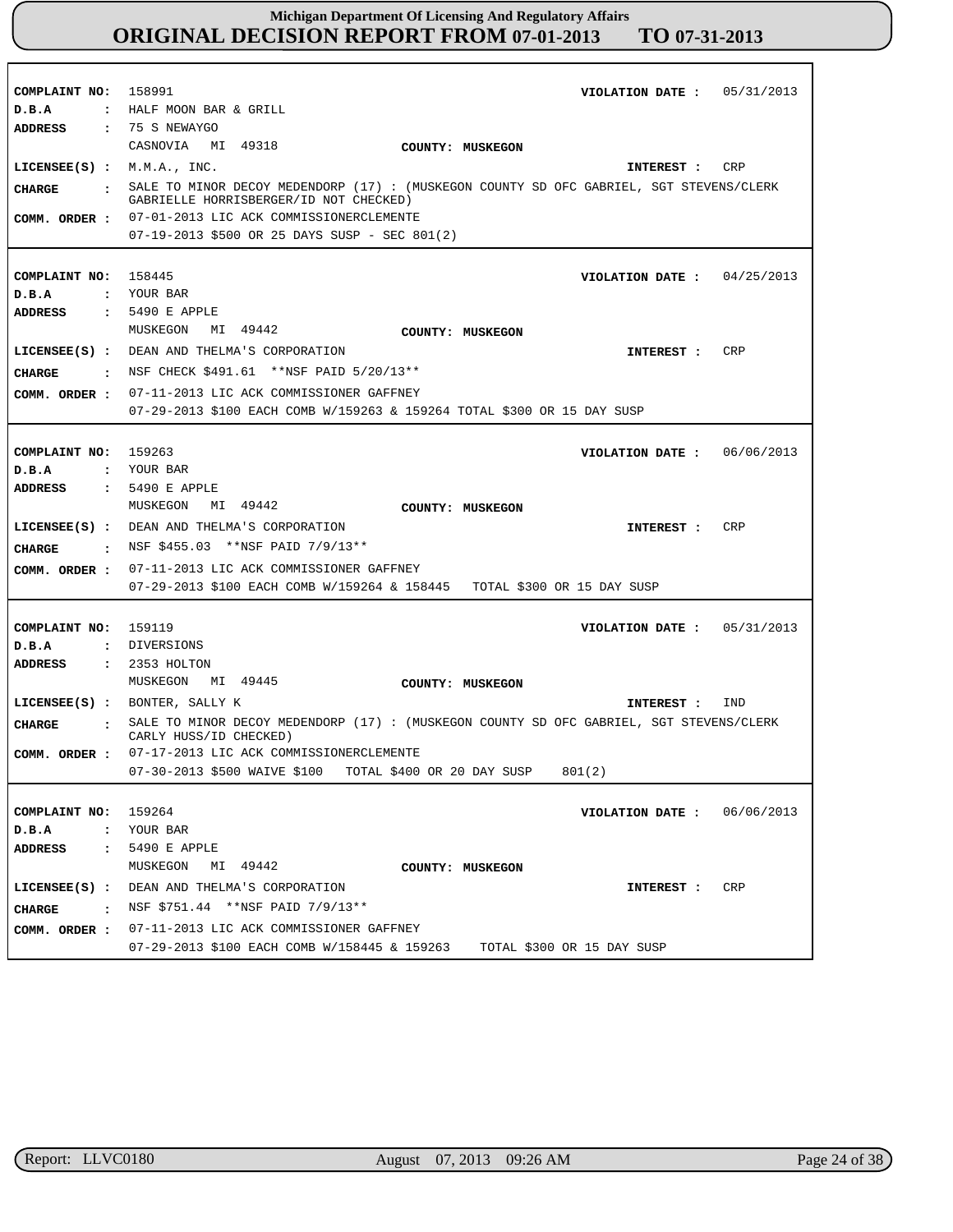| COMPLAINT NO: 158993            | VIOLATION DATE: $05/31/2013$                                                                                                                                                          |
|---------------------------------|---------------------------------------------------------------------------------------------------------------------------------------------------------------------------------------|
| D.B.A                           | : JOHN'S MARKET                                                                                                                                                                       |
| ADDRESS                         | : 6044 MAIN                                                                                                                                                                           |
|                                 | TWIN LAKE<br>MI 49457<br>COUNTY: MUSKEGON                                                                                                                                             |
|                                 | LICENSEE(S) : MEGA CORP. OF MUSKEGON, INC.<br>CRP<br>INTEREST :                                                                                                                       |
| CHARGE<br>$\ddot{\phantom{a}}$  | SALE TO MINOR DECOY MEDENDORP (17) : (MUSKEGON COUNTY SD OFC GABRIEL, SGT STEVENS/CLERK                                                                                               |
|                                 | DEEDAR SINGH/ID NOT CHECKED)                                                                                                                                                          |
| COMM. ORDER :                   | 07-15-2013 LIC ACK COMMISSIONER GAFFNEY                                                                                                                                               |
|                                 | 07-29-2013 \$900 OR 45 DAYS SUSP.                                                                                                                                                     |
|                                 |                                                                                                                                                                                       |
| COMPLAINT NO: 158948            | VIOLATION DATE: $05/30/2013$<br>: PUB 111                                                                                                                                             |
| D.B.A<br><b>ADDRESS</b>         | : 109-111- 113 W COLBY                                                                                                                                                                |
|                                 | WHITEHALL MI 49461                                                                                                                                                                    |
|                                 | COUNTY: MUSKEGON                                                                                                                                                                      |
|                                 | LICENSEE(S) : H Z HOLDINGS, INC.<br>CRP<br>INTEREST :                                                                                                                                 |
| <b>CHARGE</b>                   | SALE TO MINOR DECOY MCCARTHY (19): (WHITEHALL PD DET/LT MAHONEY AND OFC BOLLES/CLERK HANA<br>LORENZ/ID CHECKED)                                                                       |
| COMM. ORDER :                   | 07-02-2013 LIC ACK COMMISSIONER GAFFNEY                                                                                                                                               |
|                                 | 07-24-2013 \$600 OR 30 DAYS SUSP - SEC 801(2)                                                                                                                                         |
|                                 |                                                                                                                                                                                       |
| COMPLAINT NO: 158947            | VIOLATION DATE: $05/30/2013$                                                                                                                                                          |
| D.B.A                           | : CROSSWINDS ON THE LAKE                                                                                                                                                              |
| <b>ADDRESS</b>                  | : 302 LAKE                                                                                                                                                                            |
|                                 | WHITEHALL MI 49461<br>COUNTY: MUSKEGON                                                                                                                                                |
|                                 | $LICENSEE(S)$ : AMRITA LLC<br>INTEREST : LLC                                                                                                                                          |
|                                 |                                                                                                                                                                                       |
| CIIARGE<br>$\ddot{\phantom{a}}$ | SALE TO MINOR DECOY MCCARTHY (19) : (WHITEHALL PD DET/LT MAHONEY AND OFC BOLLES/CLERK<br>SALLY LAND/ID CHECKED)                                                                       |
| COMM. ORDER :                   | 06-24-2013 LIC ACK COMMISSIONER GAFFNEY                                                                                                                                               |
|                                 | $07-18-2013$ \$500 OR 25 DAYS SUSP - SEC 801(2)                                                                                                                                       |
|                                 |                                                                                                                                                                                       |
| COMPLAINT NO: 158803            | 05/07/2013<br>VIOLATION DATE :                                                                                                                                                        |
| D.B.A                           | : MAX & ERMA'S RESTAURANT                                                                                                                                                             |
| <b>ADDRESS</b>                  | $\,$ : 4255 BALDWIN                                                                                                                                                                   |
|                                 | AUBURN HILLS MI 48326<br><b>COUNTY: OAKLAND</b>                                                                                                                                       |
|                                 | LICENSEE(S) : AMERICAN BLUE RIBBON HOLDINGS, LLC (A DELAWARE LIMITED LIABILITY INTEREST :<br>LLC<br>COMPANY)                                                                          |
| <b>CHARGE</b>                   | . FAILED, REFUSED OR NEGLECTED TO OBEY A WRITTEN ORDER OF THE COMMISSION DATED 05-16-2012                                                                                             |
|                                 | BY FAILING TO PROVIDE PROOF OF SUCCESSFUL COMPLETION OF AN ALCOHOL SERVER TRAINING PROGRAM<br>APPROVED BY THE COMMISSION WITHIN 180 DAYS OF THE ISSUANCE OF THE LICENSE: 11-05-2012 : |
|                                 | (MLCC SERVER TRAINING COORDINATOR)                                                                                                                                                    |
| COMM. ORDER :                   | 07-02-2013 LIC ACK COMMISSIONER CLEMENTE                                                                                                                                              |
|                                 | 07-11-2013 \$50 OR 3 DAYS SUSP.                                                                                                                                                       |
|                                 |                                                                                                                                                                                       |
| COMPLAINT NO:                   | 158309<br>04/23/2013<br>VIOLATION DATE :                                                                                                                                              |
| D.B.A<br>$\ddot{\phantom{a}}$   | CLARKSTON TAP                                                                                                                                                                         |
| ADDRESS<br>$\ddot{\phantom{a}}$ | 5801 S MAIN<br>CLARKSTON<br>MI 48346<br>COUNTY: OAKLAND                                                                                                                               |
| $LICENSEE(S)$ :                 | CLARKSTON OPA!, INC.<br>CRP<br>INTEREST :                                                                                                                                             |
| $\ddot{\phantom{a}}$            |                                                                                                                                                                                       |
| <b>CHARGE</b><br>COMM. ORDER :  | NSF CHECK \$350.49 *** NSF PAID 5/17/13 ***<br>06-14-2013 LIC ACK COMMISSIONERCLEMENTE                                                                                                |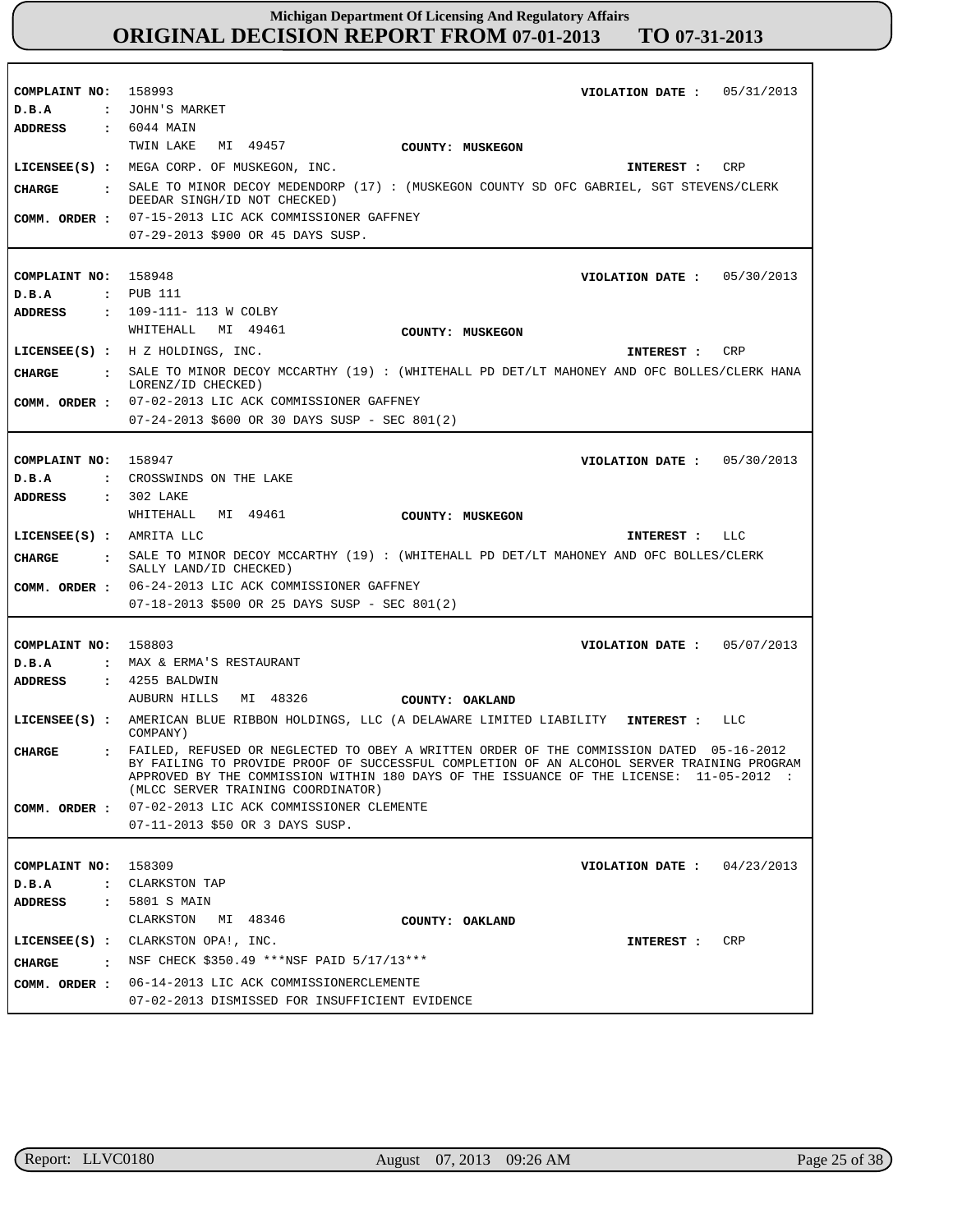| COMPLAINT NO: 158804   | VIOLATION DATE : $05/07/2013$                                                                                                                                                                                                                                                                                                                                                                                                                                                                                                                                                                         |  |  |  |
|------------------------|-------------------------------------------------------------------------------------------------------------------------------------------------------------------------------------------------------------------------------------------------------------------------------------------------------------------------------------------------------------------------------------------------------------------------------------------------------------------------------------------------------------------------------------------------------------------------------------------------------|--|--|--|
| D.B.A                  | : MAX & ERMA'S RESTAURANT                                                                                                                                                                                                                                                                                                                                                                                                                                                                                                                                                                             |  |  |  |
| <b>ADDRESS</b>         | : 31205 ORCHARD LAKE                                                                                                                                                                                                                                                                                                                                                                                                                                                                                                                                                                                  |  |  |  |
|                        | FARMINGTON HILLS MI 48334 COUNTY: OAKLAND                                                                                                                                                                                                                                                                                                                                                                                                                                                                                                                                                             |  |  |  |
|                        | LICENSEE(S) : AMERICAN BLUE RIBBON HOLDINGS, LLC (A DELAWARE LIMITED LIABILITY INTEREST : LLC<br>COMPANY)                                                                                                                                                                                                                                                                                                                                                                                                                                                                                             |  |  |  |
| CHARGE                 | : FAILED, REFUSED OR NEGLECTED TO OBEY A WRITTEN ORDER OF THE COMMISSION DATED 05-16-2012<br>BY FAILING TO PROVIDE PROOF OF SUCCESSFUL COMPLETION OF AN ALCOHOL SERVER TRAINING PROGRAM<br>APPROVED BY THE COMMISSION WITHIN 180 DAYS OF THE ISSUANCE OF THE LICENSE: 11-05-2012 :<br>(MLCC SERVER TRAINING COORDINATOR)                                                                                                                                                                                                                                                                              |  |  |  |
| COMM. ORDER :          | 07-02-2013 LIC ACK COMMISSIONER CLEMENTE                                                                                                                                                                                                                                                                                                                                                                                                                                                                                                                                                              |  |  |  |
|                        | 07-11-2013 \$50, THE COMMISSIONER ALSO ORDERS ALL LICENSES AND PERMITS FOR THIS LICENSEE AT<br>THE ABOVE -NAMED LOCATION TO REMAIN IN ESCROW UNTIL ALL OUTSTANDING FINES AND FEES ARE<br>PAID IN FULL OR THE LICENSES AND PERMITS ARE TERMINATED PURSUANT TO THE PROVISIONS OF<br>ADMINISTRATIVE RULE R 436.1107. THE COMMISSIONER FURTHER WARNS THE LICENSEE THAT FILURE<br>TO MAKE PAYMENT WITHIN THE TIME ALLOTTED MAY RESULT IN AN ADDITIONAL VIOLATION UNDER<br>ADMINISTRATIVE RULE R 436.1029, WHICH MAY SUBJECT THE LICENSEE TO ADDITIONAL PENALTIES,<br>INCLUDING REVOCATION OF THE LICENSES. |  |  |  |
|                        |                                                                                                                                                                                                                                                                                                                                                                                                                                                                                                                                                                                                       |  |  |  |
| COMPLAINT NO: 158848   | VIOLATION DATE: $05/15/2013$                                                                                                                                                                                                                                                                                                                                                                                                                                                                                                                                                                          |  |  |  |
| D.B.A<br>ADDRESS       | : POST BAR-NOVI<br>: 42875 GRAND RIVER SUITE 104                                                                                                                                                                                                                                                                                                                                                                                                                                                                                                                                                      |  |  |  |
|                        | NOVI MI 48375                                                                                                                                                                                                                                                                                                                                                                                                                                                                                                                                                                                         |  |  |  |
|                        | COUNTY: OAKLAND                                                                                                                                                                                                                                                                                                                                                                                                                                                                                                                                                                                       |  |  |  |
|                        | LICENSEE(S) : POST SIX, INC.<br><b>CRP</b><br><b>INTEREST :</b>                                                                                                                                                                                                                                                                                                                                                                                                                                                                                                                                       |  |  |  |
| CHARGE                 | : NSF CHECK \$572.80 *** NSF CHECK PAID 05/30/2013 ***                                                                                                                                                                                                                                                                                                                                                                                                                                                                                                                                                |  |  |  |
|                        | COMM. ORDER : 07-03-2013 LIC ACK COMMISSIONER GAFFNEY                                                                                                                                                                                                                                                                                                                                                                                                                                                                                                                                                 |  |  |  |
|                        | 07-17-2013 \$100 EACH COMB W/158929 TOTAL \$200 OR 10 DAY SUSP                                                                                                                                                                                                                                                                                                                                                                                                                                                                                                                                        |  |  |  |
|                        |                                                                                                                                                                                                                                                                                                                                                                                                                                                                                                                                                                                                       |  |  |  |
| COMPLAINT NO: 158755   | VIOLATION DATE: $05/07/2013$                                                                                                                                                                                                                                                                                                                                                                                                                                                                                                                                                                          |  |  |  |
| D.B.A                  | : POST BAR-NOVI                                                                                                                                                                                                                                                                                                                                                                                                                                                                                                                                                                                       |  |  |  |
| ADDRESS                | : 42875 GRAND RIVER SUITE 104<br>NOVI MI 48375                                                                                                                                                                                                                                                                                                                                                                                                                                                                                                                                                        |  |  |  |
|                        | COUNTY: OAKLAND                                                                                                                                                                                                                                                                                                                                                                                                                                                                                                                                                                                       |  |  |  |
|                        | LICENSEE(S) : POST SIX, INC.<br><b>INTEREST :</b><br><b>CRP</b>                                                                                                                                                                                                                                                                                                                                                                                                                                                                                                                                       |  |  |  |
| CHARGE                 | : NSF CHECK \$395.97 ** NSF PAID 5/30/13**                                                                                                                                                                                                                                                                                                                                                                                                                                                                                                                                                            |  |  |  |
|                        | COMM. ORDER: 06-10-2013 LIC ACK COMMISSIONER GAFFNEY                                                                                                                                                                                                                                                                                                                                                                                                                                                                                                                                                  |  |  |  |
|                        | 07-02-2013 \$100 OR 5 DAYS SUSP.                                                                                                                                                                                                                                                                                                                                                                                                                                                                                                                                                                      |  |  |  |
|                        |                                                                                                                                                                                                                                                                                                                                                                                                                                                                                                                                                                                                       |  |  |  |
| COMPLAINT NO: 158929   | VIOLATION DATE: $05/16/2013$                                                                                                                                                                                                                                                                                                                                                                                                                                                                                                                                                                          |  |  |  |
| D.B.A                  | : POST BAR-NOVI                                                                                                                                                                                                                                                                                                                                                                                                                                                                                                                                                                                       |  |  |  |
| ADDRESS                | 42875 GRAND RIVER SUITE 104                                                                                                                                                                                                                                                                                                                                                                                                                                                                                                                                                                           |  |  |  |
|                        | NOVI<br>MI 48375<br>COUNTY: OAKLAND                                                                                                                                                                                                                                                                                                                                                                                                                                                                                                                                                                   |  |  |  |
|                        | LICENSEE(S) : POST SIX, INC.<br>CRP<br>INTEREST :                                                                                                                                                                                                                                                                                                                                                                                                                                                                                                                                                     |  |  |  |
| CHARGE<br>$\mathbf{r}$ | NSF CHECK \$390.57 ***NSF CHECK PAID 06/10/2013***                                                                                                                                                                                                                                                                                                                                                                                                                                                                                                                                                    |  |  |  |
| COMM. ORDER :          | 07-03-2013 LIC ACK COMMISSIONER GAFFNEY                                                                                                                                                                                                                                                                                                                                                                                                                                                                                                                                                               |  |  |  |
|                        | 07-17-2013 \$100 EACH COMB W/158848 TOTAL \$200 OR 10 DAY SUSP                                                                                                                                                                                                                                                                                                                                                                                                                                                                                                                                        |  |  |  |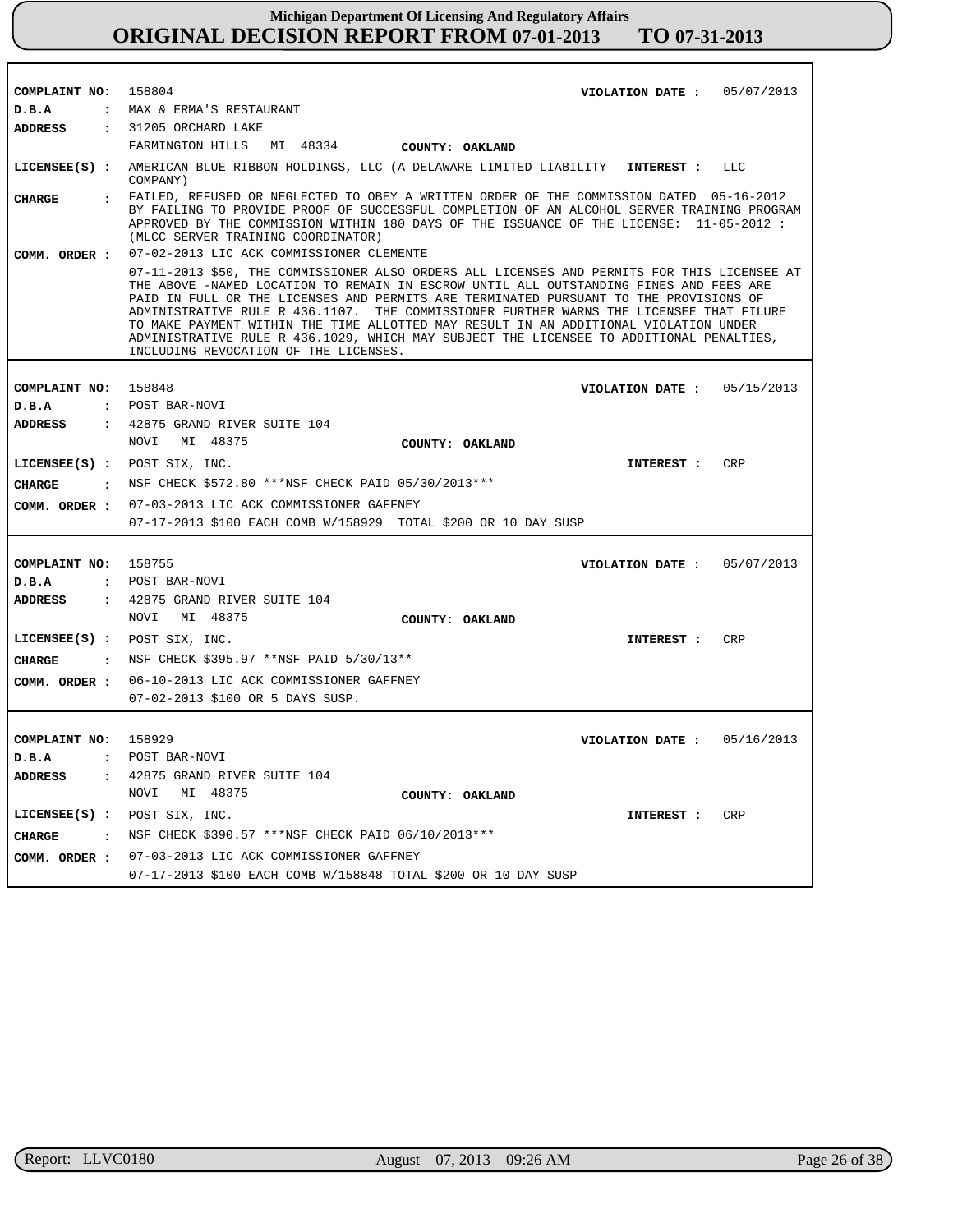| COMPLAINT NO: 156835 |                                                                                                                                                                                                                                                                                                                          | VIOLATION DATE: $01/28/2013$                                                                                                                                                                                                                                                       |  |  |  |  |
|----------------------|--------------------------------------------------------------------------------------------------------------------------------------------------------------------------------------------------------------------------------------------------------------------------------------------------------------------------|------------------------------------------------------------------------------------------------------------------------------------------------------------------------------------------------------------------------------------------------------------------------------------|--|--|--|--|
| D.B.A                | : QUICK-PICK OF ROCHESTER                                                                                                                                                                                                                                                                                                |                                                                                                                                                                                                                                                                                    |  |  |  |  |
| ADDRESS : 138 MAIN   |                                                                                                                                                                                                                                                                                                                          |                                                                                                                                                                                                                                                                                    |  |  |  |  |
|                      | ROCHESTER MI 48307<br>COUNTY: OAKLAND                                                                                                                                                                                                                                                                                    |                                                                                                                                                                                                                                                                                    |  |  |  |  |
|                      | LICENSEE(S) : KYLE ENTERPRISES, INC.                                                                                                                                                                                                                                                                                     | <b>CRP</b><br>INTEREST :                                                                                                                                                                                                                                                           |  |  |  |  |
| CHARGE               | : NSF CHECK \$1323.35 ***NSF PAID 2/20/13***                                                                                                                                                                                                                                                                             |                                                                                                                                                                                                                                                                                    |  |  |  |  |
| COMM. ORDER :        | 04-16-2013 HEARING GAFFNEY/MCDOWELL/GIBSON HEARING ADJORNED ON RECORD NO ONE SHOWED UP AT<br>THE HEARING. NOTIFY ATTY GIACHINO OF THE RESCHEDULED HEARING DATE. NO TESTIMONY TAKEN NO<br>TRANSCRIPT NEEDED. LSS<br>06-10-2013 HEARING HELD SOUTHFIELD MOURNING/ASEVEDO/GIBSON ACK                                        |                                                                                                                                                                                                                                                                                    |  |  |  |  |
|                      | 07-15-2013 \$100 COMBINED WITH 3-156294 FOR \$100 FOR A TOTAL OF \$200 OR 10 DAYS SUSP.<br>FURTHER, THE ALJ ORDERS THAT THE LICENSEE PAY FOR PURCHASES OF ALCOHOLIC LIQUOR FROM THE<br>COMMISSION BY CERTIFIED CHECK, CASHIER'S CHECK, OR MONEY ORDER FOR A PERIOD OF 6 MONTHS<br>FROM THE MAILING DATE OF THIS ORDER.   |                                                                                                                                                                                                                                                                                    |  |  |  |  |
|                      |                                                                                                                                                                                                                                                                                                                          |                                                                                                                                                                                                                                                                                    |  |  |  |  |
| COMPLAINT NO: 157339 |                                                                                                                                                                                                                                                                                                                          | VIOLATION DATE : $02/16/2013$                                                                                                                                                                                                                                                      |  |  |  |  |
| D.B.A                | : PAINT CREEK TAVERN                                                                                                                                                                                                                                                                                                     |                                                                                                                                                                                                                                                                                    |  |  |  |  |
| ADDRESS              | : 611- 613 N MAIN                                                                                                                                                                                                                                                                                                        |                                                                                                                                                                                                                                                                                    |  |  |  |  |
|                      | ROCHESTER<br>MI 48307<br>COUNTY: OAKLAND                                                                                                                                                                                                                                                                                 |                                                                                                                                                                                                                                                                                    |  |  |  |  |
|                      | LICENSEE(S) : ROCHESTER YACHT CLUB, LLC                                                                                                                                                                                                                                                                                  | LLC<br>INTEREST :                                                                                                                                                                                                                                                                  |  |  |  |  |
| <b>CHARGE</b>        | (MLCC SERVER TRAINING COORDINATOR)                                                                                                                                                                                                                                                                                       | : FAILED, REFUSED OR NEGLECTED TO OBEY A WRITTEN ORDER OF THE COMMISSION DATED 05-02-2012<br>BY FAILING TO PROVIDE PROOF OF SUCCESSFUL COMPLETION OF AN ALCOHOL SERVER TRAINING PROGRAM<br>APPROVED BY THE COMMISSION WITHIN 180 DAYS OF THE ISSUANCE OF THE LICENSE: 08-15-2012 : |  |  |  |  |
|                      |                                                                                                                                                                                                                                                                                                                          |                                                                                                                                                                                                                                                                                    |  |  |  |  |
|                      | COMM. ORDER : 06-10-2013 HEARING HELD SOUTHFIELD MOURNING/ASEVEDO/GIBSON ACK                                                                                                                                                                                                                                             |                                                                                                                                                                                                                                                                                    |  |  |  |  |
|                      | 07-15-2013 \$100 OR 5 DAYS SUSP.                                                                                                                                                                                                                                                                                         |                                                                                                                                                                                                                                                                                    |  |  |  |  |
|                      |                                                                                                                                                                                                                                                                                                                          |                                                                                                                                                                                                                                                                                    |  |  |  |  |
|                      |                                                                                                                                                                                                                                                                                                                          |                                                                                                                                                                                                                                                                                    |  |  |  |  |
| COMPLAINT NO: 156294 |                                                                                                                                                                                                                                                                                                                          | VIOLATION DATE: $12/13/2012$                                                                                                                                                                                                                                                       |  |  |  |  |
| D.B.A                | : QUICK-PICK OF ROCHESTER                                                                                                                                                                                                                                                                                                |                                                                                                                                                                                                                                                                                    |  |  |  |  |
| ADDRESS              | : 138 MAIN<br>MI 48307<br>ROCHESTER                                                                                                                                                                                                                                                                                      |                                                                                                                                                                                                                                                                                    |  |  |  |  |
|                      | COUNTY: OAKLAND                                                                                                                                                                                                                                                                                                          |                                                                                                                                                                                                                                                                                    |  |  |  |  |
|                      | LICENSEE(S) : KYLE ENTERPRISES, INC.                                                                                                                                                                                                                                                                                     | CRP<br><b>INTEREST :</b>                                                                                                                                                                                                                                                           |  |  |  |  |
| <b>CHARGE</b>        | : NSF CHECK \$1589.95 ***NSF PAID 1/11/13***                                                                                                                                                                                                                                                                             |                                                                                                                                                                                                                                                                                    |  |  |  |  |
| COMM. ORDER :        | 04-16-2013 HEARING GAFFNEY/MCDOWELL/GIBSON HEARING ADJORNED ON RECORD NO ONE SHOWED UP AT<br>THE HEARING. NOTIFY ATTY GIACHINO OF THE RESCHEDULED HEARING DATE. NO TESTIMONY TAKEN NO<br>TRANSCRIPT NEEDED. LSS                                                                                                          |                                                                                                                                                                                                                                                                                    |  |  |  |  |
|                      | 06-10-2013 HEARING HELD SOUTHFIELD MOURNING/ASEVEDO/GIBSON ACK                                                                                                                                                                                                                                                           |                                                                                                                                                                                                                                                                                    |  |  |  |  |
|                      | 07-15-2013 \$100 COMBINED WITH 3-156835 FOR \$100 FOR A TOTAL OF \$200 OR 10 DAYS SUSP.<br>FURTHER, THE ALJ ORDERS THAT THE LICENSEE PAY FOR PURCHASES OF ALCOHOLIC LIQUOR FROM THE<br>COMMISSION BY CERTIFIED CHECK, CASHIER'S CHECK, OR MONEY ORDER FOR A PERIOD OF 6 MONTHS<br>FROM THE MAILING DATE OF THIS ORDER.   |                                                                                                                                                                                                                                                                                    |  |  |  |  |
|                      |                                                                                                                                                                                                                                                                                                                          |                                                                                                                                                                                                                                                                                    |  |  |  |  |
| COMPLAINT NO: 158801 |                                                                                                                                                                                                                                                                                                                          | VIOLATION DATE: $05/07/2013$                                                                                                                                                                                                                                                       |  |  |  |  |
| D.B.A                | : MAX & ERMA'S RESTAURANT                                                                                                                                                                                                                                                                                                |                                                                                                                                                                                                                                                                                    |  |  |  |  |
| <b>ADDRESS</b>       | $: 122$ N ADAMS                                                                                                                                                                                                                                                                                                          |                                                                                                                                                                                                                                                                                    |  |  |  |  |
|                      | ROCHESTER HILLS MI 48309<br>COUNTY: OAKLAND                                                                                                                                                                                                                                                                              |                                                                                                                                                                                                                                                                                    |  |  |  |  |
|                      | LICENSEE(S) : AMERICAN BLUE RIBBON HOLDINGS, LLC (A DELAWARE LIMITED LIABILITY<br>COMPANY)                                                                                                                                                                                                                               | LLC<br>INTEREST :                                                                                                                                                                                                                                                                  |  |  |  |  |
| <b>CHARGE</b>        | . FAILED, REFUSED OR NEGLECTED TO OBEY A WRITTEN ORDER OF THE COMMISSION DATED 05-16-2012<br>BY FAILING TO PROVIDE PROOF OF SUCCESSFUL COMPLETION OF AN ALCOHOL SERVER TRAINING PROGRAM<br>APPROVED BY THE COMMISSION WITHIN 180 DAYS OF THE ISSUANCE OF THE LICENSE: 11-05-2012 :<br>(MLCC SERVER TRAINING COORDINATOR) |                                                                                                                                                                                                                                                                                    |  |  |  |  |
|                      | COMM. ORDER : 07-02-2013 LIC ACK COMMISSIONER CLEMENTE<br>07-11-2013 \$50 OR 3 DAYS SUSP.                                                                                                                                                                                                                                |                                                                                                                                                                                                                                                                                    |  |  |  |  |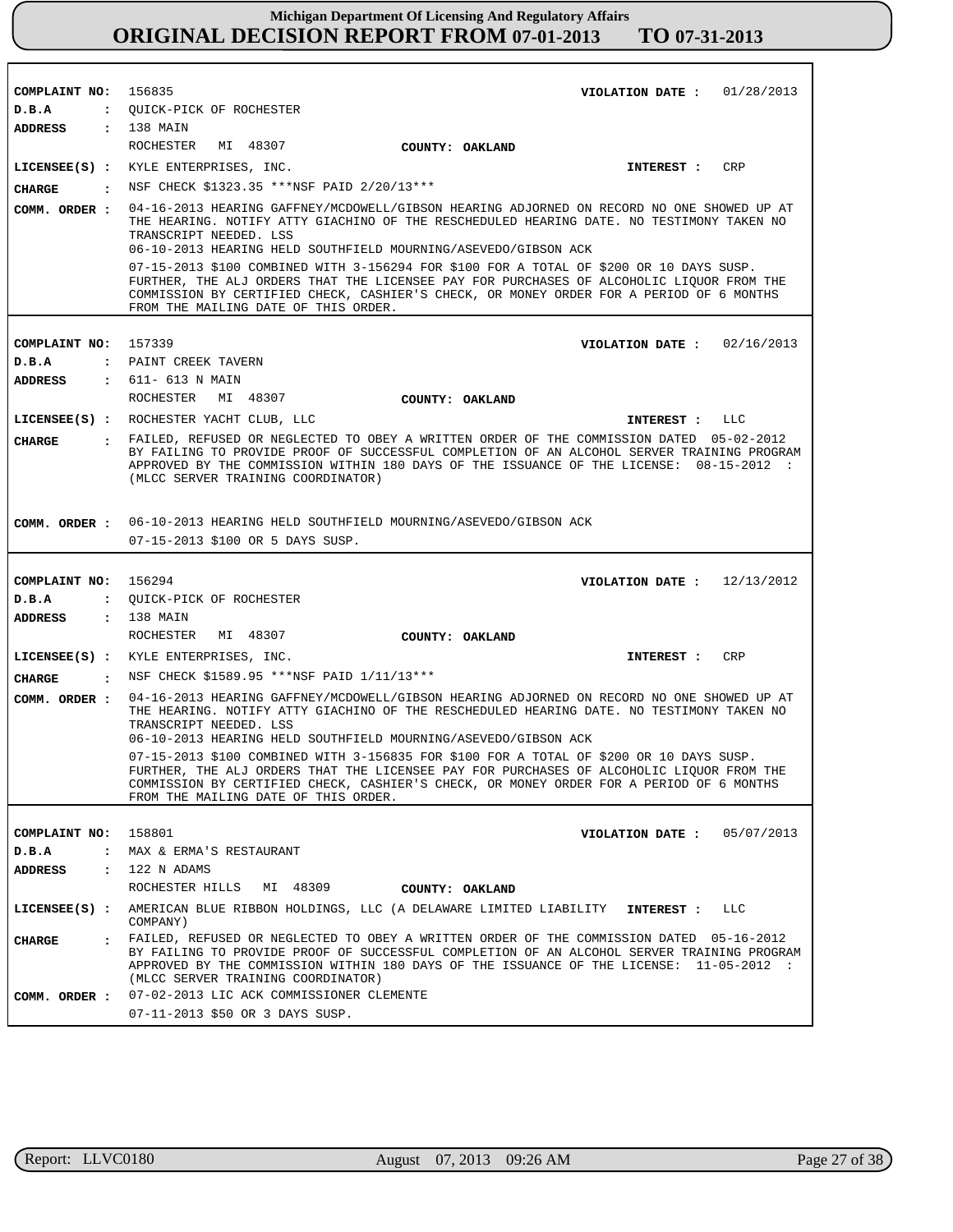| COMPLAINT NO:                   | 159237<br>VIOLATION DATE: 06/08/2013                                                                                                                                                                                                                                                                                                                                                                                                                                                                                                                                        |  |  |  |  |
|---------------------------------|-----------------------------------------------------------------------------------------------------------------------------------------------------------------------------------------------------------------------------------------------------------------------------------------------------------------------------------------------------------------------------------------------------------------------------------------------------------------------------------------------------------------------------------------------------------------------------|--|--|--|--|
| D.B.A                           | : HOLLYWOOD SUPER MARKET #2                                                                                                                                                                                                                                                                                                                                                                                                                                                                                                                                                 |  |  |  |  |
| <b>ADDRESS</b>                  | : 714 N MAIN                                                                                                                                                                                                                                                                                                                                                                                                                                                                                                                                                                |  |  |  |  |
|                                 | MI 48067<br>ROYAL OAK<br>COUNTY: OAKLAND                                                                                                                                                                                                                                                                                                                                                                                                                                                                                                                                    |  |  |  |  |
|                                 | LICENSEE(S) : HOLLYWOOD SUPER MARKET NO. 2, LLC<br>INTEREST : LLC                                                                                                                                                                                                                                                                                                                                                                                                                                                                                                           |  |  |  |  |
| CHARGE                          | : SALE TO MINOR DECOY X-303 (19): (LCC INV WARDZINSKI/CLERK RYAN ELLIS/ID CHECKED)                                                                                                                                                                                                                                                                                                                                                                                                                                                                                          |  |  |  |  |
| COMM. ORDER :                   | 07-09-2013 LIC ACK COMMISSIONERCLEMENTE                                                                                                                                                                                                                                                                                                                                                                                                                                                                                                                                     |  |  |  |  |
|                                 | 07-30-2013 \$500 OR 25 DAY SUSP 801(2)                                                                                                                                                                                                                                                                                                                                                                                                                                                                                                                                      |  |  |  |  |
|                                 |                                                                                                                                                                                                                                                                                                                                                                                                                                                                                                                                                                             |  |  |  |  |
| COMPLAINT NO: 157278            | VIOLATION DATE : $04/18/2011$                                                                                                                                                                                                                                                                                                                                                                                                                                                                                                                                               |  |  |  |  |
| D.B.A<br>ADDRESS                | : COPPER CANYON BREW PUB<br>: 27522 NORTHWESTERN                                                                                                                                                                                                                                                                                                                                                                                                                                                                                                                            |  |  |  |  |
|                                 | SOUTHFIELD MI 48034<br>COUNTY: OAKLAND                                                                                                                                                                                                                                                                                                                                                                                                                                                                                                                                      |  |  |  |  |
|                                 | CRP                                                                                                                                                                                                                                                                                                                                                                                                                                                                                                                                                                         |  |  |  |  |
|                                 | $LICENSEE(S)$ : EXCHANGE, INC.<br>INTEREST :                                                                                                                                                                                                                                                                                                                                                                                                                                                                                                                                |  |  |  |  |
| CHARGE<br>$\mathbf{r}$          | 1,3,5) A BREWER, FAILED TO FILE BY THE 15TH OF THE MONTH, A REPORT OF BEER TAX TO MLCC FOR<br>THE PRECEDING MONTH ON AN MLCC APPROVED FORM, SPECIFICALLY: OCTOBER 2011, JULY 2012,<br>JANUARY 2013; 2,4,6) FAILED TO PAY THE REQUIRED BEER EXCISE TAX DUE BY THE 15TH OF THE<br>MONTH, SPECIFICALLY: OCTOBER 2011, JULY 2012, JANUARY 2013 : (MLCC ENFORCEMENT-L.<br>HARDAWAY)                                                                                                                                                                                              |  |  |  |  |
| COMM. ORDER :                   | 06-04-2013 LIC ACK COMMISSIONER GAFFNEY<br>07-02-2013 100.00 FOR EACH CHARGE TOTAL 600.00 FURTHER THE COMMISSIONER ORDERS THAT ALL<br>LICENSES AND PERMITS ISSUED BY THE COMMISSION TO THIS LICENSEE AT THE ABOVE-NAMED LOCATION<br>BE SUSPENDED IF THE ABOVE TOTAL FINE, REPORTS AND LATE CHARGES PREVIOUSLY AND CURRENTLY<br>DUE, ARE NOT PAID WITHIN 45 DAYS FROM THE MAILING DATE OF THIS ORDER. THIS SUSPENSION<br>SHALL REMAIN IN EFECT UNTIL THE LICENSEE IS IN COMPLIANCE WITH THIS ORDER OR THE LICENSES<br>AND PERMITS ARE TERMINATED, PURUSANT TO RULE 436.1107. |  |  |  |  |
| COMPLAINT NO: 158332            | VIOLATION DATE: $04/23/2013$                                                                                                                                                                                                                                                                                                                                                                                                                                                                                                                                                |  |  |  |  |
| D.B.A                           | : PENTWATER CONVENIENCE CENTER                                                                                                                                                                                                                                                                                                                                                                                                                                                                                                                                              |  |  |  |  |
| <b>ADDRESS</b>                  | $\div$ 4374 W MONROE                                                                                                                                                                                                                                                                                                                                                                                                                                                                                                                                                        |  |  |  |  |
|                                 | PENTWATER MI 49449<br>COUNTY: OCEANA                                                                                                                                                                                                                                                                                                                                                                                                                                                                                                                                        |  |  |  |  |
|                                 | LICENSEE(S) : PENTWATER CONVENIENCE CENTER, INC.<br><b>CRP</b><br>INTEREST :                                                                                                                                                                                                                                                                                                                                                                                                                                                                                                |  |  |  |  |
| <b>CHARGE</b><br>$\ddot{\cdot}$ | 1) SOLD OR TRANSFERRED IN THE AGGREGATE MORE THAN 10% OF THE STOCK OF THE LICENSED<br>CORPORATION TO HERMAN KNOLL, WITHOUT PRIOR APPROVAL OF MLCC; 2) FAILED TO REPORT BY JULY<br>1, 2012 ANY STOCK TRANSFER IN THE CORPORATION DURING THE PRECEDING LICENSING YEAR: (LCC<br>INV HAYWOOD)                                                                                                                                                                                                                                                                                   |  |  |  |  |
| COMM. ORDER :                   | 06-24-2013 STIP FOR PROPOSED NEG SETTLEMENT-AAG GEISSLER/COMM CLEMENTE                                                                                                                                                                                                                                                                                                                                                                                                                                                                                                      |  |  |  |  |
|                                 | 07-09-2013 1-2)\$200 EACH FOR A TOTAL OF \$400 OR 20 DAYS SUSP. NEGOTIATED SETTLEMENT                                                                                                                                                                                                                                                                                                                                                                                                                                                                                       |  |  |  |  |
|                                 |                                                                                                                                                                                                                                                                                                                                                                                                                                                                                                                                                                             |  |  |  |  |
| COMPLAINT NO: 158138            | VIOLATION DATE : $04/12/2013$                                                                                                                                                                                                                                                                                                                                                                                                                                                                                                                                               |  |  |  |  |
| D.B.A<br>$\mathbf{r}$           | STONY LAKE STORE & CAFE                                                                                                                                                                                                                                                                                                                                                                                                                                                                                                                                                     |  |  |  |  |
| <b>ADDRESS</b>                  | : 4724 SCENIC                                                                                                                                                                                                                                                                                                                                                                                                                                                                                                                                                               |  |  |  |  |
|                                 | STONY LAKE MI 49455<br>COUNTY: OCEANA                                                                                                                                                                                                                                                                                                                                                                                                                                                                                                                                       |  |  |  |  |
|                                 | LICENSEE(S) : STONY LAKE STORE & CAFE, LLC<br><b>INTEREST :</b><br>LLC                                                                                                                                                                                                                                                                                                                                                                                                                                                                                                      |  |  |  |  |
| <b>CHARGE</b>                   | : NSF CHECK \$365.20 ***NSF PAID 4/30/13***                                                                                                                                                                                                                                                                                                                                                                                                                                                                                                                                 |  |  |  |  |
|                                 | COMM. ORDER : 06-27-2013 LIC ACK COMMISSIONERCLEMENTE                                                                                                                                                                                                                                                                                                                                                                                                                                                                                                                       |  |  |  |  |
|                                 | 07-19-2013 \$100 OR 5 DAY SUSP                                                                                                                                                                                                                                                                                                                                                                                                                                                                                                                                              |  |  |  |  |
|                                 |                                                                                                                                                                                                                                                                                                                                                                                                                                                                                                                                                                             |  |  |  |  |
| COMPLAINT NO: 158698            | VIOLATION DATE: $05/08/1323$                                                                                                                                                                                                                                                                                                                                                                                                                                                                                                                                                |  |  |  |  |
| D.B.A                           | : JERRY'S JOINT                                                                                                                                                                                                                                                                                                                                                                                                                                                                                                                                                             |  |  |  |  |
| ADDRESS                         | : 2343 S M 76<br>WEST BRANCH MI 48661                                                                                                                                                                                                                                                                                                                                                                                                                                                                                                                                       |  |  |  |  |
|                                 | COUNTY: OGEMAW<br>LICENSEE(S) : GUNTER, VIRGINIA ANN<br>IND<br>INTEREST :                                                                                                                                                                                                                                                                                                                                                                                                                                                                                                   |  |  |  |  |
|                                 |                                                                                                                                                                                                                                                                                                                                                                                                                                                                                                                                                                             |  |  |  |  |
| CHARGE                          | : 1-6) PURCHASED, VARIOUS LOCATIONS, MORE THAN 9 LITERS IN ONE MONTH, DURING NOVEMBER 2012,<br>DECEMBER 2012, JANUARY 2013, FEBRUARY 2013, MARCH 2013 AND APRIL 2013; 7) SOLD, FURNISHED,<br>ALLOWED FOR CONSUMPTION OR POSSESSED ALCOHOL NOT PURCHASED FROM AN UNAUTHORIZED SOURCE :<br>(LCC INV SMITH)                                                                                                                                                                                                                                                                    |  |  |  |  |
| COMM. ORDER :                   | 07-11-2013 LIC ACK COMMISSIONER GAFFNEY                                                                                                                                                                                                                                                                                                                                                                                                                                                                                                                                     |  |  |  |  |
|                                 | 07-30-2013 1-6)\$50 EACH 7)\$100 TOTAL \$400 OR 20 DAY SUSP                                                                                                                                                                                                                                                                                                                                                                                                                                                                                                                 |  |  |  |  |

Report: LLVC0180 August 07, 2013 09:26 AM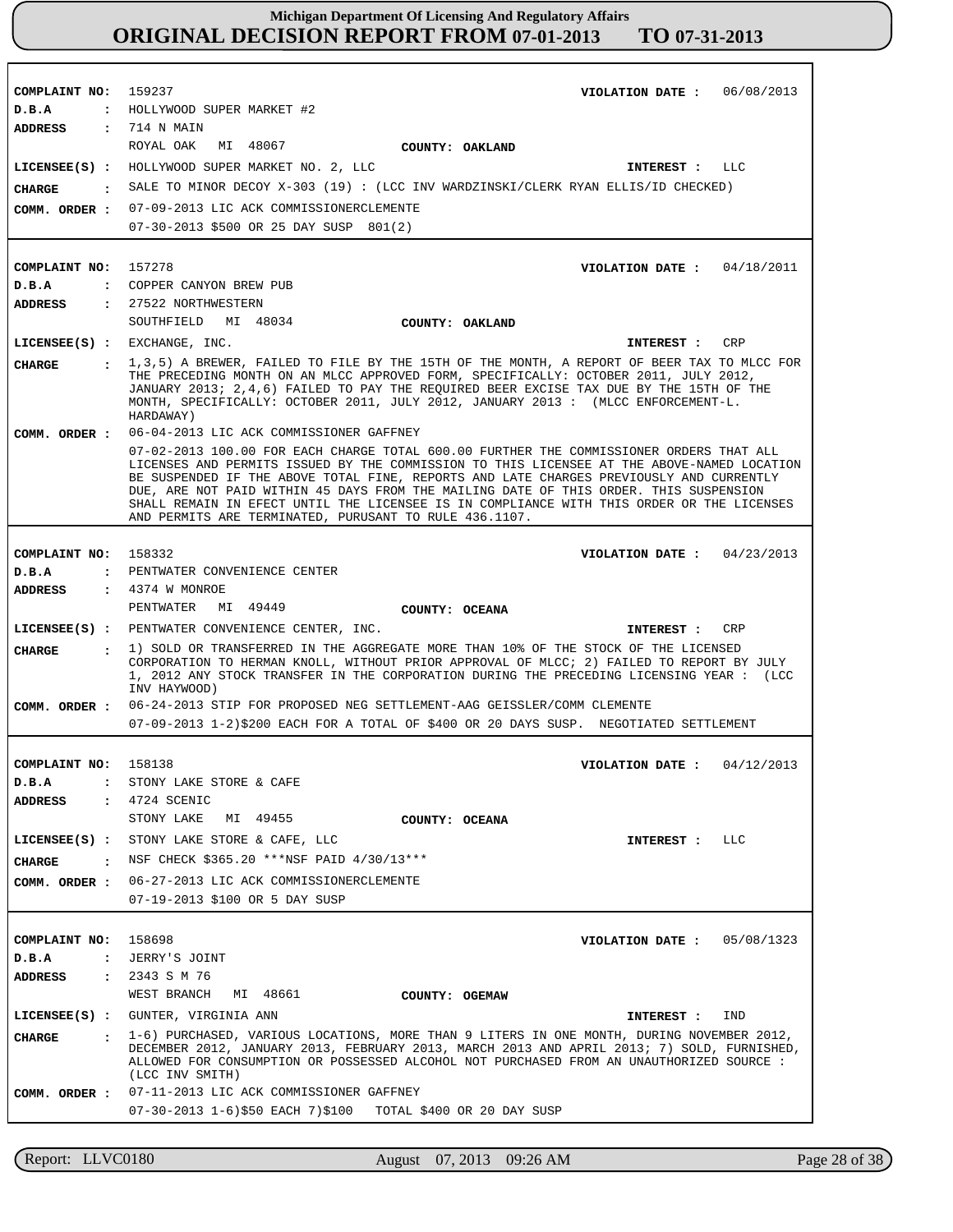| COMPLAINT NO: 158987                   |                                                                                                                                                                                                                                                                                                                     |
|----------------------------------------|---------------------------------------------------------------------------------------------------------------------------------------------------------------------------------------------------------------------------------------------------------------------------------------------------------------------|
|                                        | VIOLATION DATE: $05/25/2013$<br>: KNOT HOLE BAR                                                                                                                                                                                                                                                                     |
| D.B.A<br>ADDRESS                       | $: 4262$ ABBE                                                                                                                                                                                                                                                                                                       |
|                                        | COMINS<br>MI 48619                                                                                                                                                                                                                                                                                                  |
|                                        | COUNTY: OSCODA                                                                                                                                                                                                                                                                                                      |
|                                        | LICENSEE(S) : CROWN ROYAL ENTERPRISES, INC.<br>CRP<br>INTEREST :                                                                                                                                                                                                                                                    |
| CHARGE                                 | SALE TO MINOR DECOYS ESC-300 (18) AND ESC-295 (19) : (LCC INVS RANSHAW & COMBER/CLERK<br>STEPHAINE KINSEY/ID CHECKED)                                                                                                                                                                                               |
| COMM. ORDER :                          | 07-19-2013 LIC ACK COMMISSIONERCLEMENTE                                                                                                                                                                                                                                                                             |
|                                        | $07-30-2013$ 1)\$250 2)\$250 \$500 OR 25 DAY SUSP<br>801(2)                                                                                                                                                                                                                                                         |
|                                        |                                                                                                                                                                                                                                                                                                                     |
| COMPLAINT NO: 158984                   | VIOLATION DATE: $05/25/2013$                                                                                                                                                                                                                                                                                        |
| D.B.A                                  | : COMINS MARKET                                                                                                                                                                                                                                                                                                     |
| <b>ADDRESS</b>                         | : 4203 N ABBE                                                                                                                                                                                                                                                                                                       |
|                                        | COMINS MI 48619<br>COUNTY: OSCODA                                                                                                                                                                                                                                                                                   |
|                                        | LICENSEE(S) : SHANTZ, RANDOLPH L<br>IND<br>INTEREST :                                                                                                                                                                                                                                                               |
| <b>CIIARGE</b><br>$\cdot$              | SALE TO MINOR DECOY ESC-300 (18) : (LCC INVS COMBER & RANSHAW/CLERK ROBERT BAITER/ID NOT                                                                                                                                                                                                                            |
|                                        | CHECKED)<br>06-28-2013 LIC ACK COMMISSIONERCLEMENTE                                                                                                                                                                                                                                                                 |
| COMM. ORDER :                          | 07-19-2013 \$700 OR 35 DAY SUSP                                                                                                                                                                                                                                                                                     |
|                                        | 801(2)                                                                                                                                                                                                                                                                                                              |
|                                        |                                                                                                                                                                                                                                                                                                                     |
| COMPLAINT NO: 158901                   | VIOLATION DATE: $05/18/2013$                                                                                                                                                                                                                                                                                        |
| D.B.A<br>$\mathbf{z}$                  | WAL-MART SUPERCENTER #5386                                                                                                                                                                                                                                                                                          |
| ADDRESS                                | : 14700 US 31                                                                                                                                                                                                                                                                                                       |
|                                        | MI 49417<br>GRAND HAVEN<br>COUNTY: OTTAWA                                                                                                                                                                                                                                                                           |
|                                        | LICENSEE(S) : WAL-MART STORES EAST, LIMITED PARTNERSHIP<br>INTEREST : LTP                                                                                                                                                                                                                                           |
| <b>CIIARGE</b><br>$\ddot{\phantom{a}}$ | SALE TO MINOR DECOY GR-315 (19) : (LCC INVS HAYWOOD & SCHMIDT/CLERK BRENDA DARLENE<br>FONTANA/ID CHECKED)                                                                                                                                                                                                           |
| COMM. ORDER :                          | 06-20-2013 LIC ACK COMMISSIONER GAFFNEY                                                                                                                                                                                                                                                                             |
|                                        | 07-02-2013 \$500 OR 25 DAY SUSP 801(2)                                                                                                                                                                                                                                                                              |
|                                        |                                                                                                                                                                                                                                                                                                                     |
|                                        |                                                                                                                                                                                                                                                                                                                     |
| COMPLAINT NO: 156839                   | VIOLATION DATE: $01/25/2013$                                                                                                                                                                                                                                                                                        |
| D.B.A                                  | : CORNER MARKET                                                                                                                                                                                                                                                                                                     |
| <b>ADDRESS</b>                         | : 14785 CLEVELAND                                                                                                                                                                                                                                                                                                   |
|                                        | SPRING LAKE MI 49456<br>COUNTY: OTTAWA                                                                                                                                                                                                                                                                              |
|                                        | LICENSEE(S) : BARIA AND SONS, LLC<br>LLC<br>INTEREST :                                                                                                                                                                                                                                                              |
| CHARGE                                 | : NSF CHECK $$647.13$ ***NSF PAID 2/12/13***                                                                                                                                                                                                                                                                        |
| COMM. ORDER :                          | 06-26-2013 HEARING HELD GRAND RAPIDS GAFFNEY/GEISSLER/DECLERCO RULE 15(E)                                                                                                                                                                                                                                           |
|                                        | 07-02-2013 \$300 OR 15 DAYS SUSP. AS ADDITIONAL PENALTY, THE COMMISSIONER ORDERS THAT THE<br>LICENSEE PAY FOR PURCHASES OF ALCOHOLIC LIQUOR FROM THE COMMISSION BY CERTIFIED CHECK,<br>CASHIER'S CHECK OR MONEY ORDER FOR A PERIOD OF 24 MONTHS FROM THE DATE OF THIS CURRENT<br>CAASH ORDER TERMINATES. RULE 15(E) |
|                                        |                                                                                                                                                                                                                                                                                                                     |
| COMPLAINT NO: 157570                   | VIOLATION DATE: $03/14/2013$                                                                                                                                                                                                                                                                                        |
| D.B.A                                  | : DON'S FOODLAND                                                                                                                                                                                                                                                                                                    |
| <b>ADDRESS</b><br>$\ddot{\cdot}$       | 7935 E MAIN                                                                                                                                                                                                                                                                                                         |
|                                        | BIRCH RUN<br>MI 48415<br>COUNTY: SAGINAW                                                                                                                                                                                                                                                                            |
|                                        | LICENSEE(S) : DON'S FOODLAND, INC.<br>CRP<br>INTEREST :                                                                                                                                                                                                                                                             |
| <b>CHARGE</b>                          | : SALE TO MINOR DECOY CI 13-01 (18) : (SAGINAW COUNTY SD SGT GOMEZ AND DEP YEAGER/CLERK<br>CINDY LOU TOMICH/ID CHECKED)                                                                                                                                                                                             |
| COMM. ORDER :                          | 06-27-2013 HEARING HELD SWARTZ CREEK CLEMENTE/HALL/DECLERCQ NEG SETTLEMENT COST \$39.90                                                                                                                                                                                                                             |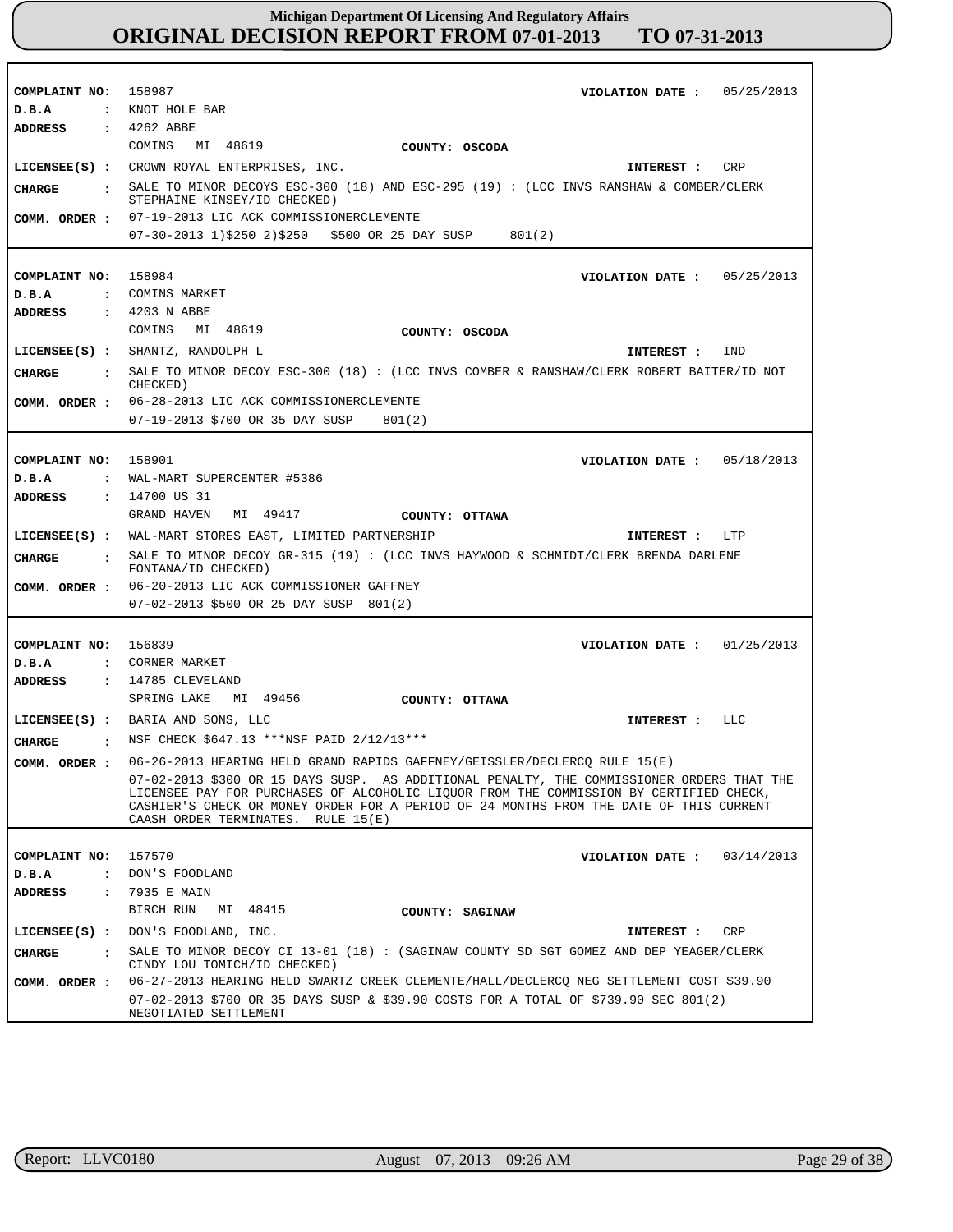| COMPLAINT NO: 158944                   | VIOLATION DATE: $05/22/2013$                                                                                          |
|----------------------------------------|-----------------------------------------------------------------------------------------------------------------------|
| D.B.A                                  | : LAYTON CORNER'S BAR                                                                                                 |
| <b>ADDRESS</b>                         | : R 1 4004 W PEET                                                                                                     |
|                                        | CHESANING MI 48616<br>COUNTY: SAGINAW                                                                                 |
|                                        | LICENSEE(S) : BIG JOE'S LAYTON CORNERS BAR, INC.<br>CRP<br>INTEREST :                                                 |
| CHARGE                                 | SALE TO MINOR DECOY LAN-277 (20) : (INVS SMITH & HINTZ/CLERK SARAH IRENE EMMENDORFER/ID<br>CHECKED)                   |
| COMM. ORDER :                          | 06-20-2013 LIC ACK COMMISSIONER GAFFNEY                                                                               |
|                                        | 07-02-2013 \$800 OR 40 DAY SUSP<br>801(2)                                                                             |
|                                        |                                                                                                                       |
| COMPLAINT NO:                          | 158665<br>VIOLATION DATE: $05/14/2013$                                                                                |
| D.B.A                                  | : MANCINO'S                                                                                                           |
| <b>ADDRESS</b>                         | : 175 E JEFFERSON                                                                                                     |
|                                        | FRANKENMUTH MI 48734<br>COUNTY: SAGINAW                                                                               |
| LICENSEE $(S)$ : DTLT, L.L.C.          | INTEREST : LLC                                                                                                        |
|                                        | SALE TO MINOR DECOY C1-13-01 (18): (SAGINAW COUNTY SD DETS TOHM & GOMEZ/CLERK ANDREA                                  |
| CHARGE<br>$\ddot{\cdot}$               | CHRISTINE MCGINNIS/ID CHECKED)                                                                                        |
| COMM. ORDER :                          | 06-28-2013 LIC ACK COMMISSIONERCLEMENTE                                                                               |
|                                        | 07-19-2013 \$500 OR 25 DAY SUSP<br>801(2)                                                                             |
|                                        |                                                                                                                       |
| COMPLAINT NO:                          | 158021<br>VIOLATION DATE: $04/13/2013$                                                                                |
| D.B.A                                  | : RITE AID #4507                                                                                                      |
| <b>ADDRESS</b>                         | : 309 N MAIN                                                                                                          |
|                                        | FRANKENMUTH MI 48734<br>COUNTY: SAGINAW                                                                               |
|                                        | LICENSEE(S) : PERRY DRUG STORES, INC.<br>CRP<br>INTEREST :                                                            |
|                                        |                                                                                                                       |
| <b>CIIARGE</b><br>$\ddot{\phantom{a}}$ | SALE TO MINOR DECOY CI 13-01 (18) : (SAGINAW COUNTY SD SGT FITZMAURICE, DEP SWALWELL/CLERK                            |
|                                        | <b>JESSICA LYNN HARPST/ID CHECKED)</b>                                                                                |
| COMM. ORDER :                          | 06-27-2013 HEARING HELD SWARTZ CREEK CLEMENTE/HALL/DECLERCQ NEG SETTLEMENT COST \$39.90                               |
|                                        | 07-02-2013 \$500 OR 25 DAYS SUSP & 39.90 COSTS FOR A TOTAL OF \$539.90 NEGOTIATED SETTLEMENT                          |
|                                        |                                                                                                                       |
| COMPLAINT NO: 159231                   | 06/12/2013<br>VIOLATION DATE :                                                                                        |
| D.B.A<br>$\mathbf{r}$                  | THE BAYOU GOLF CLUB                                                                                                   |
| ADDRESS                                | : 4600 N RIVER                                                                                                        |
|                                        | FREELAND<br>MI 48623<br>COUNTY: SAGINAW                                                                               |
|                                        | LICENSEE(S) : $E \& G$ DEVELOPMENT, INC.<br>CRP<br>INTEREST :                                                         |
| <b>CHARGE</b>                          | SALE TO MINOR DECOY CI 13-26 (18) : (SAGINAW COUNTY SD DES JAIME AND SWALWELL/CLERK AMANDA<br>ANN HOFFMAN/ID CHECKED) |
| COMM. ORDER :                          | 07-05-2013 LIC ACK COMMISSIONER GAFFNEY                                                                               |
|                                        | 07-24-2013 \$400, \$100 WAIVED FOR A TOTAL OF \$300 OR 15 DAYS SUSP - SEC 801(2).                                     |
|                                        |                                                                                                                       |
| COMPLAINT NO:                          | 158580<br>05/09/2013<br>VIOLATION DATE :                                                                              |
| D.B.A<br>$\mathbf{r}$                  | WOODY'S PLACE                                                                                                         |
| <b>ADDRESS</b><br>$\mathbf{r}$         | 124- 128 N MIDLAND                                                                                                    |
|                                        | MI 48637<br>MERRILL<br>COUNTY: SAGINAW                                                                                |
| $LICENSEE(S)$ :                        | WOODY'S PLACE, INC.<br>INTEREST :<br>CRP                                                                              |
| <b>CHARGE</b><br>$\ddot{\phantom{a}}$  | SALE TO MINOR DECOY CI 13-6 (18) : (SAGINAW COUNTY SD, DEPS JAIME AND KOLB/CLERK LINDA LOU                            |
| COMM. ORDER :                          | JOHNSON/ID CHECKED)<br>06-07-2013 LIC ACK COMMISSIONER GAFFNEY                                                        |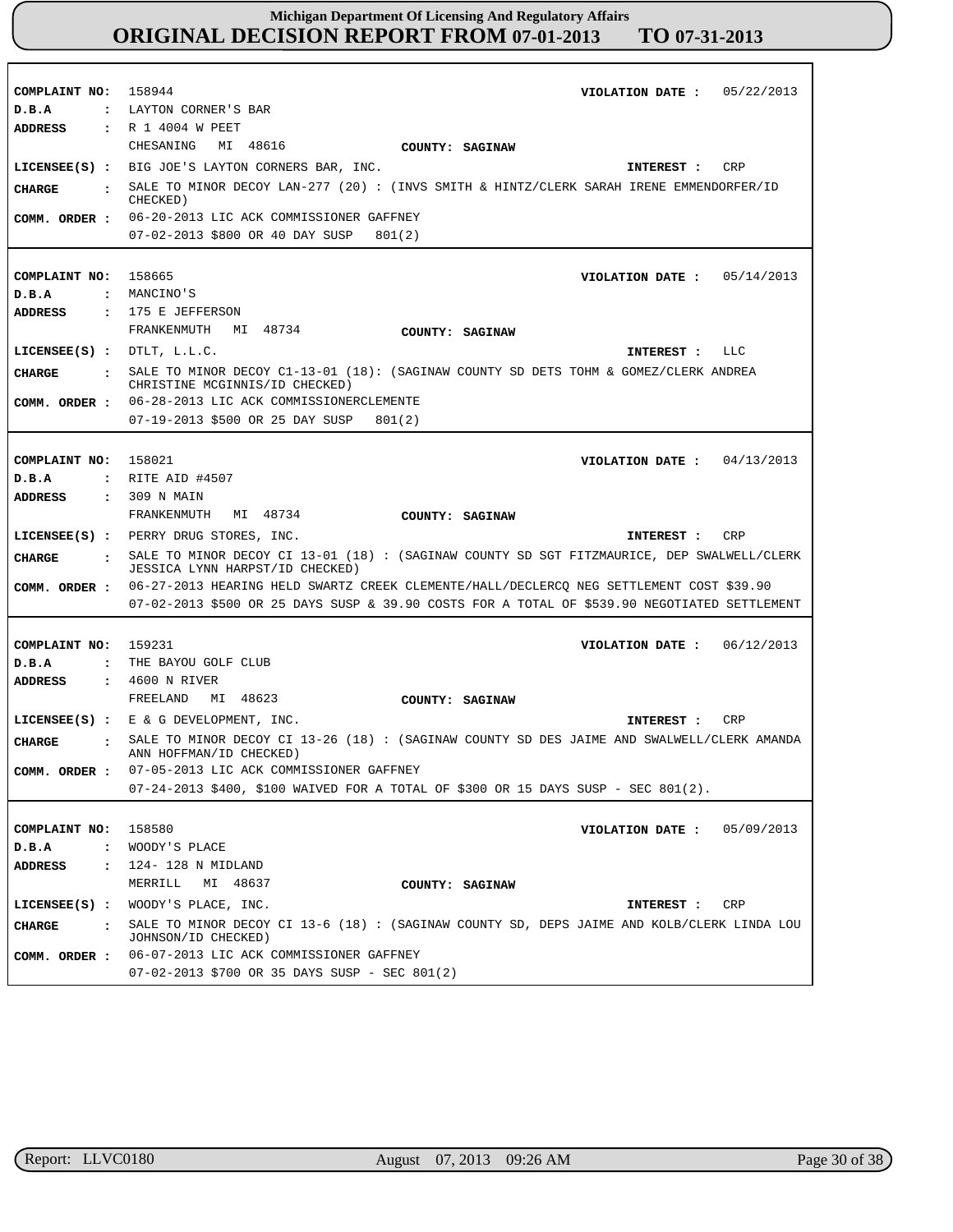| COMPLAINT NO: 158662           | VIOLATION DATE: $05/14/2013$                                                                                                                                                                                                                                                                            |  |  |  |  |
|--------------------------------|---------------------------------------------------------------------------------------------------------------------------------------------------------------------------------------------------------------------------------------------------------------------------------------------------------|--|--|--|--|
| D.B.A                          | : BEACON & BRIDGE MARKET                                                                                                                                                                                                                                                                                |  |  |  |  |
| ADDRESS                        | : 2950 M 15                                                                                                                                                                                                                                                                                             |  |  |  |  |
|                                | REESE<br>MI 48757<br>COUNTY: SAGINAW                                                                                                                                                                                                                                                                    |  |  |  |  |
|                                | LICENSEE(S) : QUICK-SAV FOOD STORES, LTD.<br>CRP<br><b>INTEREST :</b>                                                                                                                                                                                                                                   |  |  |  |  |
| CIIARGE                        | : SCOTT HAYWARD, CLERK, SERVANT, AGENT OR EMPLOYEE ENGAGED IN ILLEGAL OCCUPATION/ACT,<br>SPECIFICALLY: SOLD TOBACCO TO MINOR : (SAGINAW COUNTY SD DETS TOHM & GOMEZ)                                                                                                                                    |  |  |  |  |
| COMM. ORDER :                  | 07-03-2013 LIC ACK COMMISSIONER GAFFNEY                                                                                                                                                                                                                                                                 |  |  |  |  |
|                                | 07-24-2013 \$300 OR 15 DAYS SUSP.                                                                                                                                                                                                                                                                       |  |  |  |  |
|                                |                                                                                                                                                                                                                                                                                                         |  |  |  |  |
| COMPLAINT NO:                  | 157684<br>VIOLATION DATE: $10/19/2012$                                                                                                                                                                                                                                                                  |  |  |  |  |
| D.B.A                          | : STEAMERS OF SAGINAW (SOS)                                                                                                                                                                                                                                                                             |  |  |  |  |
| ADDRESS                        | : 209 N HAMILTON                                                                                                                                                                                                                                                                                        |  |  |  |  |
|                                | SAGINAW MI 48602                                                                                                                                                                                                                                                                                        |  |  |  |  |
|                                | COUNTY: SAGINAW                                                                                                                                                                                                                                                                                         |  |  |  |  |
|                                | LICENSEE(S) : ADVENTURE CAPITALISTS, INC.<br>CRP<br>INTEREST :                                                                                                                                                                                                                                          |  |  |  |  |
| <b>CHARGE</b>                  | : SOLD, OFFERED TO SELL, OR ADVERTISED TWO OR MORE IDENTICAL ALCOHOLIC DRINKS TO A PERSON AT<br>ONE TIME, WHERE THE PRICE CHARGED FOR ANY ADDITIONAL DRINK WAS LESS THAN THE PRICE CHARGED<br>FOR THE FIRST DRINK : (MLCC ENFORCEMENT-G. BLANCHARD)                                                     |  |  |  |  |
| COMM. ORDER :                  | 06-27-2013 HEARING HELD SWARTZ CREEK CLEMENTE/HALL/DECLERCO RULE 15(D)                                                                                                                                                                                                                                  |  |  |  |  |
|                                | 07-02-2013 \$100 OR 5 DAYS SUSP. RULE 15(D)                                                                                                                                                                                                                                                             |  |  |  |  |
|                                |                                                                                                                                                                                                                                                                                                         |  |  |  |  |
| COMPLAINT NO: 158230           | VIOLATION DATE: $04/27/2013$                                                                                                                                                                                                                                                                            |  |  |  |  |
| D.B.A                          | : THINGS-N-MORE PARTY STORE                                                                                                                                                                                                                                                                             |  |  |  |  |
| <b>ADDRESS</b>                 | : 7035 SWAN CREEK                                                                                                                                                                                                                                                                                       |  |  |  |  |
|                                | SAGINAW MI 48603<br>COUNTY: SAGINAW                                                                                                                                                                                                                                                                     |  |  |  |  |
|                                |                                                                                                                                                                                                                                                                                                         |  |  |  |  |
|                                |                                                                                                                                                                                                                                                                                                         |  |  |  |  |
|                                | LICENSEE(S) : HADDAD OF SAGINAW, INC.<br>INTEREST :<br>CRP                                                                                                                                                                                                                                              |  |  |  |  |
| CHARGE                         | : SAMIR HADDAD, EMPLOYEE, ENGAGED IN AN ILLEGAL OCCUPATION OR AN ILLEGAL ACT UPON THE<br>LICENSED PREMISES, SPECIFICALLY: FURNISHED TOBACCO TO A MINOR IN VIOLATION OF MCL 722.641:<br>(SAGINAW CO SHERIFF-DEP. LARRY BINIECKI & SGT. GOMEZ/DECOY CI 13-11 W/DOB 6/27/95 (17)/CK<br>SAMIR HADDAD/NO ID) |  |  |  |  |
| COMM. ORDER :                  | 06-27-2013 HEARING HELD SWARTZ CREEK CLEMENTE/HALL/DECLERCQ NEG SETTLEMENT                                                                                                                                                                                                                              |  |  |  |  |
|                                | 07-02-2013 \$250 OR 13 DAYS SUSP. NEGOTIATED SETTLEMENT                                                                                                                                                                                                                                                 |  |  |  |  |
|                                |                                                                                                                                                                                                                                                                                                         |  |  |  |  |
| COMPLAINT NO: 159259           |                                                                                                                                                                                                                                                                                                         |  |  |  |  |
| D.B.A                          | VIOLATION DATE: $06/18/2013$<br>: SOMEPLACE ELSE                                                                                                                                                                                                                                                        |  |  |  |  |
| <b>ADDRESS</b>                 | : 118 N MICHIGAN                                                                                                                                                                                                                                                                                        |  |  |  |  |
|                                | SAGINAW MI 48602                                                                                                                                                                                                                                                                                        |  |  |  |  |
|                                | COUNTY: SAGINAW                                                                                                                                                                                                                                                                                         |  |  |  |  |
|                                | LICENSEE(S) : KAUR BAR, INC.<br>CRP<br>INTEREST :                                                                                                                                                                                                                                                       |  |  |  |  |
| <b>CHARGE</b>                  | SALE TO MINOR DECOY CI 13-19 (18) : (SAGINAW COUNTY SD SGT GOMEZ & DEP KOLB/CLERK JOCELYN<br>RENEE FETTING/ID CHECKED)                                                                                                                                                                                  |  |  |  |  |
| COMM. ORDER :                  | 07-10-2013 LIC ACK COMMISSIONERCLEMENTE                                                                                                                                                                                                                                                                 |  |  |  |  |
|                                | 07-30-2013 \$500 OR 25 DAY SUSP<br>801(2)                                                                                                                                                                                                                                                               |  |  |  |  |
|                                |                                                                                                                                                                                                                                                                                                         |  |  |  |  |
| COMPLAINT NO:                  | 157478<br>02/02/2013<br>VIOLATION DATE :                                                                                                                                                                                                                                                                |  |  |  |  |
| D.B.A<br>$\ddot{\phantom{a}}$  | THINGS-N-MORE PARTY STORE                                                                                                                                                                                                                                                                               |  |  |  |  |
| ADDRESS<br>$\ddot{\cdot}$      | 7035 SWAN CREEK                                                                                                                                                                                                                                                                                         |  |  |  |  |
|                                | SAGINAW<br>MI 48603<br>COUNTY: SAGINAW                                                                                                                                                                                                                                                                  |  |  |  |  |
| $LICENSEE(S)$ :                | HADDAD OF SAGINAW, INC.<br>CRP<br>INTEREST :                                                                                                                                                                                                                                                            |  |  |  |  |
| CHARGE<br>$\ddot{\phantom{a}}$ | SOLD OR FURNISHED ALCOHOL TO INTOX PERSON, RYAN LIJEWSKI: (SAGINAW COUNTY SD-M. GARABELLI)                                                                                                                                                                                                              |  |  |  |  |
| COMM. ORDER :                  | 06-27-2013 HEARING HELD SWARTZ CREEK CLEMENTE/HALL/DECLERCQ NEG SETTLEMENT                                                                                                                                                                                                                              |  |  |  |  |

r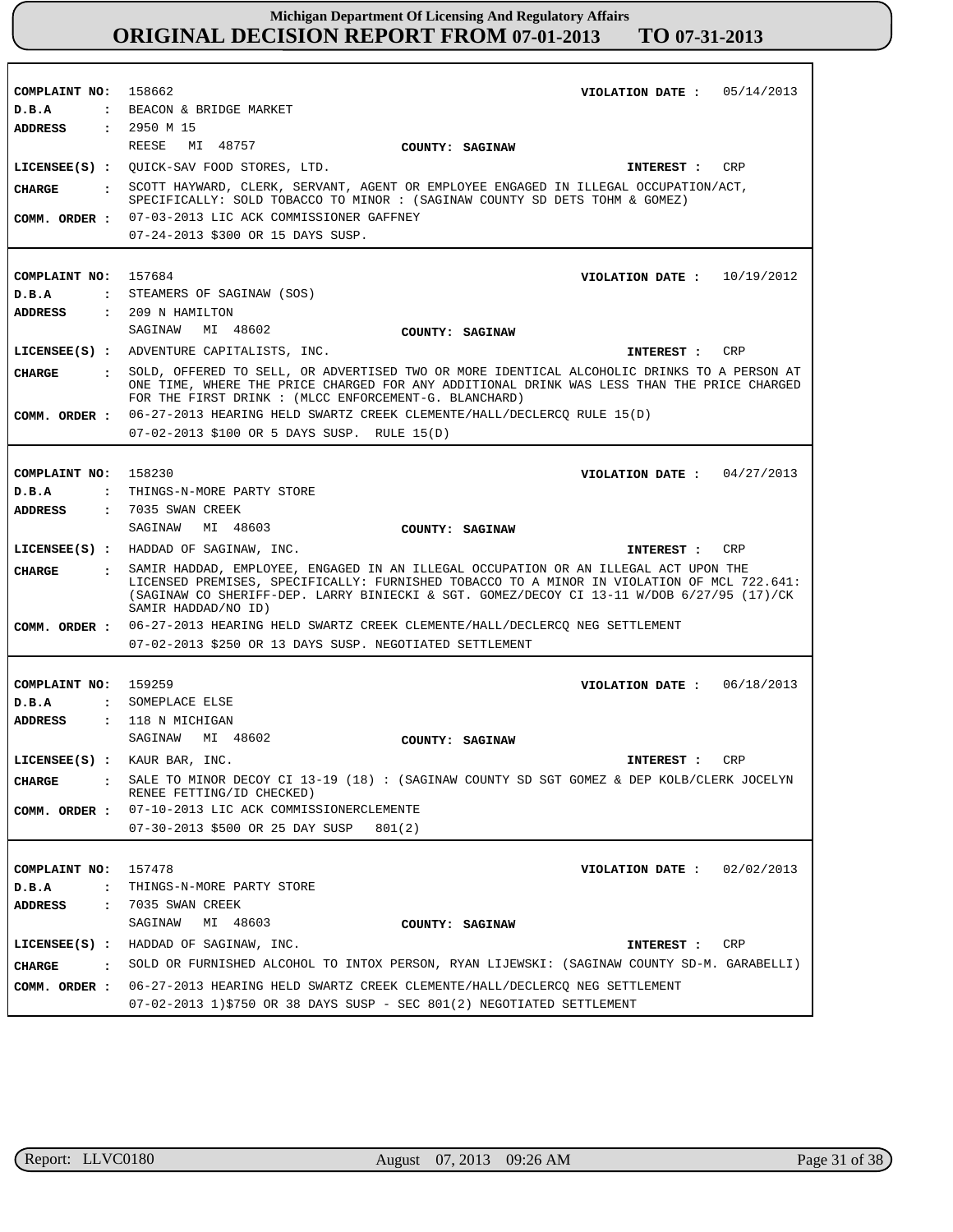| COMPLAINT NO: 158661          | VIOLATION DATE: $04/30/2013$                                                                                                                                                                                                                                                                                             |  |  |  |
|-------------------------------|--------------------------------------------------------------------------------------------------------------------------------------------------------------------------------------------------------------------------------------------------------------------------------------------------------------------------|--|--|--|
| D.B.A                         | : MC CARTY WINE & CHEESE SHOPPE                                                                                                                                                                                                                                                                                          |  |  |  |
| <b>ADDRESS</b>                | $: 4033$ MC CARTY                                                                                                                                                                                                                                                                                                        |  |  |  |
|                               | SAGINAW MI 48603<br>COUNTY: SAGINAW                                                                                                                                                                                                                                                                                      |  |  |  |
|                               | LICENSEE(S) : MC CARTY & MACKINAW, INC.<br>INTEREST : CRP                                                                                                                                                                                                                                                                |  |  |  |
| CIIARGE                       | : 1) FAILED TO COOPERATE AND/OR OBSTRUCTED WITH LAW OFFICERS, IN THE COURSE OF INSPECTING<br>OR INVESTIGATING LICENSED PREMISES; 2) HYTHAN DICKOW, LICENSEE ENGAGED IN ILLEGAL<br>OCCUPATON/ACT ON LICENSED PREMISES, SPECIFICALLY: MALICIOUS DESTRUCTION OF PERSONAL<br>PROPERTY : (SAGINAW COUNTY SD DET DVORAK)       |  |  |  |
|                               | COMM. ORDER : 07-08-2013 LIC ACK COMMISSIONERCLEMENTE                                                                                                                                                                                                                                                                    |  |  |  |
|                               | 07-30-2013 1)\$200 2)\$200 TOTAL \$400 OR 20 DAY SUSP                                                                                                                                                                                                                                                                    |  |  |  |
|                               |                                                                                                                                                                                                                                                                                                                          |  |  |  |
| COMPLAINT NO: 156854          | VIOLATION DATE : $01/25/2013$                                                                                                                                                                                                                                                                                            |  |  |  |
| D.B.A                         | : PADDOCK LOUNGE                                                                                                                                                                                                                                                                                                         |  |  |  |
| ADDRESS                       | : 2921 HESS                                                                                                                                                                                                                                                                                                              |  |  |  |
|                               | SAGINAW MI 48601<br><b>COUNTY: SAGINAW</b>                                                                                                                                                                                                                                                                               |  |  |  |
| LICENSEE(S) : RIC-RIC LLC     | INTEREST : LLC                                                                                                                                                                                                                                                                                                           |  |  |  |
| CHARGE                        | : FAILED, REFUSED OR NEGLECTED TO OBEY A WRITTEN ORDER OF THE COMMISSION DATED 06-27-2012<br>BY FAILING TO PROVIDE PROOF OF SUCCESSFUL COMPLETION OF AN ALCOHOL SERVER TRAINING PROGRAM<br>APPROVED BY THE COMMISSION WITHIN 180 DAYS OF THE ISSUANCE OF THE LICENSE: 07-24-2012 :<br>(MLCC SERVER TRAINING COORDINATOR) |  |  |  |
|                               | COMM. ORDER: 06-27-2013 HEARING HELD SWARTZ CREEK CLEMENTE/HALL/DECLERCQ RULE 15(E)                                                                                                                                                                                                                                      |  |  |  |
|                               | 07-02-2013 \$200 OR 10 DAYS SUSP. RULE 15(D)                                                                                                                                                                                                                                                                             |  |  |  |
|                               |                                                                                                                                                                                                                                                                                                                          |  |  |  |
| COMPLAINT NO: 158582          | VIOLATION DATE: $05/11/2013$                                                                                                                                                                                                                                                                                             |  |  |  |
| D.B.A                         | : CIRCLE SEVEN FOOD MARKET                                                                                                                                                                                                                                                                                               |  |  |  |
| <b>ADDRESS</b>                | $: 1724$ E GENESEE                                                                                                                                                                                                                                                                                                       |  |  |  |
|                               | SAGINAW MI 48601<br>COUNTY: SAGINAW                                                                                                                                                                                                                                                                                      |  |  |  |
|                               | LICENSEE(S) : SEVEN CIRCLES, INC.<br>INTEREST : CRP                                                                                                                                                                                                                                                                      |  |  |  |
| CHARGE                        | : SALE TO MINOR DECOY CI 13-5 (19) : (SAGINAW COUNTY SD, DEP MEISSNER, SGT GOMEZ/CLERK<br>ELSION SIDNEY/ID NOT CHECKED)                                                                                                                                                                                                  |  |  |  |
|                               | COMM. ORDER : 06-10-2013 LIC ACK COMMISSIONERCLEMENTE                                                                                                                                                                                                                                                                    |  |  |  |
|                               | 07-02-2013 \$500 OR 25 DAY SUSP 801(2)                                                                                                                                                                                                                                                                                   |  |  |  |
|                               |                                                                                                                                                                                                                                                                                                                          |  |  |  |
| COMPLAINT NO: 158583          | VIOLATION DATE: $05/11/2013$                                                                                                                                                                                                                                                                                             |  |  |  |
| D.B.A                         | : CRUZ KITCHEN                                                                                                                                                                                                                                                                                                           |  |  |  |
| ADDRESS                       | $: 1200$ MARTHA                                                                                                                                                                                                                                                                                                          |  |  |  |
|                               | MI 48601<br>SAGINAW<br>COUNTY: SAGINAW                                                                                                                                                                                                                                                                                   |  |  |  |
| $LICENSEE(S)$ :               | CRUZ, JR., SANTOS<br>INTEREST :<br>IND                                                                                                                                                                                                                                                                                   |  |  |  |
| <b>CHARGE</b><br>$\mathbf{r}$ | SALE TO MINOR DECOY CI 13-5 (19) : (SAGINAW COUNTY SD, DEP GOMEZ, SGT MEISSNER/CLERK<br>SANTOS CRUZ JR/ID CHECKED)                                                                                                                                                                                                       |  |  |  |
|                               | COMM. ORDER : 06-20-2013 LIC ACK COMMISSIONER GAFFNEY                                                                                                                                                                                                                                                                    |  |  |  |
|                               | $07-18-2013$ \$500 OR 25 DAYS SUSP - SEC 801(2)                                                                                                                                                                                                                                                                          |  |  |  |
|                               |                                                                                                                                                                                                                                                                                                                          |  |  |  |
| COMPLAINT NO: 157877          | VIOLATION DATE: $04/04/2013$                                                                                                                                                                                                                                                                                             |  |  |  |
| D.B.A                         | : RATTLE RUN GOLF COURSE                                                                                                                                                                                                                                                                                                 |  |  |  |
| <b>ADDRESS</b>                | : 7163 ST CLAIR                                                                                                                                                                                                                                                                                                          |  |  |  |
|                               | EAST CHINA MI 48054<br>COUNTY: ST CLAIR                                                                                                                                                                                                                                                                                  |  |  |  |
| LICENSEE $(S)$ : RR 2, INC.   | CRP<br>INTEREST :                                                                                                                                                                                                                                                                                                        |  |  |  |
|                               |                                                                                                                                                                                                                                                                                                                          |  |  |  |
| <b>CHARGE</b>                 | . LICENSEE FAILED TO PROVIDE A CERTIFCATE OF GOOD STANDING FROM THE CORPORATION DIVISION OF<br>COMMERCIAL SERVICES WITHIN 21 DAYS OF NOTICE OF DISSOLUTION OF CORPORATE CHARTER LETTER<br>DATED FEBRUARY 20, 2013 FROM MLCC : (MLCC ENFORCEMENT-D. JONES)                                                                |  |  |  |
|                               | COMM. ORDER : 06-20-2013 LIC ACK COMMISSIONER GAFFNEY                                                                                                                                                                                                                                                                    |  |  |  |

г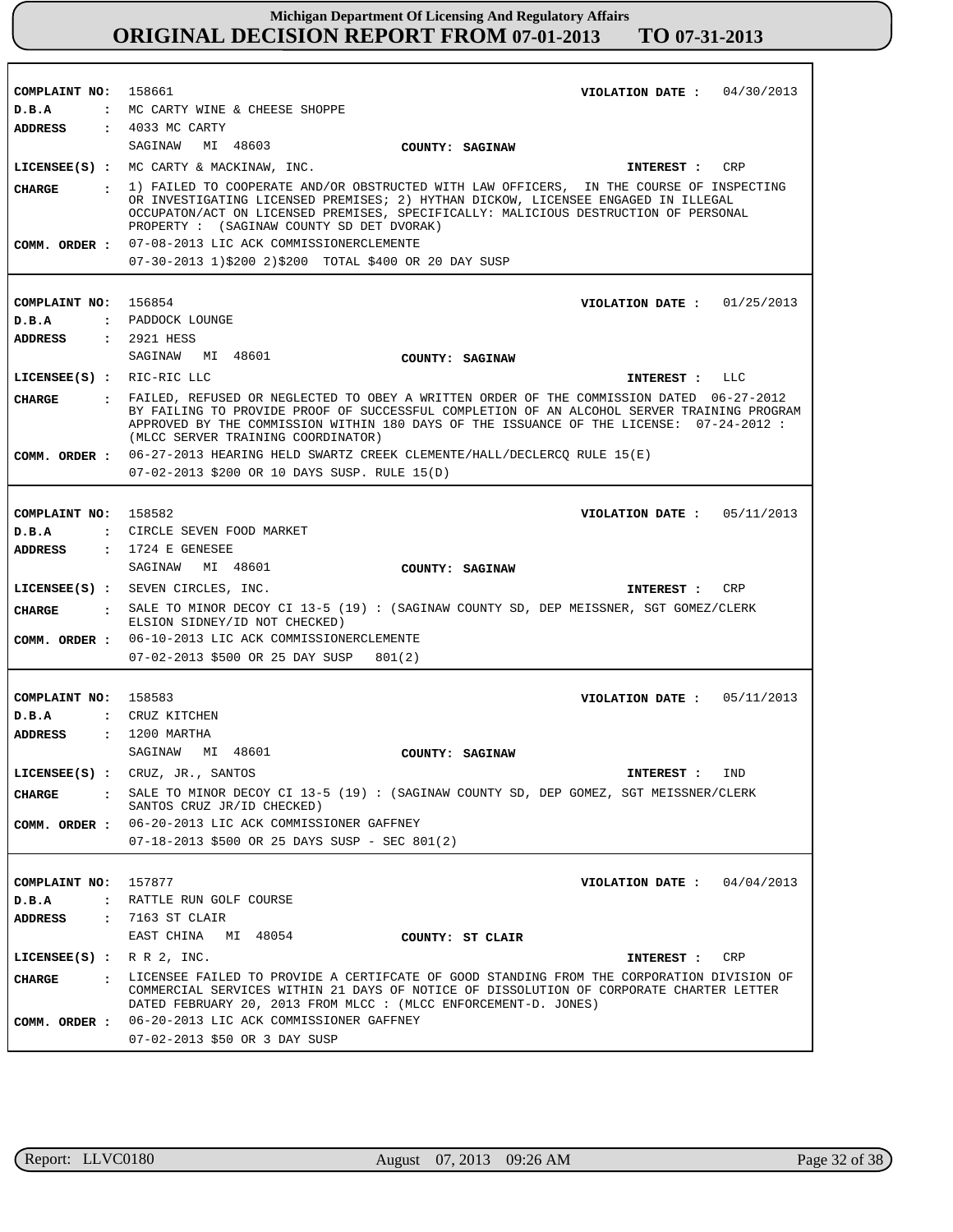| COMPLAINT NO: 158403            | 05/06/2013                                                                                                                                                                                                                                                                                                                                                                                                                                                                                                              |
|---------------------------------|-------------------------------------------------------------------------------------------------------------------------------------------------------------------------------------------------------------------------------------------------------------------------------------------------------------------------------------------------------------------------------------------------------------------------------------------------------------------------------------------------------------------------|
| D.B.A                           | VIOLATION DATE :<br>: JOHN'S STUMBLE INN                                                                                                                                                                                                                                                                                                                                                                                                                                                                                |
|                                 |                                                                                                                                                                                                                                                                                                                                                                                                                                                                                                                         |
| <b>ADDRESS</b>                  | : 1500 W MAIN<br>MINDEN CITY<br>MI 48456<br>COUNTY: SANILAC                                                                                                                                                                                                                                                                                                                                                                                                                                                             |
|                                 | LICENSEE(S) : JOHN'S STUMBLE INN, INC.<br>CRP<br>INTEREST :                                                                                                                                                                                                                                                                                                                                                                                                                                                             |
| CHARGE                          | : FAILED TO MAKE REQUIRED RECORDS AVAILABLE FOR INSPECTION: (LCC INV JONES)                                                                                                                                                                                                                                                                                                                                                                                                                                             |
|                                 | 06-10-2013 LIC ACK COMMISSIONER GAFFNEY                                                                                                                                                                                                                                                                                                                                                                                                                                                                                 |
| COMM. ORDER :                   |                                                                                                                                                                                                                                                                                                                                                                                                                                                                                                                         |
|                                 | 07-02-2013 200.00 OR 10 DAY SUSP. ADDTL PENALTY COMM ORDERS ALL LICENSES AND PERMITS<br>ISSUED TO THIS LICENSEE AT THE ABOVE NAMED ADDRESS SUSPENDED AS OF AUGUST 26, 2013 UNLESS<br>THE LICENSEE OF THE SUBJECT ESTABLISHMENT PROVIDES ANY AND ALL REQUESTED RECORDS TO THE<br>MLCC. IF EFFECTUATED, THIS SUSPENSION SHALL REMAIN IN EFFECT UNTIL THE LICENSEE EITHER<br>PROVIDES THE REQUSTED RECORDS, OR UNTIL THE SUBJECT LICENSES AND PERMITS TERMINATE UNDER<br>THE PROVISIONS OF ADMINISTRATIVE RULE R 436.1107. |
|                                 |                                                                                                                                                                                                                                                                                                                                                                                                                                                                                                                         |
| COMPLAINT NO: 157957            | VIOLATION DATE: $11/28/2012$                                                                                                                                                                                                                                                                                                                                                                                                                                                                                            |
| D.B.A                           | : ANDY'S FOOD CENTER                                                                                                                                                                                                                                                                                                                                                                                                                                                                                                    |
| <b>ADDRESS</b>                  | : 8473 E M 71                                                                                                                                                                                                                                                                                                                                                                                                                                                                                                           |
|                                 | DURAND<br>MI 48429<br>COUNTY: SHIAWASSEE                                                                                                                                                                                                                                                                                                                                                                                                                                                                                |
|                                 | LICENSEE(S) : ANDY FOOD CENTER, INC.<br>CRP<br>INTEREST :                                                                                                                                                                                                                                                                                                                                                                                                                                                               |
| <b>CHARGE</b><br>$\mathbf{r}$   | SALE TO MINOR DECOY LAN-283 (18) : (INVS COSTELLO AND RYZENGA/CLERK YOUSEF MAMMO/ ID<br>CHECKED)                                                                                                                                                                                                                                                                                                                                                                                                                        |
|                                 | COMM. ORDER : 06-17-2013 HEARING HELD LANSING MOURNING/HALL/DECLERCQ RULE 15(E)                                                                                                                                                                                                                                                                                                                                                                                                                                         |
|                                 | 07-15-2013 \$600 OR 30 DAY SUSP RULE 15(E)                                                                                                                                                                                                                                                                                                                                                                                                                                                                              |
|                                 |                                                                                                                                                                                                                                                                                                                                                                                                                                                                                                                         |
| COMPLAINT NO: 157795            | 03/21/2013<br>VIOLATION DATE :                                                                                                                                                                                                                                                                                                                                                                                                                                                                                          |
| D.B.A                           | : QIK-SRV MARKET                                                                                                                                                                                                                                                                                                                                                                                                                                                                                                        |
| ADDRESS                         | $: 1903$ CORUNNA                                                                                                                                                                                                                                                                                                                                                                                                                                                                                                        |
|                                 | OWOSSO<br>MI 48867<br>COUNTY: SHIAWASSEE                                                                                                                                                                                                                                                                                                                                                                                                                                                                                |
| LICENSE (S) : RAMY, INC.        | CRP<br>INTEREST :                                                                                                                                                                                                                                                                                                                                                                                                                                                                                                       |
|                                 | CHARGE : NSF CHECK \$1319.87 *** NSF PAID 4/9/13***                                                                                                                                                                                                                                                                                                                                                                                                                                                                     |
| COMM. ORDER :                   | 07-05-2013 LIC ACK COMMISSIONERCLEMENTE                                                                                                                                                                                                                                                                                                                                                                                                                                                                                 |
|                                 | 07-30-2013 \$50 OR 3 DAY SUSP                                                                                                                                                                                                                                                                                                                                                                                                                                                                                           |
|                                 |                                                                                                                                                                                                                                                                                                                                                                                                                                                                                                                         |
| COMPLAINT NO:                   | 159000<br>VIOLATION DATE: 05/30/2013                                                                                                                                                                                                                                                                                                                                                                                                                                                                                    |
| D.B.A                           | $:$ SPEEDWAY #6288                                                                                                                                                                                                                                                                                                                                                                                                                                                                                                      |
| <b>ADDRESS</b>                  | : 29 MONROE                                                                                                                                                                                                                                                                                                                                                                                                                                                                                                             |
|                                 | BANGOR<br>MI 49013<br>COUNTY: VAN BUREN                                                                                                                                                                                                                                                                                                                                                                                                                                                                                 |
|                                 | LICENSEE(S) : SPEEDWAY LLC (A DELAWARE LIMITED LIABILITY COMPANY)<br>LLC<br>INTEREST :                                                                                                                                                                                                                                                                                                                                                                                                                                  |
|                                 |                                                                                                                                                                                                                                                                                                                                                                                                                                                                                                                         |
| <b>CHARGE</b>                   | SALE TO MINOR DECOY GR 316 W/DOB 8/1/93 (19): (MLCC INV'S HAYWOOD & SCHMIDT/DECOY/CK<br>TIMOTHY NICHOLAS MADISON/ID CHECKED)                                                                                                                                                                                                                                                                                                                                                                                            |
| COMM. ORDER :                   | 06-20-2013 LIC ACK COMMISSIONER GAFFNEY                                                                                                                                                                                                                                                                                                                                                                                                                                                                                 |
|                                 | $07-02-2013$ \$600 OR 30 DAYS SUSP - SEC 801(2)                                                                                                                                                                                                                                                                                                                                                                                                                                                                         |
|                                 |                                                                                                                                                                                                                                                                                                                                                                                                                                                                                                                         |
| COMPLAINT NO:                   | 159327<br>VIOLATION DATE: $06/08/2013$                                                                                                                                                                                                                                                                                                                                                                                                                                                                                  |
| D.B.A<br>$\ddot{\cdot}$         | THE IDLER & MAGNOLIA GRILLE & BAYOU BEACH CLUB                                                                                                                                                                                                                                                                                                                                                                                                                                                                          |
| ADDRESS<br>$\ddot{\phantom{a}}$ | 515 WILLIAMS UNIT #9                                                                                                                                                                                                                                                                                                                                                                                                                                                                                                    |
|                                 | SOUTH HAVEN<br>MI 49090<br>COUNTY: VAN BUREN                                                                                                                                                                                                                                                                                                                                                                                                                                                                            |
| $LICENSEE(S)$ :                 | SVEIKS, INC.<br>CRP<br>INTEREST :                                                                                                                                                                                                                                                                                                                                                                                                                                                                                       |
| CHARGE<br>$\mathbf{r}$          | SALE TO MINOR DECOY GR-312 (18) : (LCC INVS JULDER AND BRANDT/CLERK RONALD TYLER DOTSON/ID<br>CHECKED)                                                                                                                                                                                                                                                                                                                                                                                                                  |
| COMM. ORDER :                   | 07-11-2013 LIC ACK COMMISSIONERCLEMENTE                                                                                                                                                                                                                                                                                                                                                                                                                                                                                 |
|                                 |                                                                                                                                                                                                                                                                                                                                                                                                                                                                                                                         |

r

٦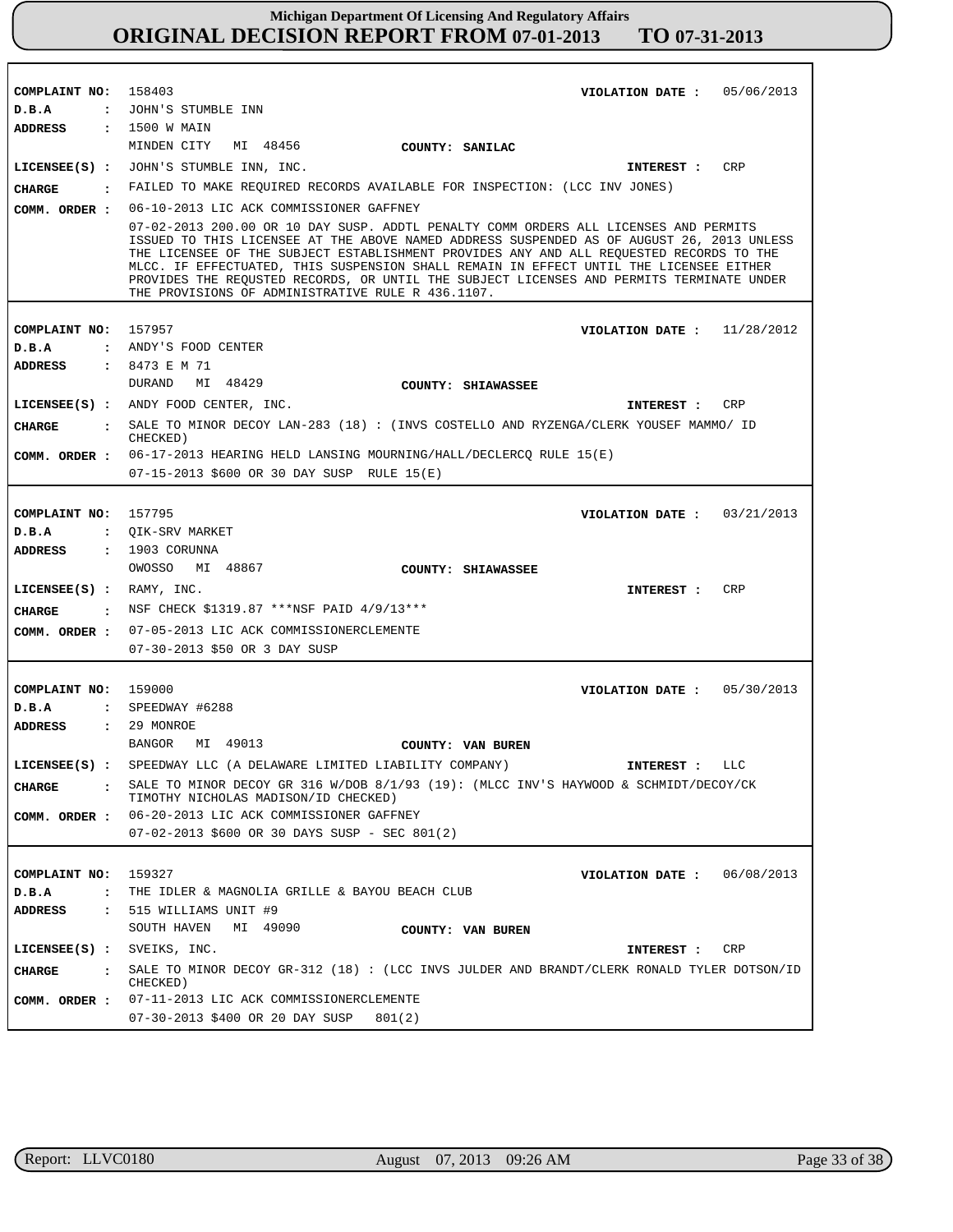| COMPLAINT NO: 158868<br>D.B.A    | VIOLATION DATE: $05/14/2013$<br>: JOE'S CRAB SHACK                                                                                                                                                                                                          |
|----------------------------------|-------------------------------------------------------------------------------------------------------------------------------------------------------------------------------------------------------------------------------------------------------------|
| ADDRESS                          | : 3020 LOHR                                                                                                                                                                                                                                                 |
|                                  | ANN ARBOR MI 48108<br>COUNTY: WASHTENAW<br>LICENSEE(S) : CRAB ADDISON, INC. (A TEXAS CORPORATION)                                                                                                                                                           |
|                                  | CRP<br>INTEREST :<br>. SALE TO MINOR DECOY CID 002 (16) : (PITTSFIELD TOWNSHIP PD SGT BOOTH AND OFC MARRA/CLERK                                                                                                                                             |
| CHARGE                           | SHANAY JACKSON/ID CHECKED)                                                                                                                                                                                                                                  |
|                                  | COMM. ORDER : 07-03-2013 LIC ACK COMMISSIONER GAFFNEY                                                                                                                                                                                                       |
|                                  | $07 - 24 - 2013$ \$700 OR 35 DAYS SUSP - SEC 801(2)                                                                                                                                                                                                         |
|                                  |                                                                                                                                                                                                                                                             |
| COMPLAINT NO:                    | 158925<br>VIOLATION DATE: $05/17/2013$                                                                                                                                                                                                                      |
| D.B.A                            | : MUSIC HALL CENTER FOR THE PERFORMING ARTS                                                                                                                                                                                                                 |
| ADDRESS                          | $: 350$ MADISON<br>MI 48226<br>DETROIT                                                                                                                                                                                                                      |
|                                  | COUNTY: WAYNE<br>LICENSEE(S) : MUSIC HALL CENTER FOR THE PERFORMING ARTS, INC.<br>CRP                                                                                                                                                                       |
|                                  | INTEREST :<br>: NSF CHECK \$1749.33 **NSF PAID 6/27/13**                                                                                                                                                                                                    |
| CHARGE                           |                                                                                                                                                                                                                                                             |
| COMM. ORDER :                    | 07-01-2013 LIC ACK COMMISSIONER GAFFNEY<br>07-24-2013 \$50 COMBINED WITH 3-158924 FOR \$50, FINE WAIVED.                                                                                                                                                    |
|                                  |                                                                                                                                                                                                                                                             |
| COMPLAINT NO: 157485             | VIOLATION DATE: $02/06/2013$                                                                                                                                                                                                                                |
| D.B.A                            | : SAVAYA LIQUOR                                                                                                                                                                                                                                             |
| ADDRESS                          | $: 20441$ JAMES COUZENS                                                                                                                                                                                                                                     |
|                                  | DETROIT<br>MI 48235<br>COUNTY: WAYNE                                                                                                                                                                                                                        |
|                                  |                                                                                                                                                                                                                                                             |
|                                  | LICENSEE(S) : SAVAYA LIQUOR, INC.<br>CRP<br>INTEREST :                                                                                                                                                                                                      |
|                                  |                                                                                                                                                                                                                                                             |
| CHARGE                           | : 1) FAIL TO PROVIDE BOOKS OR RECORDS FOR MLCC INSPECTION: (MLCC ENFORCEMENT-R. WARDZINSKI)<br>06-10-2013 HEARING HELD SOUTHFIELD MOURNING/ASEVEDO/GIBSON NEG SETTLEMENT                                                                                    |
| COMM. ORDER :                    | 07-15-2013 \$100 OR 5 DAYS SUSP. NEGOTIATED SETTLEMENT                                                                                                                                                                                                      |
|                                  |                                                                                                                                                                                                                                                             |
| COMPLAINT NO: 157924             | VIOLATION DATE: $03/29/2013$                                                                                                                                                                                                                                |
| D.B.A                            | : GRAND LIQUOR SHOP                                                                                                                                                                                                                                         |
| <b>ADDRESS</b>                   | : 3701 JOY & 9141 DEXTER                                                                                                                                                                                                                                    |
|                                  | DETROIT MI 48206<br>COUNTY: WAYNE                                                                                                                                                                                                                           |
| $LICENSEE(S)$ : FSAK, INC.       | CRP<br><b>INTEREST :</b>                                                                                                                                                                                                                                    |
| CHARGE                           | : NSF CHECK \$1356.92 ***NSF PAID 4/30/13***                                                                                                                                                                                                                |
| COMM. ORDER :                    | 06-28-2013 LIC ACK COMMISSIONERCLEMENTE                                                                                                                                                                                                                     |
|                                  | 07-19-2013 \$300 EACH COMB W/158097 158103<br>ALSO LICENSEE PAY FOR PURCHASES OF<br>ALCOHOLIC LIQUOR FROM THE MLCC WITH A CASHIERS CHECK, CERTIFIED CHECK OR MONEY ORDER FOR A<br>PERIOD OF 24 MONTHS FROM DATE OF THIS ORDER<br>TOTAL \$900 OR 45 DAY SUSP |
|                                  |                                                                                                                                                                                                                                                             |
| COMPLAINT NO:                    | 158924<br>05/17/2013<br>VIOLATION DATE :                                                                                                                                                                                                                    |
| D.B.A<br>$\ddot{\cdot}$          | MUSIC HALL CENTER FOR THE PERFORMING ARTS                                                                                                                                                                                                                   |
| <b>ADDRESS</b><br>$\ddot{\cdot}$ | 350 MADISON                                                                                                                                                                                                                                                 |
|                                  | MI 48226<br>DETROIT<br>COUNTY: WAYNE                                                                                                                                                                                                                        |
| $LICENSEE(S)$ :                  | MUSIC HALL CENTER FOR THE PERFORMING ARTS, INC.<br>CRP<br>INTEREST :                                                                                                                                                                                        |
| CHARGE<br>$\cdot$ :              | NSF CHECK \$3185.63 ** NSF PAID 6/27/13**<br>07-01-2013 LIC ACK COMMISSIONER GAFFNEY                                                                                                                                                                        |

r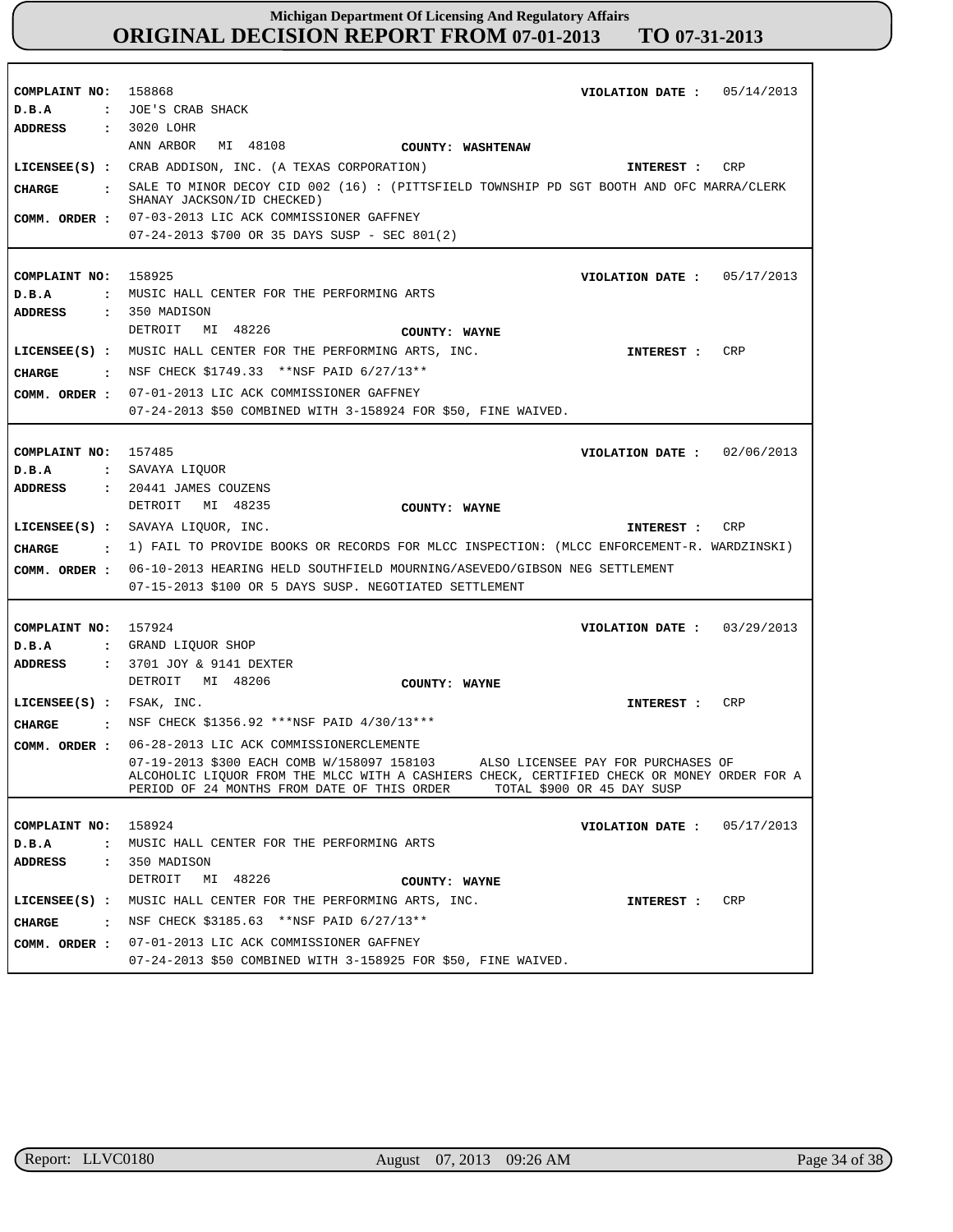| COMPLAINT NO:<br>D.B.A                                                     | 159159<br>VIOLATION DATE: $05/28/2013$<br>: SELENA LIQUOR LAND<br>: 12333-37- 12345 ROSA PARKS                                                                                                                                                                                                                                                                                                                                                                                                                                                                                                                                                                                                                                    |  |  |  |
|----------------------------------------------------------------------------|-----------------------------------------------------------------------------------------------------------------------------------------------------------------------------------------------------------------------------------------------------------------------------------------------------------------------------------------------------------------------------------------------------------------------------------------------------------------------------------------------------------------------------------------------------------------------------------------------------------------------------------------------------------------------------------------------------------------------------------|--|--|--|
| <b>ADDRESS</b><br><b>CHARGE</b><br>COMM. ORDER :                           | DETROIT MI 48206<br>COUNTY: WAYNE<br>CRP<br>LICENSEE(S) : SELENA LIQUOR LANE, INC.<br>INTEREST :<br>: NSF CHECK \$3636.66 ***NSF PAID IN FULL 6-17-2013***<br>07-15-2013 LIC ACK COMMISSIONER GAFFNEY<br>07-29-2013 DISMISSED FOR INSUFFICIENT EVIDENCE                                                                                                                                                                                                                                                                                                                                                                                                                                                                           |  |  |  |
| COMPLAINT NO: 159146<br>D.B.A                                              | VIOLATION DATE: $05/23/2013$<br>: CASINO LIQUOR SHOPPE                                                                                                                                                                                                                                                                                                                                                                                                                                                                                                                                                                                                                                                                            |  |  |  |
| <b>ADDRESS</b><br>$LICENSEE(S) : TAG-ART, INC.$<br>CHARGE<br>COMM. ORDER : | : 14542- 14546 FENKELL<br>DETROIT MI 48227<br>COUNTY: WAYNE<br>CRP<br>INTEREST :<br>$\,$ NSF CHECK \$13,411.16 ***NSF PAID IN FULL 6-17-2013***<br>07-11-2013 LIC ACK COMMISSIONER GAFFNEY                                                                                                                                                                                                                                                                                                                                                                                                                                                                                                                                        |  |  |  |
|                                                                            | 07-29-2013 \$200 OR 10 DAYS SUSP.                                                                                                                                                                                                                                                                                                                                                                                                                                                                                                                                                                                                                                                                                                 |  |  |  |
| COMPLAINT NO:<br>D.B.A<br>ADDRESS                                          | 157812<br>03/26/2013<br>VIOLATION DATE :<br>: SMALL PLATES<br>: 1521 BROADWAY                                                                                                                                                                                                                                                                                                                                                                                                                                                                                                                                                                                                                                                     |  |  |  |
|                                                                            | DETROIT<br>MI 48226<br>COUNTY: WAYNE                                                                                                                                                                                                                                                                                                                                                                                                                                                                                                                                                                                                                                                                                              |  |  |  |
| <b>CHARGE</b>                                                              | LICENSEE(S) : SMALL PLATES MICHIGAN, LLC<br>LLC<br>INTEREST :<br>. FAILED, REFUSED OR NEGLECTED TO OBEY A WRITTEN ORDER OF THE COMMISSION DATED 07-18-2012<br>BY FAILING TO PROVIDE PROOF OF SUCCESSFUL COMPLETION OF AN ALCOHOL SERVER TRAINING PROGRAM<br>APPROVED BY THE COMMISSION WITHIN 180 DAYS OF THE ISSUANCE OF THE LICENSE: 09-25-2012 :<br>(MLCC SERVER TRAINING COORDINATOR)                                                                                                                                                                                                                                                                                                                                         |  |  |  |
| COMM. ORDER :                                                              | 07-09-2013 HEARING HELD SOUTHFIELD GAFFNEY/MCDOWELL/GIBSON RULE 15(E)<br>07-09-2013 200.00 OR 10 DAY SUSP FINE TO BE PAID WITHIN 45 DAYS FROM THE MAILING DATE OF<br>THIS ORDER. ADDTL PENALTY COMM ORDERS ALL LICENSES AND PERMITS ISSUED BY THE COMM TO THIS<br>LICENSEE AT THE ABOVE NAMED LICENSEE SUSPENDED AS OF SEPTEMBER 30, 2013. THIS SUSPENSION<br>IS WAIVED IF WRITTEN PROOF OF SERVER TRAINING ACCEPTABLE TO THE COMMISSION IS PROVIDED TO<br>THE COMMISSION IN ACCORDANCE WITH COMMISSION'S LICENSING ORDER OF JULY 18, 2012. THIS<br>SUSPENSION SHALL REMAIN IN EFFECT UNTIL THIS PROOF OF SERVER TRAINING IS RECEIVED BY THE<br>COMMISSION, OR THE LICENSES AND PERMITS ARE TERMINATED PURUSANT TO RULE 436.1107. |  |  |  |
| COMPLAINT NO:                                                              | 04/04/2013<br>158096<br>VIOLATION DATE :                                                                                                                                                                                                                                                                                                                                                                                                                                                                                                                                                                                                                                                                                          |  |  |  |
| D.B.A<br>$\ddot{\cdot}$<br><b>ADDRESS</b>                                  | THE DIRTY TRICK DETROIT<br>2001 WOODWARD<br>DETROIT MI 48226<br>COUNTY: WAYNE                                                                                                                                                                                                                                                                                                                                                                                                                                                                                                                                                                                                                                                     |  |  |  |
| LICENSEE(S) : FIASCO! LLC                                                  | <b>INTEREST :</b><br>LLC                                                                                                                                                                                                                                                                                                                                                                                                                                                                                                                                                                                                                                                                                                          |  |  |  |
| CHARGE                                                                     | : NSF CHECK \$11,358.81 ***NSF PAID 5/24/13***                                                                                                                                                                                                                                                                                                                                                                                                                                                                                                                                                                                                                                                                                    |  |  |  |
|                                                                            | COMM. ORDER : 07-09-2013 HEARING HELD SOUTHFIELD GAFFNEY/MCDOWELL/GIBSON RULE 15(E)<br>07-09-2013 \$50 OR 3 DAY SUSP<br>15(E)                                                                                                                                                                                                                                                                                                                                                                                                                                                                                                                                                                                                     |  |  |  |
| COMPLAINT NO: 158942<br>D.B.A                                              | VIOLATION DATE: $04/12/2013$<br>: LA TROPICANA MARKET                                                                                                                                                                                                                                                                                                                                                                                                                                                                                                                                                                                                                                                                             |  |  |  |
| ADDRESS                                                                    | : 8710 W VERNOR                                                                                                                                                                                                                                                                                                                                                                                                                                                                                                                                                                                                                                                                                                                   |  |  |  |
|                                                                            | MI 48209<br>DETROIT<br>COUNTY: WAYNE                                                                                                                                                                                                                                                                                                                                                                                                                                                                                                                                                                                                                                                                                              |  |  |  |
|                                                                            | LICENSEE(S) : VERNOR SHOPPE, INC.<br>CRP<br>INTEREST :                                                                                                                                                                                                                                                                                                                                                                                                                                                                                                                                                                                                                                                                            |  |  |  |
| <b>CHARGE</b>                                                              | : 1-2) LICENSEE, ENGAGED IN ILLEGAL OCCUPATION/ACT, SPECIFICALLY: NO CERTIFICATE OF<br>COMPLIANCE, NO CITY OF DETROIT RETAIL CIGARETTE LICENSE : (DPD 4TH PREC SPEC OPS, 13-27,<br>LT QUARELLO, SGT BUGLO)                                                                                                                                                                                                                                                                                                                                                                                                                                                                                                                        |  |  |  |
| COMM. ORDER :                                                              | 06-26-2013 LIC ACK COMMISSIONER GAFFNEY<br>07-18-2013 1-2)\$50 EACH FOR A TOTAL OF \$100 OR 5 DAYS SUSP.                                                                                                                                                                                                                                                                                                                                                                                                                                                                                                                                                                                                                          |  |  |  |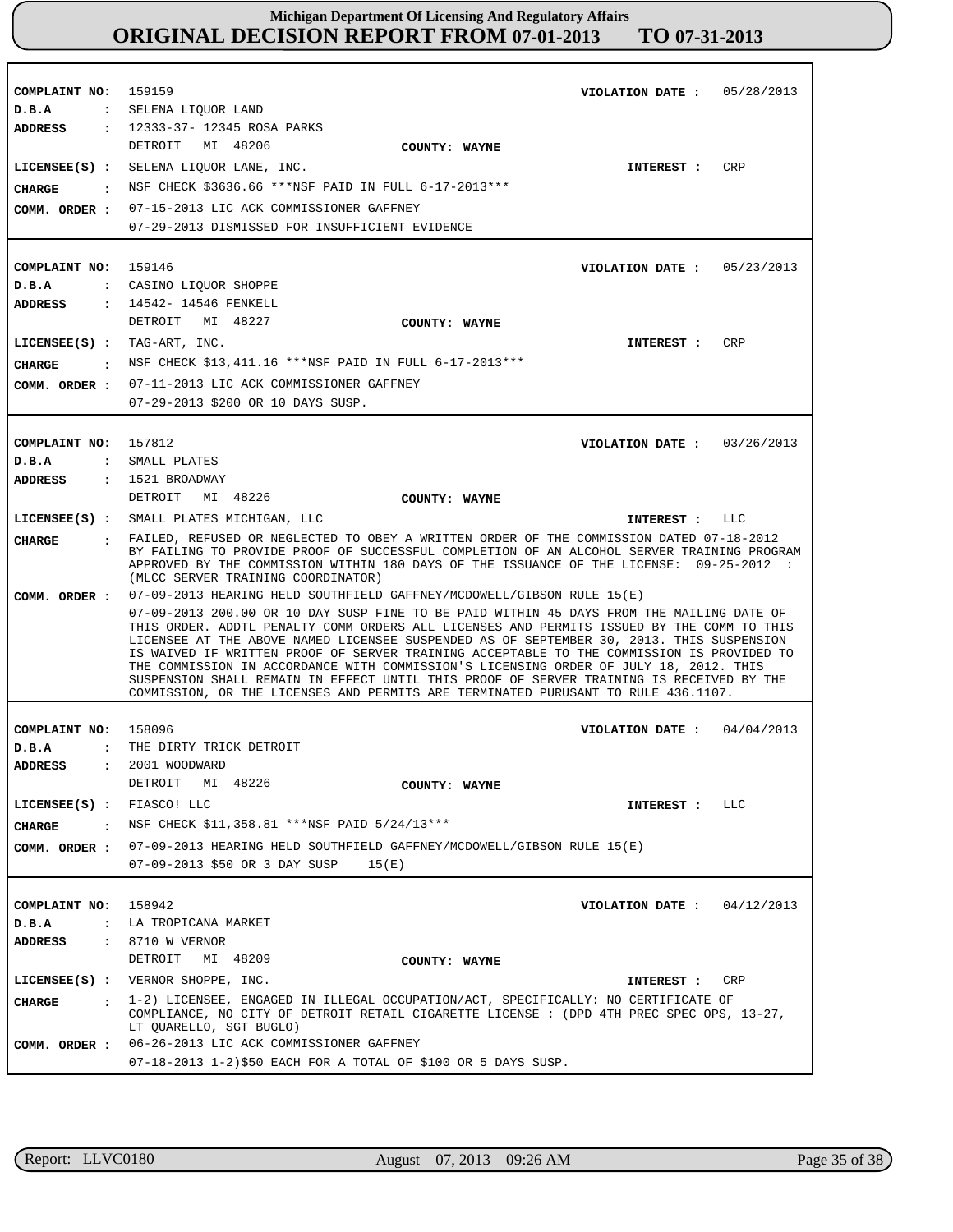| COMPLAINT NO:              | 158097<br>VIOLATION DATE: $04/05/2013$                                                                                                                                                                                                                                                                                                                                                                                                                                                                                                                                                                                                                                                                                                                       |  |  |
|----------------------------|--------------------------------------------------------------------------------------------------------------------------------------------------------------------------------------------------------------------------------------------------------------------------------------------------------------------------------------------------------------------------------------------------------------------------------------------------------------------------------------------------------------------------------------------------------------------------------------------------------------------------------------------------------------------------------------------------------------------------------------------------------------|--|--|
| D.B.A                      | : GRAND LIOUOR SHOP                                                                                                                                                                                                                                                                                                                                                                                                                                                                                                                                                                                                                                                                                                                                          |  |  |
| <b>ADDRESS</b>             | : 3701 JOY & 9141 DEXTER                                                                                                                                                                                                                                                                                                                                                                                                                                                                                                                                                                                                                                                                                                                                     |  |  |
|                            | DETROIT MI 48206<br>COUNTY: WAYNE                                                                                                                                                                                                                                                                                                                                                                                                                                                                                                                                                                                                                                                                                                                            |  |  |
| $LICENSEE(S)$ : FSAK, INC. | CRP<br><b>INTEREST :</b>                                                                                                                                                                                                                                                                                                                                                                                                                                                                                                                                                                                                                                                                                                                                     |  |  |
|                            | . NSF CHECK \$1819.48 ***NSF PAID 4/25/13***                                                                                                                                                                                                                                                                                                                                                                                                                                                                                                                                                                                                                                                                                                                 |  |  |
| <b>CHARGE</b>              |                                                                                                                                                                                                                                                                                                                                                                                                                                                                                                                                                                                                                                                                                                                                                              |  |  |
|                            | COMM. ORDER : 06-28-2013 LIC ACK COMMISSIONERCLEMENTE                                                                                                                                                                                                                                                                                                                                                                                                                                                                                                                                                                                                                                                                                                        |  |  |
|                            | 07-19-2013 \$300 EACH COMB W/157924 158103 ALSO LICENSEE PAY FOR PURCHASES OF<br>ALCOHOLIC LIOUOR FROM THE MLCC WITH A CASHIERS CHECK, CERTIFIED CHECK OR MONEY ORDER FOR A<br>PERIOD OF 24 MONTHS FROM DATE OF THIS ORDER TOTAL \$900 OR 45 DAY SUSP                                                                                                                                                                                                                                                                                                                                                                                                                                                                                                        |  |  |
|                            |                                                                                                                                                                                                                                                                                                                                                                                                                                                                                                                                                                                                                                                                                                                                                              |  |  |
| COMPLAINT NO: 158103       | 04/10/2013<br>VIOLATION DATE :                                                                                                                                                                                                                                                                                                                                                                                                                                                                                                                                                                                                                                                                                                                               |  |  |
| D.B.A<br>$\mathbf{r}$      | GRAND LIQUOR SHOP                                                                                                                                                                                                                                                                                                                                                                                                                                                                                                                                                                                                                                                                                                                                            |  |  |
| <b>ADDRESS</b>             | : 3701 JOY & 9141 DEXTER                                                                                                                                                                                                                                                                                                                                                                                                                                                                                                                                                                                                                                                                                                                                     |  |  |
|                            | DETROIT MI 48206<br>COUNTY: WAYNE                                                                                                                                                                                                                                                                                                                                                                                                                                                                                                                                                                                                                                                                                                                            |  |  |
| $LICENSEE(S)$ : FSAK, INC. | <b>CRP</b><br>INTEREST :                                                                                                                                                                                                                                                                                                                                                                                                                                                                                                                                                                                                                                                                                                                                     |  |  |
| CHARGE<br>$\mathbf{r}$     | NSF CHECK \$1434.01 *** NSF PAID 4/25/13***                                                                                                                                                                                                                                                                                                                                                                                                                                                                                                                                                                                                                                                                                                                  |  |  |
| COMM. ORDER :              | 06-28-2013 LIC ACK COMMISSIONERCLEMENTE                                                                                                                                                                                                                                                                                                                                                                                                                                                                                                                                                                                                                                                                                                                      |  |  |
|                            | 07-19-2013 \$300 EACH COMB W/158097 157924 ALSO LICENSEE PAY FOR PURCHASES OF ALCOHOLIC<br>LIQUOR FROM THE MLCC WITH A CASHIERS CHECK, CERTIFIED CHECK OR MONEY ORDER FOR A PERIOD OF<br>24 MONTHS FROM DATE OF THIS ORDER<br>TOTAL \$900 OR 45 DAY SUSP                                                                                                                                                                                                                                                                                                                                                                                                                                                                                                     |  |  |
|                            |                                                                                                                                                                                                                                                                                                                                                                                                                                                                                                                                                                                                                                                                                                                                                              |  |  |
| COMPLAINT NO:              | 158557<br>VIOLATION DATE: $05/01/2013$                                                                                                                                                                                                                                                                                                                                                                                                                                                                                                                                                                                                                                                                                                                       |  |  |
| D.B.A                      | : DETROIT FOOD & DRUG CENTER                                                                                                                                                                                                                                                                                                                                                                                                                                                                                                                                                                                                                                                                                                                                 |  |  |
| <b>ADDRESS</b>             | $: 11414$ LIVERNOIS                                                                                                                                                                                                                                                                                                                                                                                                                                                                                                                                                                                                                                                                                                                                          |  |  |
|                            | DETROIT MI 48204<br>COUNTY: WAYNE                                                                                                                                                                                                                                                                                                                                                                                                                                                                                                                                                                                                                                                                                                                            |  |  |
|                            | LICENSEE(S) : DETROIT LIQUOR STORE, INC.<br>CRP<br>INTEREST :                                                                                                                                                                                                                                                                                                                                                                                                                                                                                                                                                                                                                                                                                                |  |  |
| <b>CHARGE</b>              | : NSF CHECK \$4832.02 ** NSF PAID 5/21/13**                                                                                                                                                                                                                                                                                                                                                                                                                                                                                                                                                                                                                                                                                                                  |  |  |
| COMM. ORDER :              | 06-06-2013 LIC ACK COMMISSIONER GAFFNEY                                                                                                                                                                                                                                                                                                                                                                                                                                                                                                                                                                                                                                                                                                                      |  |  |
|                            | 07-02-2013 \$250 OR 12 DAYS SUSP.                                                                                                                                                                                                                                                                                                                                                                                                                                                                                                                                                                                                                                                                                                                            |  |  |
|                            |                                                                                                                                                                                                                                                                                                                                                                                                                                                                                                                                                                                                                                                                                                                                                              |  |  |
| COMPLAINT NO: 158787       | VIOLATION DATE: $04/21/2013$                                                                                                                                                                                                                                                                                                                                                                                                                                                                                                                                                                                                                                                                                                                                 |  |  |
| D.B.A                      | : FREER BAR                                                                                                                                                                                                                                                                                                                                                                                                                                                                                                                                                                                                                                                                                                                                                  |  |  |
| <b>ADDRESS</b>             | : 7355 MICHIGAN                                                                                                                                                                                                                                                                                                                                                                                                                                                                                                                                                                                                                                                                                                                                              |  |  |
|                            | DETROIT MI 48210<br>COUNTY: WAYNE                                                                                                                                                                                                                                                                                                                                                                                                                                                                                                                                                                                                                                                                                                                            |  |  |
|                            | $LICENSE (S) :$ FREER BAR, INC.<br>CRP<br>INTEREST :                                                                                                                                                                                                                                                                                                                                                                                                                                                                                                                                                                                                                                                                                                         |  |  |
| <b>CHARGE</b>              | 1) FAILED TO COOPERATE AND/OR OBSTRUCTED WITH LAW ENFORCEMENT OFFICERS IN THE COURSE OF<br>INSPECTING/INVESTIGATING PREMISES WHILE ENFORCING MICHIGAN LIQUOR CONTROL CODE; 2) SOLD OR<br>FURNISHED ALCOHOL TO NUMEROUS UNNAMED PATRONS ON SUNDAY BETWEEN 2:00AM AND 12:00 NOON; 3)<br>PERMITTED THE LICENSED PREMISES TO BE OCCUPIED BY PERSONS OTHER THAN THE LICENSEE OR THE<br>LICENSEE'S WORKING BONA FIDE EMPLOYEES, NUMEROUS UNNAMED PATRONS BETWEEN 2:30AM AND 12:00<br>NOON; 4) PERMITTED THE LICENSED PREMISES TO BE OCCUPIED BY PERSONS OTHER THAN THE LICENSEE<br>OR LICENSEE'S WORKING BONA FIDE EMPLOYEES, KARLEENA DUSMAN, BETWEEN 2:30AM AND 12:00NOON<br>ON SUNDAY : (DPD, 13-22, 4TH PREC, SPEC OPS, SGTS RIOS, BUGLO; OFCRS CHUBB, CARVER) |  |  |
| COMM. ORDER :              | 06-24-2013 LIC ACK COMMISSIONER GAFFNEY                                                                                                                                                                                                                                                                                                                                                                                                                                                                                                                                                                                                                                                                                                                      |  |  |
|                            | 07-18-2013 1-4)\$150 FOR A TOTAL OF \$600 OR 30 DAYS SUSP.                                                                                                                                                                                                                                                                                                                                                                                                                                                                                                                                                                                                                                                                                                   |  |  |

٦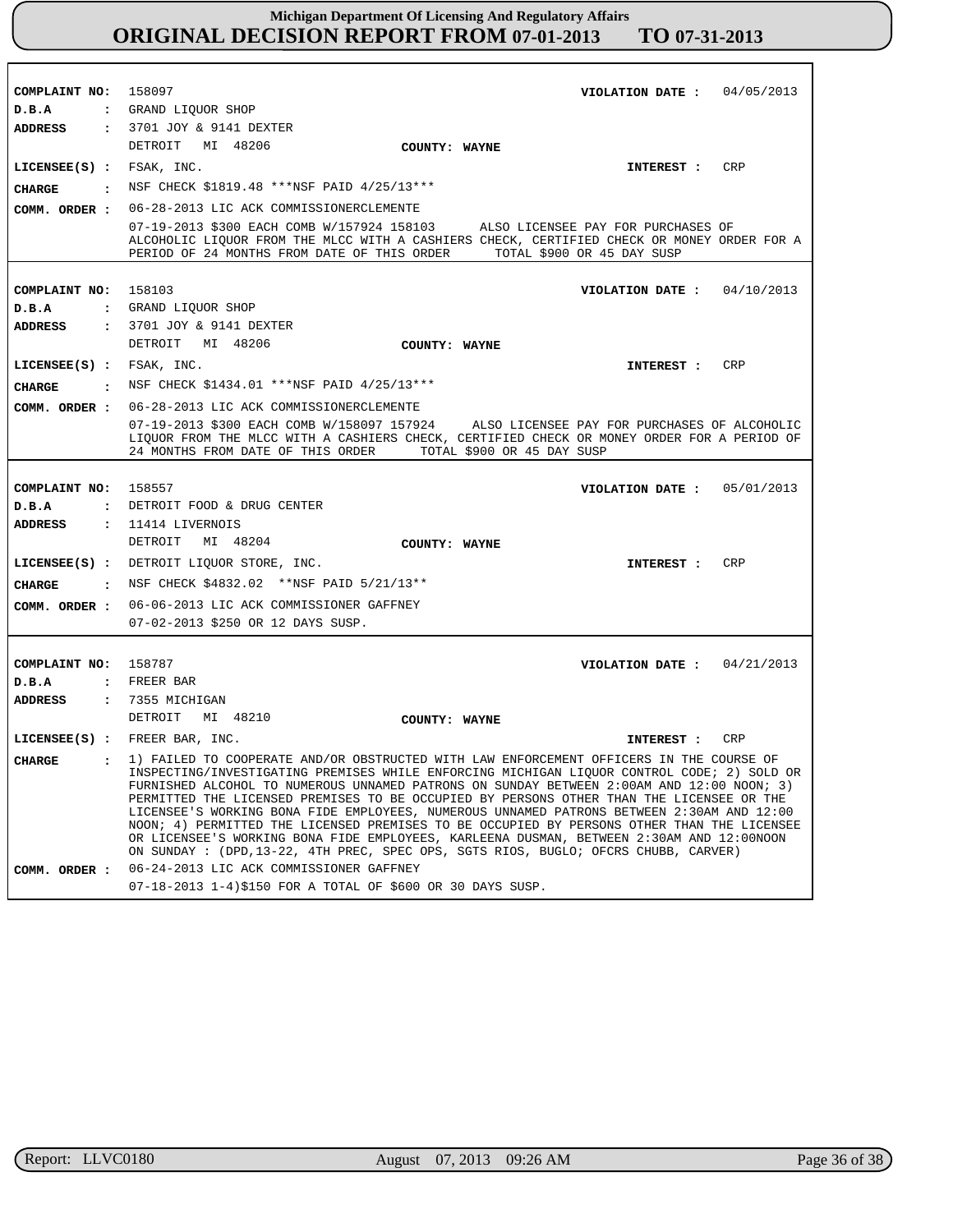| COMPLAINT NO: 156082  |                                                                                                                                                                                                                                                                                                                                                                                                                                                                                                                                                                                                                                                                | VIOLATION DATE: $11/18/2012$ |            |
|-----------------------|----------------------------------------------------------------------------------------------------------------------------------------------------------------------------------------------------------------------------------------------------------------------------------------------------------------------------------------------------------------------------------------------------------------------------------------------------------------------------------------------------------------------------------------------------------------------------------------------------------------------------------------------------------------|------------------------------|------------|
| D.B.A                 | : WHITE STAR CAFE                                                                                                                                                                                                                                                                                                                                                                                                                                                                                                                                                                                                                                              |                              |            |
| ADDRESS : 9819 CONANT |                                                                                                                                                                                                                                                                                                                                                                                                                                                                                                                                                                                                                                                                |                              |            |
|                       | HAMTRAMCK MI 48212<br>COUNTY: WAYNE                                                                                                                                                                                                                                                                                                                                                                                                                                                                                                                                                                                                                            |                              |            |
|                       | LICENSEE(S) : SHALLAL WHITE STAR, INC.                                                                                                                                                                                                                                                                                                                                                                                                                                                                                                                                                                                                                         | <b>INTEREST :</b>            | CRP        |
| <b>CHARGE</b>         | . PERMITTED THE LICENSED PREMISES TO BE OCCUPIED BY PERSONS OTHER THAN THE LICENSEE OR THE<br>LICENSEE'S WORKING BONA FIDE EMPLOYEES BETWEEN 2:30AM AND 12:00 NOON ON SUNDAY :<br>(HAMTRAMCK PD-BONDRA, SELLS, THULL)                                                                                                                                                                                                                                                                                                                                                                                                                                          |                              |            |
| COMM. ORDER :         | 03-19-2013 HEARING ADJORNED ON RECORD AG MEMO FROM AG ASEVEDO HEARING ADJORNED LICENSEE<br>DID NOT APPEAR HIS BORTHERS APPEARED THE NON-LICENSEE BROTHERS REQUESTED A HEARING.<br>POSTPONEMENT WAS GIVEN SO THAT THE LIENSEE COULD APPEAR AND STATE HIS POSITION ON RECORD.<br>NO TESTIMONY WAS TAKEN NO TRANSCRIPT NEEDED TO RESCHEDULE THIS CASE. LSS<br>05-14-2013 HEARING SOUTHFIELD CLEMENTE/MOODY-FREEZA/GIBSON HEARING CONTINUED PER AG MEMO<br>THE LICENSEE WANTS AN ATTORNEY. NO TRANSCRIPT IS NEEDED NO TESTIMONY TAKEN. LSS<br>07-09-2013 HEARING HELD SOUTHFIELD GAFFNEY/MCDOWELL/GIBSON NEG SETTLEMENT<br>07-09-2013 \$300 OR 15 DAY SUSP NEG SET |                              |            |
| COMPLAINT NO:         | 158809                                                                                                                                                                                                                                                                                                                                                                                                                                                                                                                                                                                                                                                         | VIOLATION DATE: $05/16/2013$ |            |
| D.B.A                 | : BENNIGAN'S                                                                                                                                                                                                                                                                                                                                                                                                                                                                                                                                                                                                                                                   |                              |            |
| <b>ADDRESS</b>        | $\pm$ 40441 ANN ARBOR                                                                                                                                                                                                                                                                                                                                                                                                                                                                                                                                                                                                                                          |                              |            |
|                       | PLYMOUTH MI 48170                                                                                                                                                                                                                                                                                                                                                                                                                                                                                                                                                                                                                                              |                              |            |
|                       | COUNTY: WAYNE                                                                                                                                                                                                                                                                                                                                                                                                                                                                                                                                                                                                                                                  |                              |            |
|                       | LICENSEE(S) : FAST CASUAL, L.L.C.                                                                                                                                                                                                                                                                                                                                                                                                                                                                                                                                                                                                                              | INTEREST :                   | LLC        |
| CIIARGE               | $:$ NSF \$114.73                                                                                                                                                                                                                                                                                                                                                                                                                                                                                                                                                                                                                                               |                              |            |
|                       | COMM. ORDER : 06-14-2013 LIC ACK COMMISSIONERCLEMENTE                                                                                                                                                                                                                                                                                                                                                                                                                                                                                                                                                                                                          |                              |            |
|                       | 07-02-2013 DISMISSED                                                                                                                                                                                                                                                                                                                                                                                                                                                                                                                                                                                                                                           |                              |            |
|                       |                                                                                                                                                                                                                                                                                                                                                                                                                                                                                                                                                                                                                                                                |                              |            |
| COMPLAINT NO: 157829  |                                                                                                                                                                                                                                                                                                                                                                                                                                                                                                                                                                                                                                                                | VIOLATION DATE: $03/19/2013$ |            |
| D.B.A                 | : HILLTOP GOLF CLUB                                                                                                                                                                                                                                                                                                                                                                                                                                                                                                                                                                                                                                            |                              |            |
| ADDRESS               | : 47000 POWELL                                                                                                                                                                                                                                                                                                                                                                                                                                                                                                                                                                                                                                                 |                              |            |
|                       | MI 48170<br>PLYMOUTH<br>COUNTY: WAYNE                                                                                                                                                                                                                                                                                                                                                                                                                                                                                                                                                                                                                          |                              |            |
|                       | LICENSEE(S) : AMERICAN GOLF CORPORATION (A CALIFORNIA CORPORATION)                                                                                                                                                                                                                                                                                                                                                                                                                                                                                                                                                                                             | INTEREST :                   | CLC        |
|                       | FELLOWS CREEK GOLF CLUB OF CANTON, INC.                                                                                                                                                                                                                                                                                                                                                                                                                                                                                                                                                                                                                        | INTEREST :                   | CLC        |
|                       | HILLTOP GOLF MANAGEMENT, LLC (A VIRGINIA LIMITED LIABILITY<br>COMPANY)                                                                                                                                                                                                                                                                                                                                                                                                                                                                                                                                                                                         | INTEREST :                   | <b>CLC</b> |
|                       | JAWOR, JOHN                                                                                                                                                                                                                                                                                                                                                                                                                                                                                                                                                                                                                                                    | INTEREST :                   | CLI        |
|                       | JOHN JAWOR INC.                                                                                                                                                                                                                                                                                                                                                                                                                                                                                                                                                                                                                                                | INTEREST :                   | <b>CLC</b> |
|                       | TOWNSHIP OF PLYMOUTH                                                                                                                                                                                                                                                                                                                                                                                                                                                                                                                                                                                                                                           | INTEREST :                   | oco        |
| <b>CHARGE</b>         | FAILED, REFUSED OR NEGLECTED TO OBEY A WRITTEN ORDER OF THE COMMISSION DATED 07-18-2012<br>BY FAILING TO PROVIDE PROOF OF SUCCESSFUL COMPLETION OF AN ALCOHOL SERVER TRAINING PROGRAM<br>APPROVED BY THE COMMISSION WITHIN 180 DAYS OF THE ISSUANCE OF THE LICENSE: 09-17-2012 :<br>(MLCC SERVER TRAINING COORDINATOR)                                                                                                                                                                                                                                                                                                                                         |                              |            |
|                       | COMM. ORDER : 07-09-2013 HEARING HELD SOUTHFIELD GAFFNEY/MCDOWELL/GIBSON ACK                                                                                                                                                                                                                                                                                                                                                                                                                                                                                                                                                                                   |                              |            |
|                       | 07-09-2013 \$50 OR 3 DAY SUSP                                                                                                                                                                                                                                                                                                                                                                                                                                                                                                                                                                                                                                  |                              |            |
|                       |                                                                                                                                                                                                                                                                                                                                                                                                                                                                                                                                                                                                                                                                |                              |            |
| COMPLAINT NO: 159155  |                                                                                                                                                                                                                                                                                                                                                                                                                                                                                                                                                                                                                                                                | VIOLATION DATE: $05/23/2013$ |            |
| D.B.A                 | : WINE TOWN PARTY STORE                                                                                                                                                                                                                                                                                                                                                                                                                                                                                                                                                                                                                                        |                              |            |
| ADDRESS               | : 13337 DIX TOLEDO                                                                                                                                                                                                                                                                                                                                                                                                                                                                                                                                                                                                                                             |                              |            |
|                       | SOUTHGATE MI 48195<br>COUNTY: WAYNE                                                                                                                                                                                                                                                                                                                                                                                                                                                                                                                                                                                                                            |                              |            |
|                       | LICENSEE(S) : MAGGIE INVESTMENTS, LTD.                                                                                                                                                                                                                                                                                                                                                                                                                                                                                                                                                                                                                         | INTEREST : CRP               |            |
| CHARGE                | : NSF CHECK \$1431.46 ** NSF PAID 6/20/13**                                                                                                                                                                                                                                                                                                                                                                                                                                                                                                                                                                                                                    |                              |            |
|                       | COMM. ORDER : 07-22-2013 LIC ACK COMMISSIONERCLEMENTE                                                                                                                                                                                                                                                                                                                                                                                                                                                                                                                                                                                                          |                              |            |
|                       | 07-30-2013 \$150 EACH COMB W/159156 TOTAL \$300 OR 15 DAY SUSP                                                                                                                                                                                                                                                                                                                                                                                                                                                                                                                                                                                                 |                              |            |